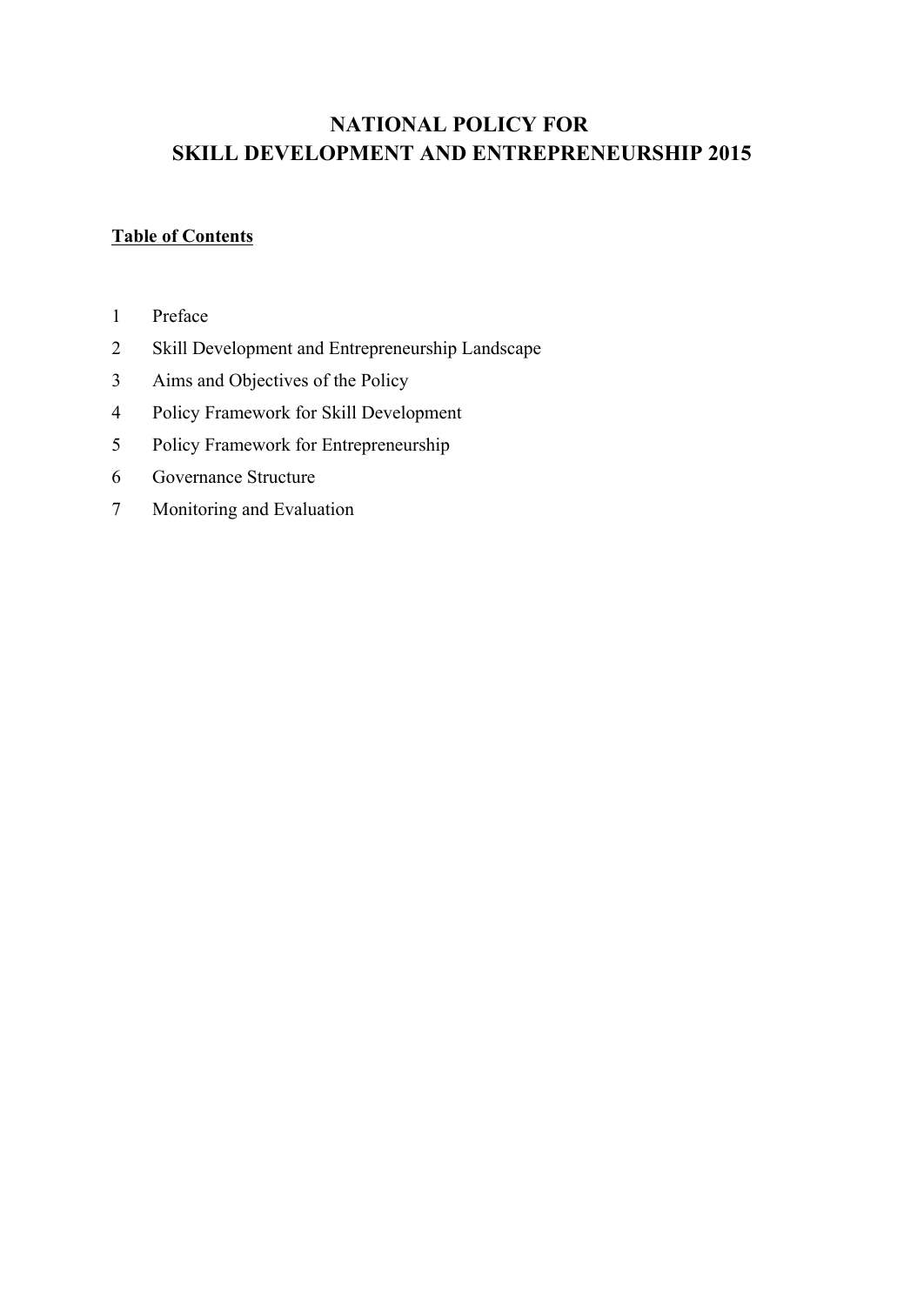#### 1. **PREFACE**

*Today, the world and India need a skilled workforce. If we have to promote the development of our country then our mission has to be `skill development' and `Skilled India'. Millions and millions of Indian youth should acquire the skills which could contribute towards making India a modern country. I also want to create a pool of young people who are able to create jobs and the ones who are not capable of creating jobs and do not have the opportunities, they must be in a position to face their counterparts in any corner of the world while keeping their heads high by virtue of their hard work and their dexterity of hands and win the hearts of people around the world through their skills. We want to go for the capacity building of such young people. My brothers and sisters, having taken a resolve to enhance the skill development at a highly rapid pace, I want to accomplish this.*

Hon'ble Prime Minister of India, Shri Narendra Modi

#### Independence Day 2014 Speech

1.1 Today, India is one of the youngest nations in the world with more than 62% of its population in the working age group (1559 years), and more than 54% of its total population below 25 years of age. Its population pyramid is expected to "bulge" across the 15–59 age group over the next decade. It is further estimated that the average age of the population in India by 2020 will be 29 years as against 40 years in USA, 46 years in Europe and 47 years in Japan.1 In fact, during the next 20 years the labour force in the industrialized world is expected to decline by 4%, while in India it will increase by 32%. This poses a formidable challenge and a huge opportunity. To reap this demographic dividend which is expected to last for next 25 years, India needs to equip its workforce with employable skills and knowledge so that they can contribute substantively to the economic growth of the country.

1.2 Our country presently faces a dual challenge of paucity of highly trained workforce, as well as non-employability of large sections of the conventionally educated youth, who possess little or no job skills. Ministry of Skill Development and Entrepreneurship (earlier Department of Skill Development and Entrepreneurship notified in July 2014) was set up in November 2014 to give fresh impetus to the Skill India agenda and help create an appropriate ecosystem that facilitates imparting employable skills to its growing workforce over the next few decades. Apart from meeting its own demand, India has the potential to provide skilled workforce to fill the expected shortfall in the ageing developed world.

1.3 As India moves progressively towards becoming a global knowledge economy, it must meet the rising aspirations of its youth. This can be partially achieved through focus on advancement of skills that are relevant to the emerging economic environment. The challenge pertains not only to a huge quantitative expansion of the facilities for skill training, but also to the equally important task of raising their quality.

*<sup>1</sup> National Higher Education Mission, Ministry of Human Resource Development, 2013*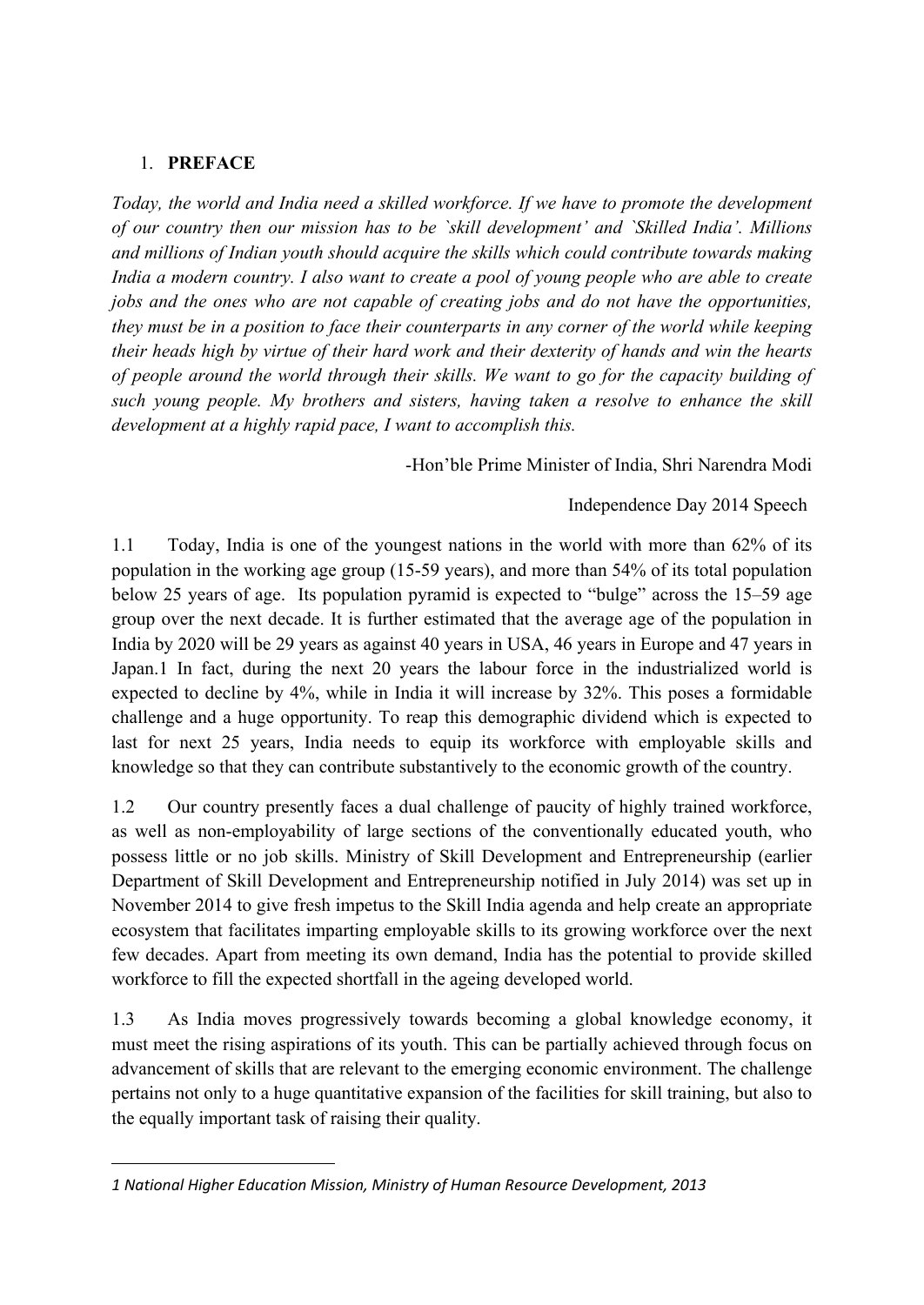1.4 Skill development, however, cannot be viewed in isolation. Skills are germane to, but not always sufficient for securing adequate economic dividends. Skills need to be an integral part of employment and economic growth strategies to spur employability and productivity. Coordination with other national macroeconomic paradigms and growth strategies is therefore critical.

1.5 It is estimated that during the five year period from 2004-05 to 2009-10, only 2.7 million2 net additional jobs were created in the country. For a skills strategy to be successful it should be complemented by commensurate creation of jobs in the primary, secondary and tertiary sectors which will be a key outcome of overall economic growth including entrepreneurship cutting across all sectors. The Indian capacity for harnessing entrepreneurship has not been fully realized  $-$  the MSME (micro, small and medium enterprises) sector contributes to only 17% of GDP as compared to 85% in Taiwan, 60% in China and 50% in Singapore.<sup>3</sup> Given the realities of rapidly changing economic landscape in the country, entrepreneurship opportunities have emerged as an important source of meeting the aspirations of the youth. An all inclusive approach to strengthen the entrepreneurship development scenario in the country which is competent, quality conscious, market savvy, innovative and has globally competitive entrepreneurs, needs to be carefully mentored and encouraged.

1.6 Recognizing the imperative need for skill development, National Skill Development Policy was formulated in 2009. Given the vast paradigm shift in the skilling and entrepreneurship ecosystem in the country and the experience gained through implementation of various skill development programmes, there is an imminent need to revisit the existing policy. Moreover, the 2009 Policy itself provides for review every five years to align the policy framework with the emerging trends in the national and international milieu.

1.7 National Policy for Skill Development and Entrepreneurship 2015 supersedes the policy of 2009. The primary objective of this policy is to meet the challenge of skilling at scale with speed, standard (quality) and sustainability. It aims to provide an umbrella framework to all skilling activities being carried out within the country, to align them to common standards and link skilling with demand centres. In addition to laying down the objectives and expected outcomes, the policy also identifies the overall institutional framework which will act as a vehicle to reach the expected outcomes. Skill development is the shared responsibility of the key stakeholders viz. Government, the entire spectrum of corporate sector, community based organizations, those outstanding, highly qualified and dedicated individuals who have been working in the skilling and entrepreneurship space for many years, industry and trade organisations and other stakeholders. The policy links skills development to improved employability and productivity in paving the way forward for inclusive growth in the country. The skill strategy is complemented by specific efforts to promote entrepreneurship in order to create ample opportunities for the skilled workforce.

<sup>2</sup> *Global Employment Trends, ILO, 2013.*

*<sup>3</sup> FICCI & Nathan Associates, Nurturing Entrepreneurship in India, August 2014*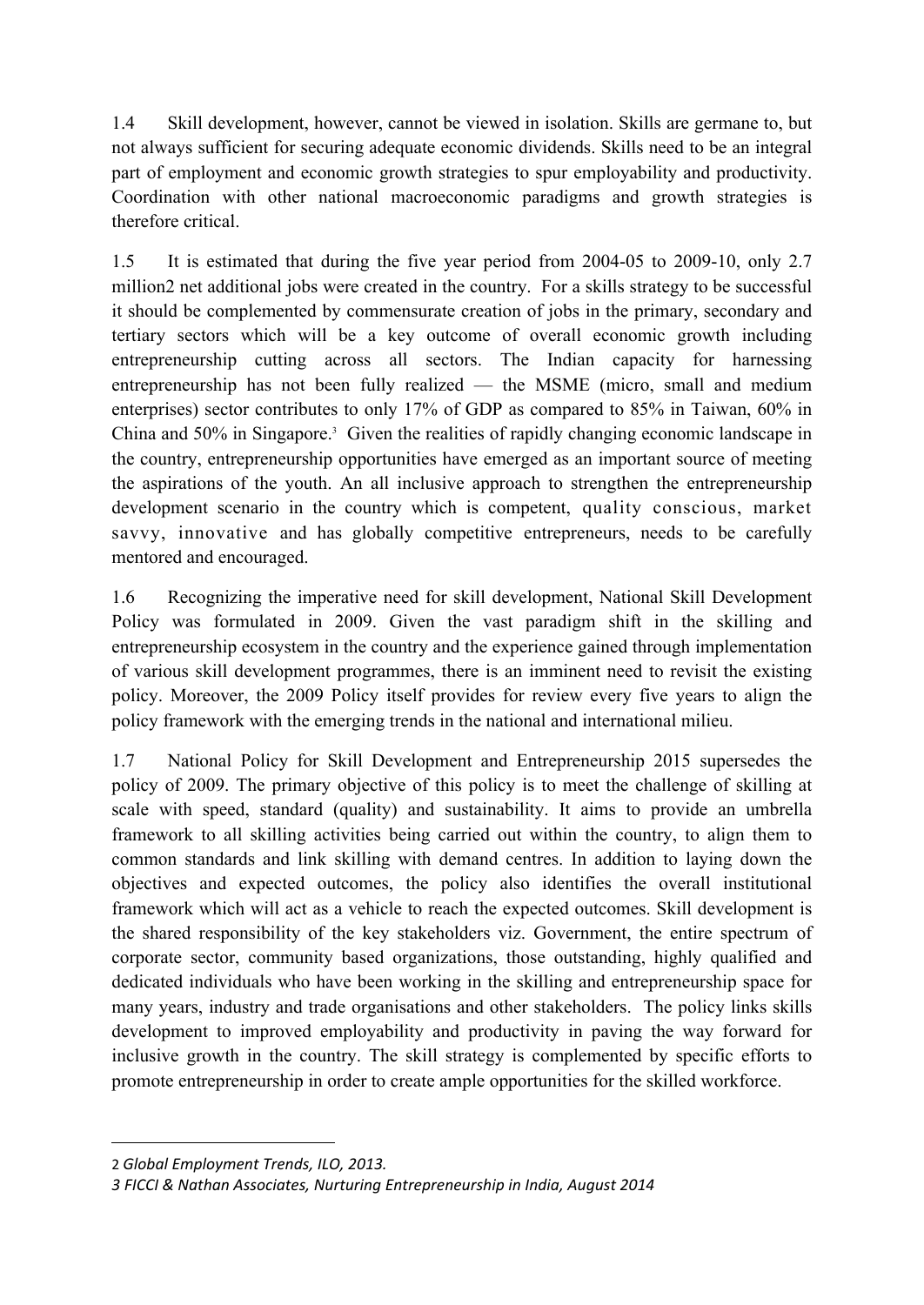#### **2. SKILL DEVELOPMENT AND ENTREPRENEURSHIP LANDSCAPE**

2.1 Skills and knowledge are driving forces of economic growth and social development for any country. Countries with higher levels and better standards of skills adjust more effectively to the challenges and opportunities in domestic and international job markets. The first industrial policy in the country was notified in 1956, Science and Technology policy in 1958, Housing Policy in 1988 and National Labour Policy in 1966. The first National Policy on Skill Development was notified in 2009. In the aftermath of this policy, National Skill Development Corporation (NSDC) was established in 2009 to promote private sector participation via innovative funding models. NSDC has tied up with more than 211 training providers, many of whom have started scaling up their operations, to offer short term training programmes. They also supported and incubated 37 Sector Skills Councils (SSCs) which are intended to facilitate much needed participation and ownership of industry to ensure needs based training programmes. National Skills Development Agency (NSDA) which was created in June 2013 has been working with State governments to rejuvenate and synergise skilling efforts in the States. National Skills Qualification Framework (NSQF) notified in December 2013, and anchored in NSDA, seeks to align all skilling and education outcomes with the competency based NSQF levels. These efforts build on the legacy vocational training infrastructure of Industrial Training Institutes and polytechnics which have now grown in number to approximately 12,000 and 3,200 respectively.

2.2 The country, however, has a big challenge ahead as it is estimated that only 4.69%4 of the total workforce in India has undergone formal skill training as compared to 68% in UK, 75% in Germany, 52% in USA, 80% in Japan and 96% in South Korea. While the debate on the exact quantum of the challenge continues, there is no disputing the fact that it is indeed a challenge of formidable proportion. 5

2.3 On demand side, a skill gap study has been conducted by NSDC over 2010-2014, which indicates that there is an additional net incremental requirement of 109.73 million skilled manpower by 2022 in twenty four key sectors. The sector-wise and state-wise details are at Appendix-I.

2.4 On supply side, analysis based on results of  $66<sup>th</sup>$  and  $68<sup>th</sup>$  round of NSSO can be seen at Appendix-II. It is observed that today the total workforce in the country is estimated at 487 million, of which approximately 57% is in the non-farm sector. If the workforce with higher education without formal skill training is excluded, the balance workforce is estimated to be  $450.4$  million. Of these  $256.72$  million non-farm workers, a maximum of  $5.4\%$  would be formally trained and skilled (3.61% is based on 2011-12 NSSO survey and includes both

<sup>4</sup>  *Extrapolated based on formal skilling data for working age population from NSSO(68th Round)2011‐12*

**<sup>5</sup>** *Source: Global Education Digest, UNESCO, 2012; Education at a Glance Report, OECD 2014, NSDC, Economic times Jul 5 2014, Eleventh Five Year Plan 2007‐2012*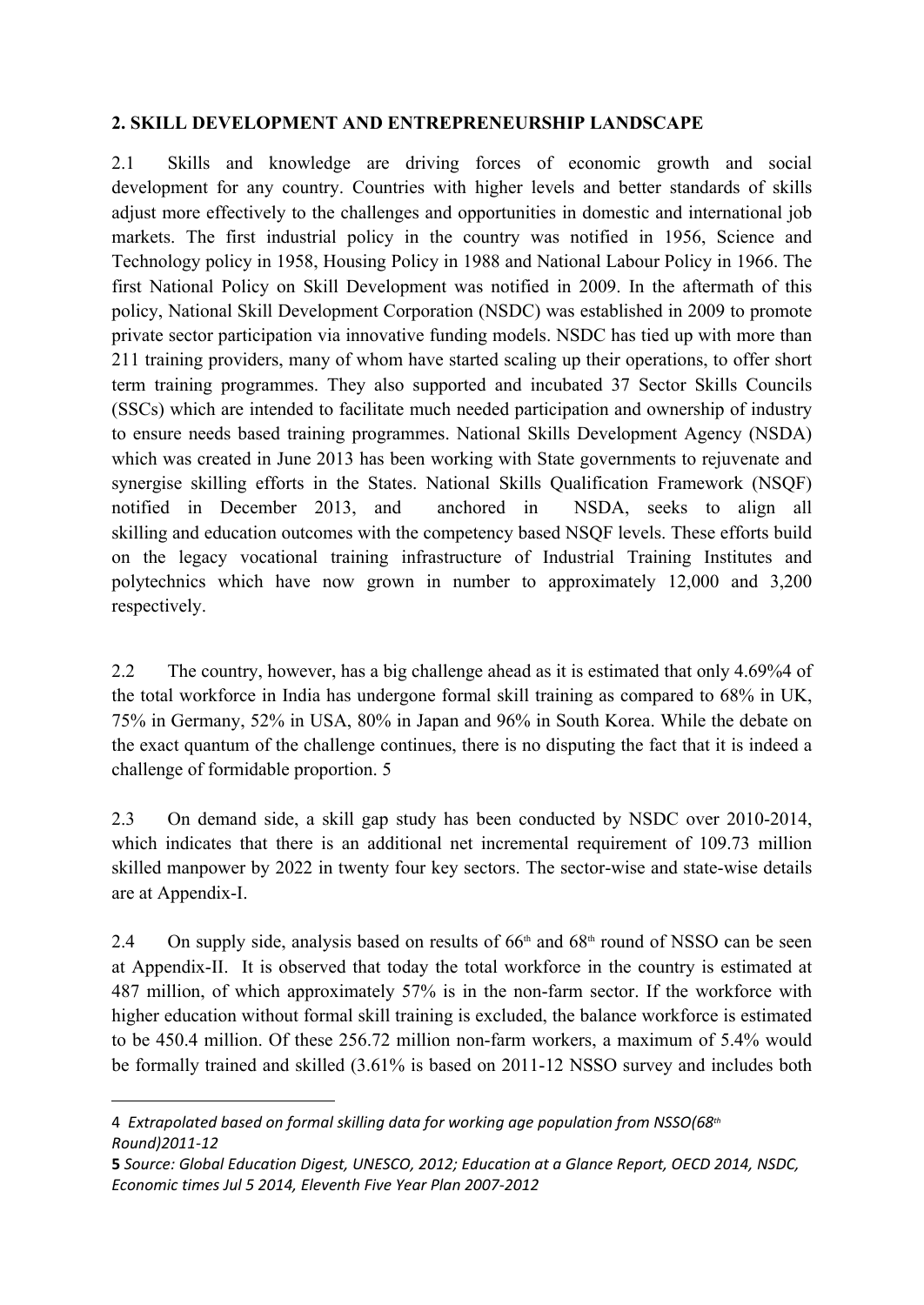farm & nonfarm). Approximately 241.86 million would either be unskilled or skilled through non formal channels. Out of these, it is estimated that approximately 170 million would be in the age group 15-45 years. This workforce will need to be mapped through recognition of existing skills and then provided with necessary skilling, reskilling and upskilling to increase productivity and provide a livelihood pathway. Similarly, in farm sector, this figure works out to be 128.25 million.

2.5 In addition, the number of people who enter the work force age group every year is estimated to be 26.14 million. Assuming an average labour participation rate of 90% (male) and 30%(female), at least 16.16 million persons will enter workforce and they all, except those opting for higher education, need to acquire skills. This will add another 104.62 million persons to be skilled in the next 7 years. Thus, it can be seen that 104.62 million fresh entrants to the workforce over next seven years (by 2022) will need to be skilled. In addition, 298.25 million of existing farm and non-farm sector workforce will need to be skilled, reskilled and upskilled. Thus, appropriate infrastructure needs to be created keeping in view sheer numbers, sectoral division and spatial disbursal not only across the country but possible requirement in other parts of the world.

2.6 One of the major challenges in the country today is public perception on skilling, which is viewed as the last option meant for those who have not been able to progress/opted out of the formal academic system. A number of factors are responsible for this state of affairs:

- Social and traditional view that sees status as being inversely proportional to the degree to which one works with one's hands. This can also be attributed to primeval and archaic ethos which compartmentalized the skilling landscape for several hundred years. This unfortunate legacy has no moral, ethical and constitutional sanction in free India. Nonetheless, this gets at times manifested in norms, attitudes and societal behavior.
- The proclivity of large sections of industry especially in the micro, small and medium sectors to treat skilled and unskilled persons at par, thereby depriving skilling of any meaningful economic incentive.
- Most of the vocational training programmes are not aligned to the requirements of the industry. As a result of the above, a piquant situation exists in the country wherein unemployment continues to coexist with lack of requisite number of skilled people at functional level to build roads and bridges, lay pipelines, work in factories, engage in offshore drilling, build ships etc.

2.7 Skill development programmes of the Central Government over the years have been spread across more than 20 Ministries/Departments without any robust coordination and monitoring mechanism to ensure convergence. The scenario is no different in most of the states except the few states which have moved towards functional convergence by creating State Missions. This legacy has resulted in multiplicity of norms, procedures, curricula,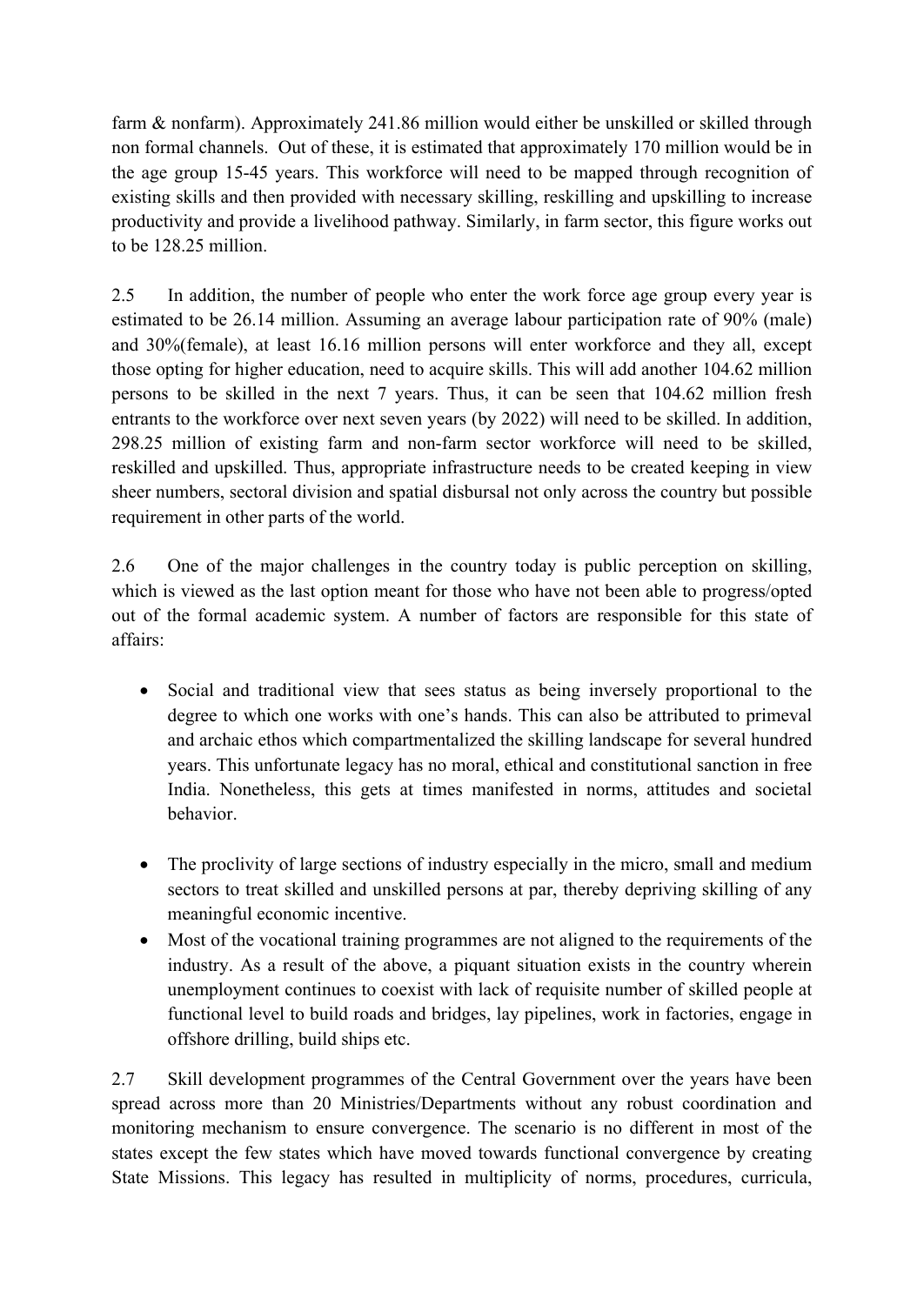certifications etc. Further, many of these skill development initiatives often remain unaligned to demand, thus defeating its entire objective.

2.8 Different states in India face varied challenges in relation to demographics and skill development. There needs to be a shared sense of urgency to address the challenges of the changing demography. While State Skill Development Missions (SSDMs) have been launched in almost all States, there is an imminent need for capacity building and empowerment of SSDMs in many States in order to upscale quality skill development.

2.9 The various grant based, "free" training programmes available today, though necessary, have their own limitations especially on quality and employability. Students undergoing training for "free" attach little value to training whereas training providers focus on increasing their numbers rather than quality of training. While financial support is required for certain industry sectors or segments of unorganised sector, it is critical to exercise utmost discretion and link employability with all such efforts.

2.10 There is multiplicity in assessment and certification systems existing in the country which leads to inconsistent outcomes and causes confusion to the employers. Further, despite concrete timelines mentioned in the NSQF notification, the process of alignment of courses/qualifications with NSQF has been rather tardy.

2.11 The availability of good quality trainers is a major area of concern. There is a lack of focus on development of trainer training programmes and career progression pathways for trainers have also not been defined.

2.12 Efforts in the skill landscape have been largely devoid of industry/employer linkages until the last few years. This has created gaps in terms of sectoral need and availability, competency required by employer and those possessed by a trainee etc. Placement of trainees has consequently suffered. While industry has started defining their skills requirements, and training methodology, commitments in terms of increased remuneration to skilled workers also need to be made by them. This is necessary to create economic incentive for skilling, and for industry to realize the productivity gains linked with skilled manpower.

2.13 One of the biggest challenges of skill development in our country is that 93% of the workforce is in informal/unorganised sector. Consequently it is difficult to map existing skills in the unorganised sector and gauge the skilling requirement in the sector. On the other hand, the rate of job growth in informal sector is estimated to be twice than that in formal sector.

2.14 Women constitute almost half of the demographic dividend. The key challenge here is to increase their participation in the country's labour force, which is directly linked to economic growth of the country. Census data has revealed that there has been a continuing fall in labour force participation rate of women from 33.3% to 26.5% in rural areas, and from 17.8% to 15.5% in urban areas between 2004 and 2011.6 Mainstreaming gender roles by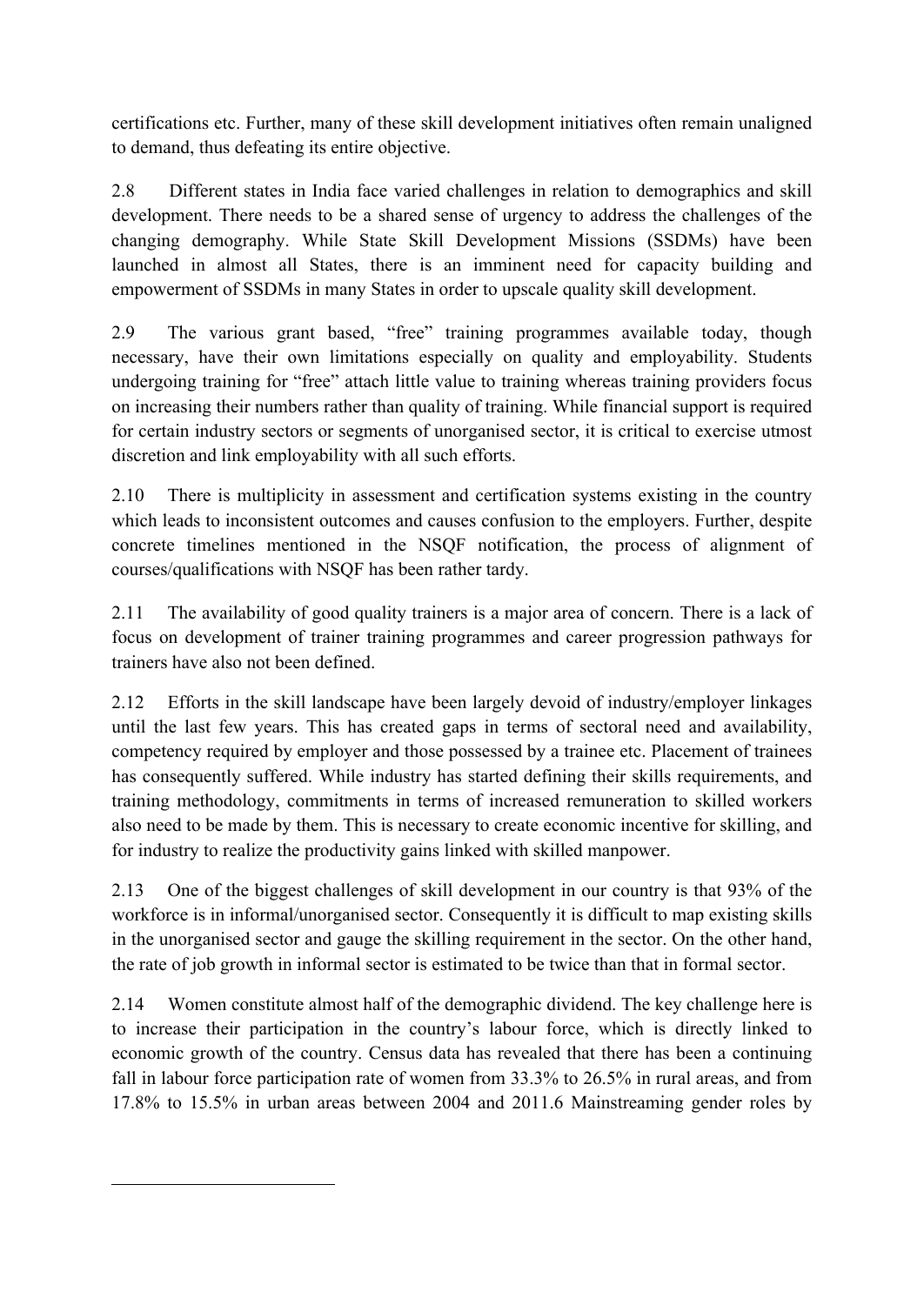skilling women in non-traditional roles and increasing gender sensitivity in the workplace will have a catalytic effect on productivity and be a smart economic decision.

2.15 Job creation for skilled youth is also a major challenge before the nation. Entrepreneurship based on innovation has immense growth potential. However, the number of local entrepreneurs emerging every year in India is very low. The Global Innovation Index 2014 ranks India 76 out of 143 countries.7 Accelerating entrepreneurship especially that based on innovation is crucial for large-scale employment generation in India.

2.16 The growth and prosperity of all economies remains highly dependent on entrepreneurial activity. Entrepreneurs are the essence of economic growth — they provide a source of income and employment for themselves, create employment for others, produce new and innovative products or services, and drive greater upstream and downstream valuechain activities8. Supportive environments are increasingly essential to successful entrepreneurship and these are evolving across the world. The ideal entrepreneurial environment has five pillars: Access to funding, Entrepreneurial culture, Supportive regulatory and tax regimes, Educational systems that support entrepreneurial mindsets; and a coordinated approach that links the public, private and voluntary sectors.

2.17 The face of entrepreneurship is also changing — across the world, entrepreneurs are increasingly young and/or female due to increasing unemployment. The International Labour Organization (ILO) reports that globally, almost 13% of young people (close to 75 million people) are unemployed.9 This phenomena is particularly evident in regions where wage employment is difficult to obtain. Access to funding remains the primary obstacle for entrepreneurs from all markets. The public and private sector each have an important role to play in creating entrepreneurial ecosystems that, in addition to funding, are essential to promoting entrepreneurial success10.

2.18 In India, only 0.09 companies were registered for every 1,000 working age person—among the lowest rates of G20 countries in 2011.11 Further, highlighting the diversity of the country, three kinds of entrepreneurial activities exist- Factor driven entrepreneurship, Efficiency driven entrepreneurship and Innovation driven entrepreneurship.

6 *Low Female Employment in a Period of High Growth: Insights from Primary Survey in Uttar Pradesh and Gujarat, Report No. 9/2013, Institute of Applied Manpower Research, Planning Commission, Government of India*

*8 Megatrends 2015 Making sense of the world in motion, Ernst and Young, 2015*

*<sup>7</sup> Soumitra Dutta, Bruno Lanvin, and Sacha Wunsch‐Vincent, eds., "Global Innovation Index 2014: The Human Factor," Johnson Cornell University, INSEAD, WIPO, 2014*

*<sup>9</sup>Global Employment Trends 2013, International Labour Organization, 2013*

*<sup>10</sup>Megatrends 2015 Making sense of the world in motion, Ernst and Young, 2015*

*<sup>11</sup>Marten Carstens, "India's Entrepreneurial Landscape according to Ernst & Young,"Ventureburn, January 22, 2014,* 

*http://ventureburn.com/2014/01/indias‐entrepreneurial‐landscape‐according‐to‐ernst‐ young/, accessed December 2014.*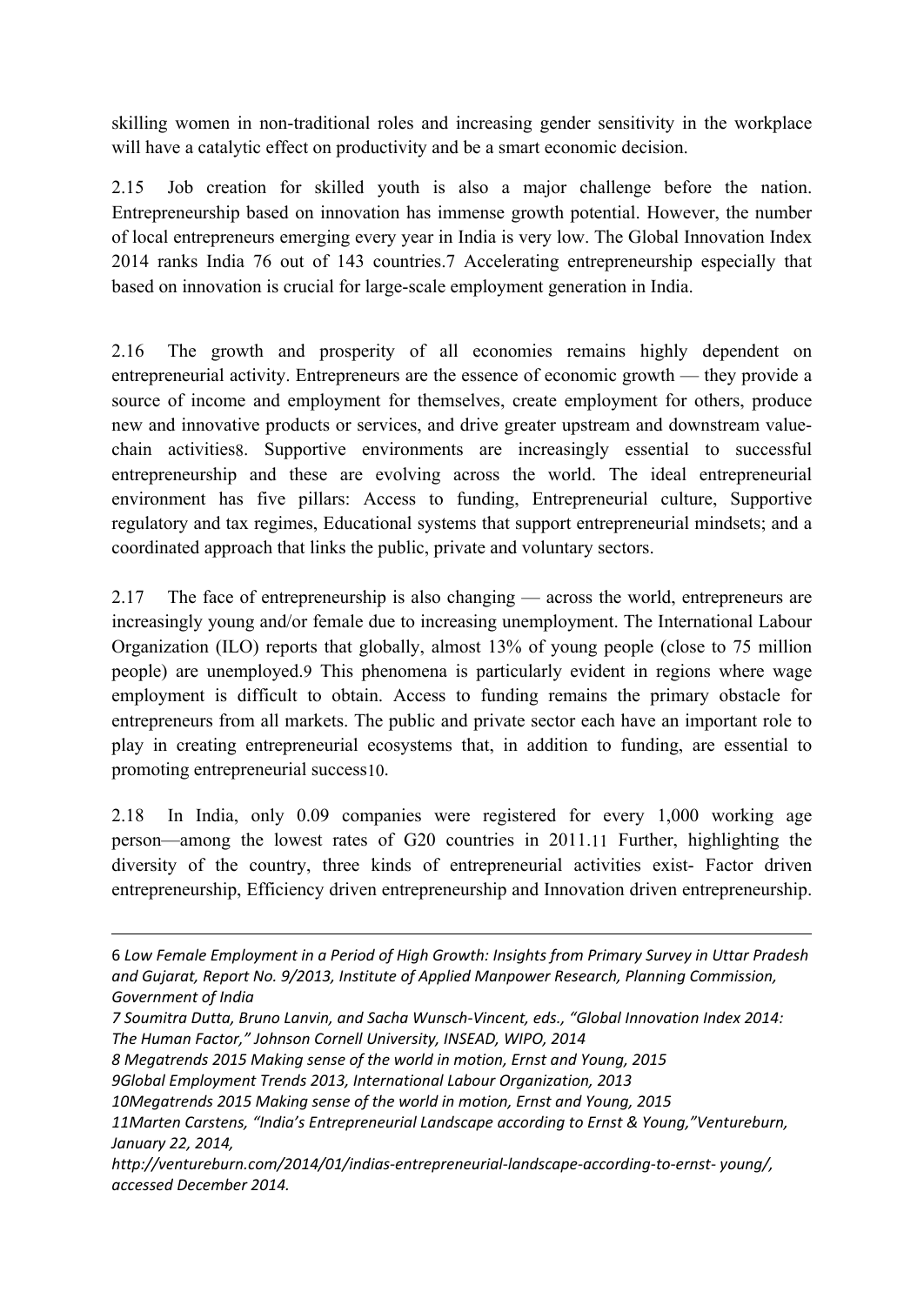GEM Report (2013) indicates that India primarily being a factor-driven economy has the highest proportion of necessity-driven TEA (38.8%) and improvement driven TEA (35.9%). Necessity-driven entrepreneurship, particularly in less developed regions or those experiencing declines in employment, can help an economy benefit from self-employment initiatives. More developed economies, on the other hand, generate entrepreneurial opportunities as a result of their wealth and innovation capacity, yet they also offer more wage employment options to attract those that might otherwise become independent entrepreneurs. If these opportunities for entrepreneurship and innovation are to be captured, it is essential to create an enabling eco-system for entrepreneurship to thrive and instill a mindset and culture of opportunity & innovation based motives and entrepreneurial incentives 12.

National Skill Development and Entrepreneurship Policy 2015 attempts to address these concerns. It tries to bring the world of education and training closer to the world of work so as to enable them together build a Strong India.

*12Global Entrepreneurship Monitor 2013 Global report, Global entrepreneurship research association (GERA), 2013*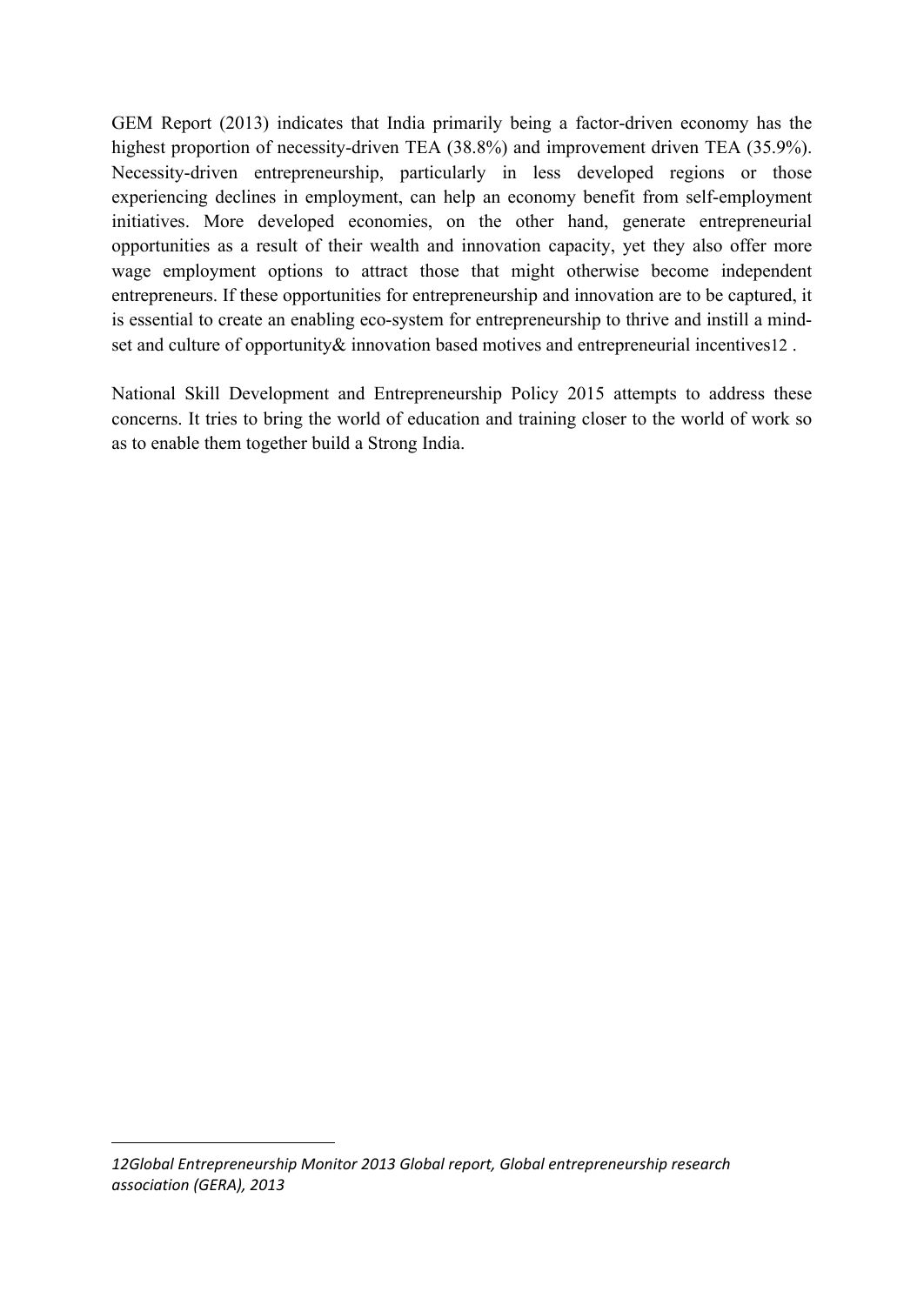#### **3 AIMS AND OBJECTIVES OF THE POLICY**

#### **3.1 Vision**

*"To create an ecosystem of empowerment by Skilling on a large Scale at Speed with high Standards and to promote a culture of innovation based entrepreneurship which can generate wealth and employment so as to ensure Sustainable livelihoods for all citizens in the country."*

#### **3.2 Mission**

*The mission is to*

*Create a demand for skilling across the country;*

*Correct and align skilling with required competencies;*

*Connect the supply of skilled human resources with sectoral demands;*

*Certify and assess in alignment with global and national standards; and*

*Catalyse an ecosystem wherein productive and innovative entrepreneurship germinates, sustains and grows leading to creation of a more dynamic entrepreneurial economy and more formal wage employment.*

#### **3.3 Objectives**

3.3.1 The core objective of the Policy is to empower the individual, by enabling her/him to realize their full potential through a process of lifelong learning where competencies are accumulated via instruments such as credible certifications, credit accumulation and transfer, etc. As individuals grow, the society and nation also benefit from their productivity and growth. This will involve:

- i. Make quality vocational training aspirational for both youth and employers whereby youth sees it as a matter of choice and employer acknowledges the productivity linked to skilled workforce by paying the requisite premium.
- ii. Ensure both vertical and horizontal pathways to skilled workforce for further growth by providing seamless integration of skill training with formal education.
- iii. Focus on an outcome-based approach towards quality skilling that on one hand results in increased employability and better livelihoods for individuals, and on the other hand translates into improved productivity across primary, secondary and tertiary sectors.
- iv. Increase the capacity and quality of training infrastructure and trainers to ensure equitable and easy access to every citizen.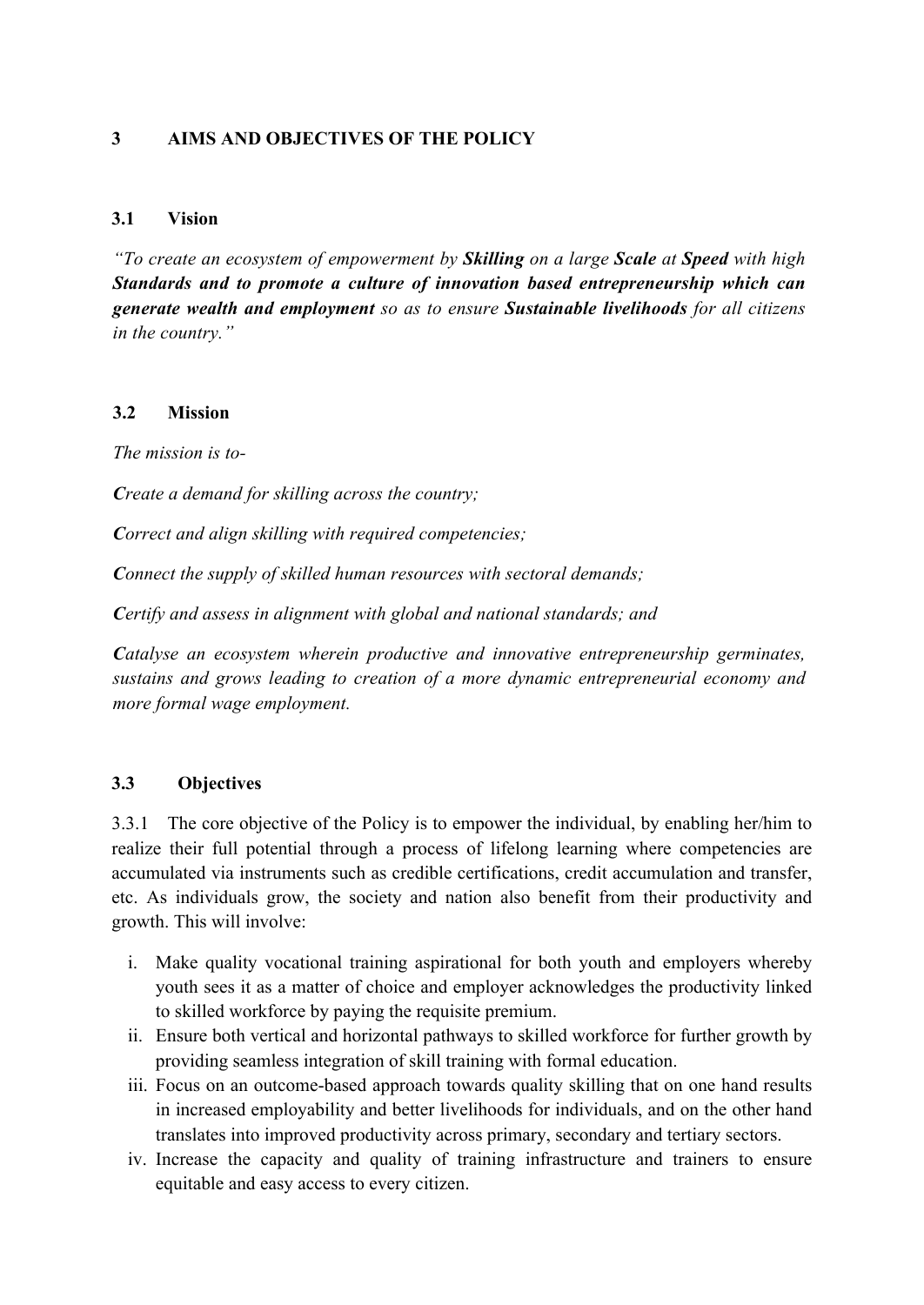- v. Address human resource needs by aligning supply of skilled workers with sectoral requirements of industry and the country's strategic priorities including flagship programmes like Make in India.
- vi. Establish an IT based information system for aggregating demand and supply of skilled workforce which can help in matching and connecting supply with demand.
- vii. Promote national standards in the skilling space through active involvement of employers in setting occupational standards, helping develop curriculum, providing apprenticeship opportunities, participating in assessments, and providing gainful employment to skilled workforce with adequate compensation.

viii. Operationalize a well-defined quality assurance framework aligned with global standards to facilitate mobility of labour.

- ix. Leverage modern technology to ensure scale, access and outreach, in addition to ease of delivering content and monitoring results.
- x. Recognise the value of on-the-job training, by making apprenticeships in actual work environments an integral part of all skill development efforts.
- xi. Ensure that the skilling needs of the socially and geographically disadvantaged and marginalized groups (like the SCs, STs, OBCs, minorities, differently abled persons etc.) are appropriately taken care of.
- xii. Promote increased participation of women in the workforce through appropriate skilling and gender mainstreaming of training.
- xiii. Promote commitment and ownership of all stakeholders towards skill development and create an effective coordination mechanism.

3.3.2 The core objective of the entrepreneurship framework is to coordinate and strengthen factors essential for growth of entrepreneurship across the country. This would include:

- i. Promote entrepreneurship culture and make it aspirational
- ii. Encourage entrepreneurship as a viable career option through advocacy
- iii.Enhance support for potential entrepreneurs through mentorship and networks
- iv.Integrate entrepreneurship education in the formal education system
- v. Foster innovation-driven and social entrepreneurship to address the needs of the population at the 'bottom of the pyramid'
- vi.Ensure ease of doing business by reducing entry and exit barriers

vii. Facilitate access to finance through credit and market linkages

- viii. Promote entrepreneurship amongst women
- ix.Broaden the base of entrepreneurial supply by meeting specific needs of both socially and geographically disadvantaged sections of the society including SCs, STs, OBCs, minorities, differently-abled persons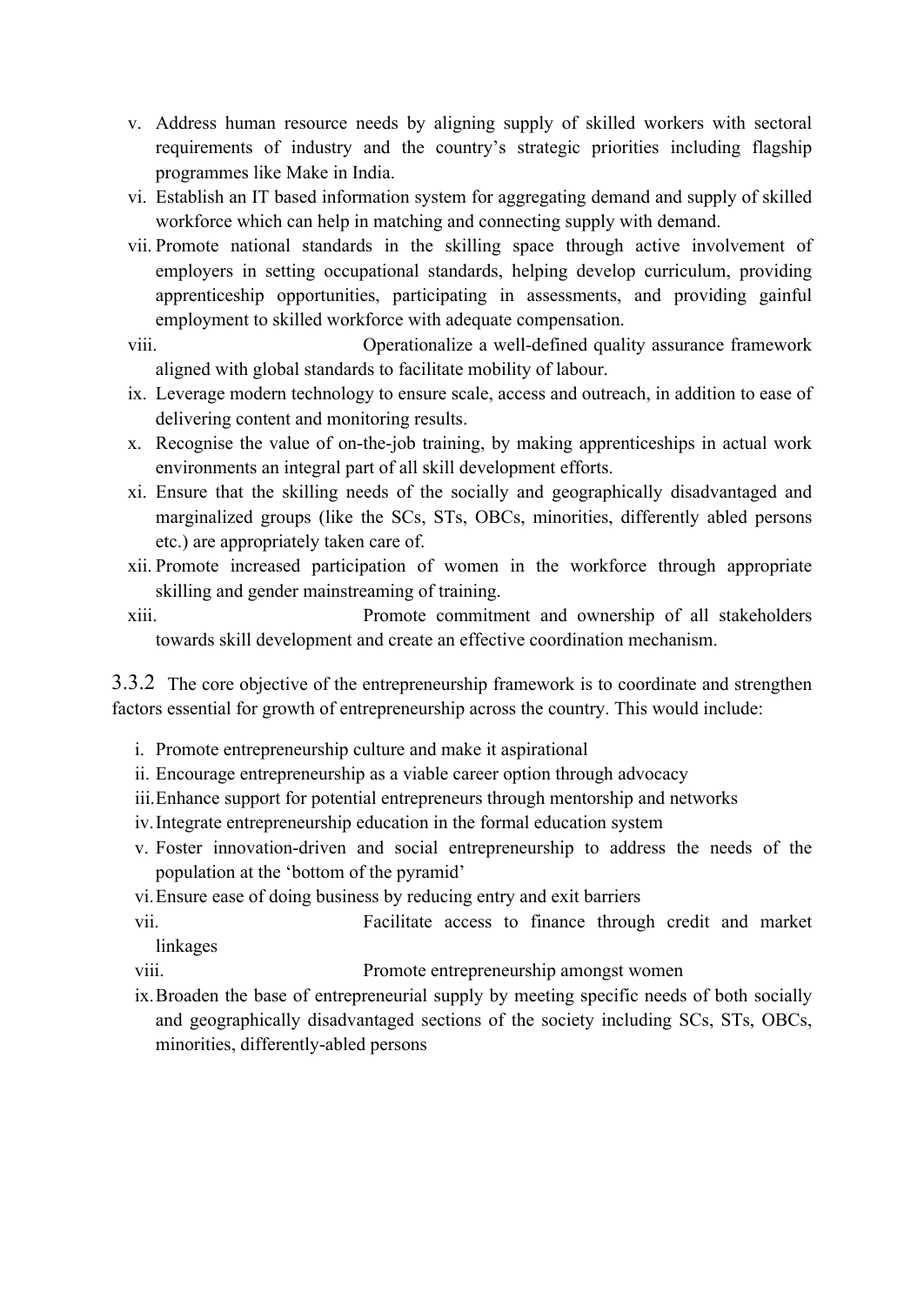## **4. POLICY FRAMEWORK FOR SKILL DEVELOPMENT**

The policy framework has been developed to accomplish the vision of Skill India by adhering to the objectives mentioned in Chapter 3. The framework outlines eleven major paradigms and enablers to achieve these objectives of skilling India:

- Aspiration and Advocacy
- $\bullet$  Capacity
- Ouality
- $\bullet$  Synergy
- Mobilization and Engagement
- Global Partnerships
- $\bullet$  Outreach
- ICT Enablement
- Trainers and Assessors
- $\bullet$  Inclusivity
- Promotion of skilling among women

#### **4.1 Aspiration and Advocacy**

4.1.1 The need of the hour is to make skill development aspirational for boys and girls in our country. For skill training to be looked at as a matter of choice, it must

- provide vertical growth pathways on the lines of the general education system, so that skill education and training is also seen as a valid route to earn degrees and diplomas, and consequently to positions of authority linked to such qualifications; and
- $\bullet$  be associated with growth and sustainable livelihood pathways; and
- have a causal relationship with increased income for skilled workforce.

4.1.2 A National Campaign will be launched within three months to create awareness and a positive proskilling environment. Communication packages and kits will be standardized to ensure quality, and made available in all local languages with focussed promotion through skill ambassadors including eminent personalities. State wise camps will be organised for skills awareness and mobilization. Social media will be effectively used to amplify the campaign and build publicity. A TV channel and a national community radio frequency dedicated to skilling will be promoted to enable communication and dissemination of information and opportunities relating to skills on a regular basis. The Skill India logo will also be used to promote the value of a skilled workforce and create momentum for skilling amongst the youth.

4.1.3 National Skills Universities and institutes will be promoted in partnership with States as centres of excellence for skill development and training of trainers, either as de-novo institutions or as a part of existing university landscape. It is desired that these institutions become as aspirational for candidates as other premier institutes around the country. These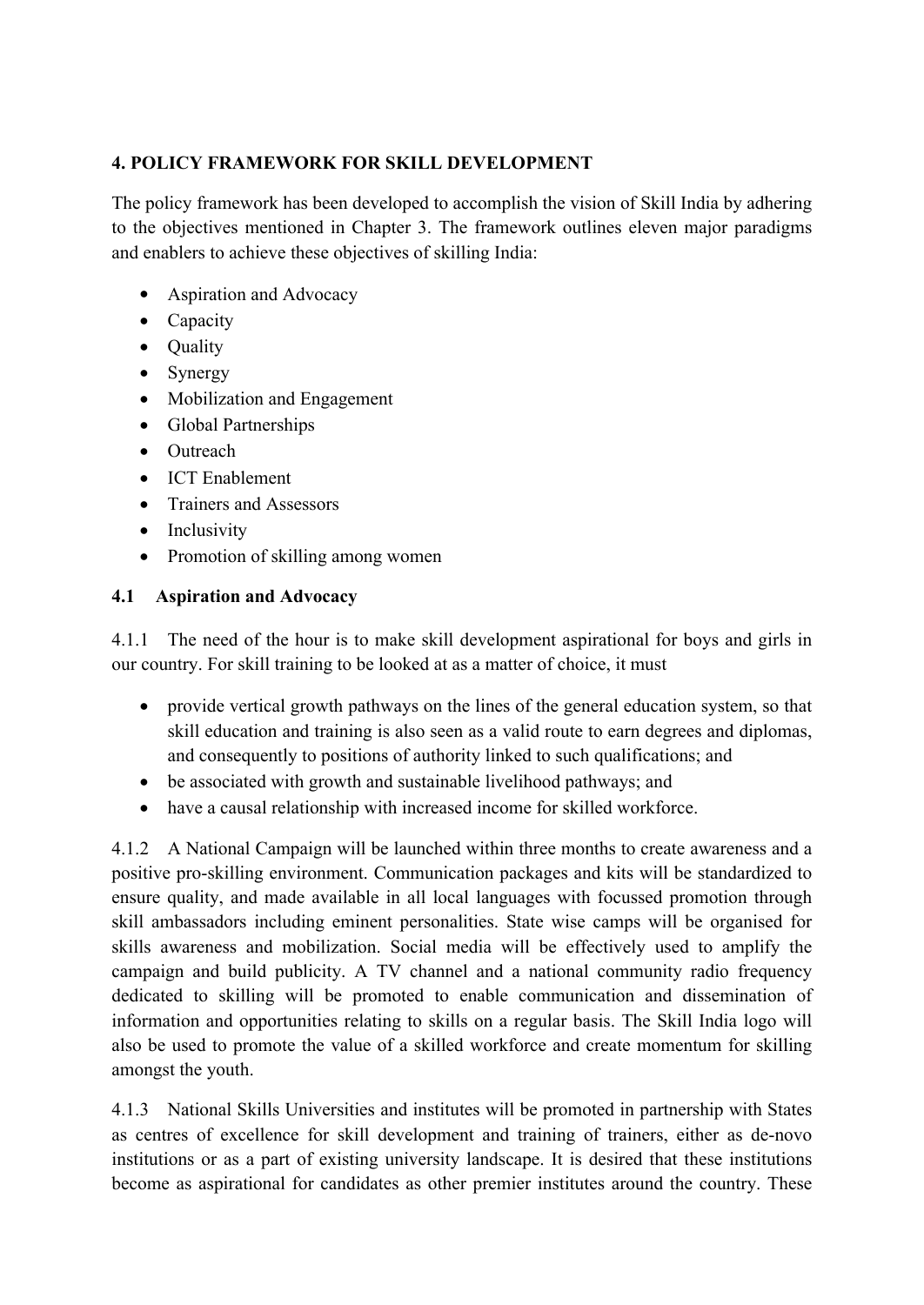institutions, apart from skilling candidates through affiliates and training the trainers, will also conduct extensive research to enhance the quality and delivery of skill training by keeping abreast with latest developments in the skills space.

4.1.4 Skilling will be integrated with formal education by introducing vocational training classes linked to the local economy from class nine onwards in at least 25% of the schools, over the next five years. Seamless integration of vocational training in formal education is expected to ignite student interest. All NSQF compliant assessment and certification bodies will be competent to provide support to the School Boards for assessment and certification of the skilling component of vocational education and training, wherever required.

4.1.5 Skilling will be increasingly integrated with higher education with polytechnics offering NSQF aligned vocational courses and Bachelor of Vocational Studies degrees. These courses will be aligned to a credit framework which can provide horizontal and vertical mobility. Further, at least 25% of all existing institutions of higher education would offer add-on career oriented courses with specialized skills at an appropriate NSQF level within the next five years.

4.1.6 The ITI qualifications will be linked to formal educational qualification at appropriate level through suitable language/bridge courses as necessary in consultation with State/ Central boards of education. The existing ITIs and Polytechnics will be modernized with courses and curriculum that are aligned to the emerging competency based demand in the market. Technology would be leveraged for designing curricula and developing pedagogical techniques. ITIs interface with industry will be promoted to enhance apprenticeship opportunities, improve relevance of training and increase employability of trainees. Industry is expected to take a lead role in running ITIs through Institute Management Committees (IMCs) which will be given autonomy to implement decisions in the interest of better training outcomes. Performance rating of ITIs will also be promoted based on outcome linked parameters and trainee/employer feedback.

4.1.7 Government will promote use of certified, skilled manpower for its work and projects through enabling provisions in their contracts. Industry will also be encouraged to follow suit and pay skill premium to skilled and semi skilled workers. The companies will also be asked to indicate the percentage of certified, skilled workforce in their units as a part of their annual report.

4.1.8 To further the aspiration and respect associated with skilling, National Skill Awards will be instituted in close association with major stakeholders. Participation of India at international platforms will be encouraged to showcase the skilling talent in the country. Moreover, a 'National Skills Day' will be declared to annually commemorate and celebrate skilling through skill fairs and camps across the country.

4.1.9 Counselling and guidance have emerged as the biggest challenges in the skill space today. Good counselling will be useful to create aspiration, reduce the attrition rates during training and employment by helping candidates make informed choices. The vast network of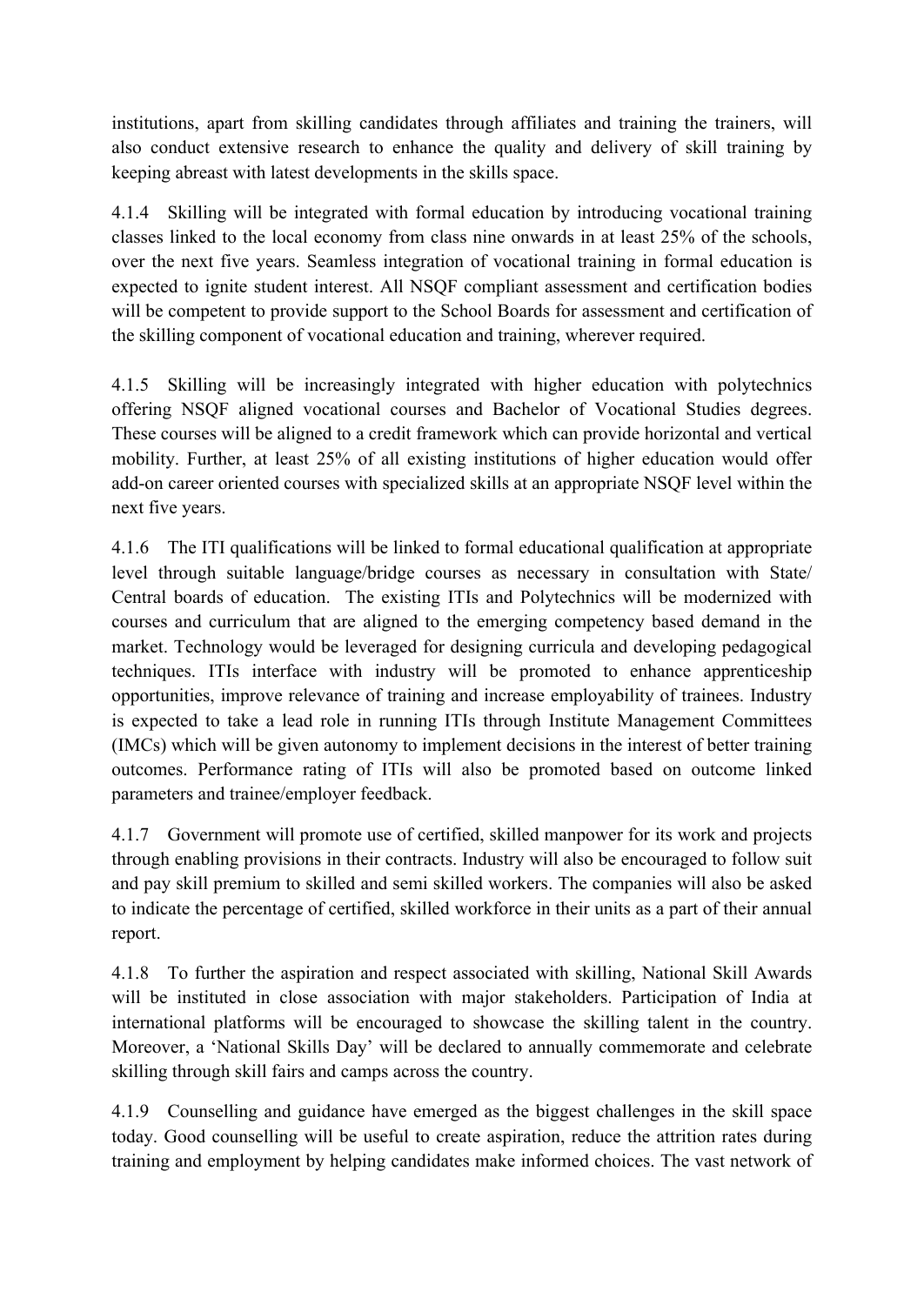existing Post Offices and Citizen Service Centres (CSCs) would be leveraged with industry support to create such a support system for the youth. Further, the network of 2.85 lakh Youth Clubs/Mahila Mandals of Nehru Yuva Kendras with presence in 623 districts would also facilitate in providing counselling and guidance to the youth of the country about various skilling programmes and opportunities. Similarly, the cross-country network of volunteers of Nehru Yuva Kendra Sangathan and National Service Scheme will also be utilised to create awareness and build a favourable pro-skilling environment amongst the youth in the country. These agencies will be provided with necessary brochures and other material for dissemination of required information through its volunteers amongst the target audience.

4.1.10 The Prime Minister's Skill Development Fellow Scheme will be introduced to tap talented, young individuals who will work with the State and District administration to spread awareness about skill development, identify the local needs and steer skill development efforts in the region.

## **4.2 Capacity**

4.2.1 The annual skilling in the country was estimated at around 7 million in 2014. In the current landscape, capacity is being created by private sector training organisations, industry in-house training, government and private Industrial Training Institutes (ITIs), Advanced Training Institutes (ATIs), tool rooms and in schools, colleges and polytechnics. For all existing and new capacity that will be generated, the focus will move from inputs to outcomes of skill training that include employability and placements of trainees. Incentives will be linked to placement in all training institutions. For Government supported schemes, funding will be linked to outcomes of the training programmes.

4.2.2 Government will support the creation and use of infrastructure in both public and private domain through appropriate equity, grant and loan support. It will continue to encourage entrepreneurs to enter into the skill training space by providing milestone linked funding support through existing and new institutional mechanisms. For ensuring greater accessibility and equity, a targeted approach of preferential empanelment, approval and funding of training providers will be put into place for the sectors and geographies where training capacity is clearly inadequate. Appropriate PPP models will be promoted to expand capacities in unserved areas.

4.2.3 India has a tremendous amount of hard and soft infrastructure which is underutilised. For instance, there are over 10 lakh institutional buildings that are used for less than 40 hours a week. Skilling is a challenge which requires the supply to be close to the skill catchment, thus it is essential to take skilling to the remotest parts of the country and scale up quickly which is only possible by using this existing infrastructure. By designing suitable incentive schemes, existing infrastructure both in terms of buildings and potential teachers would be optimally leveraged for skill training. There are over 1.55 million schools, 25000 colleges, 3200 polytechnics and 83 youth hostels; around 1.5 lakh post offices and over 1 lakh kiosks across the country. Schools/colleges will be used during holidays/off hours for training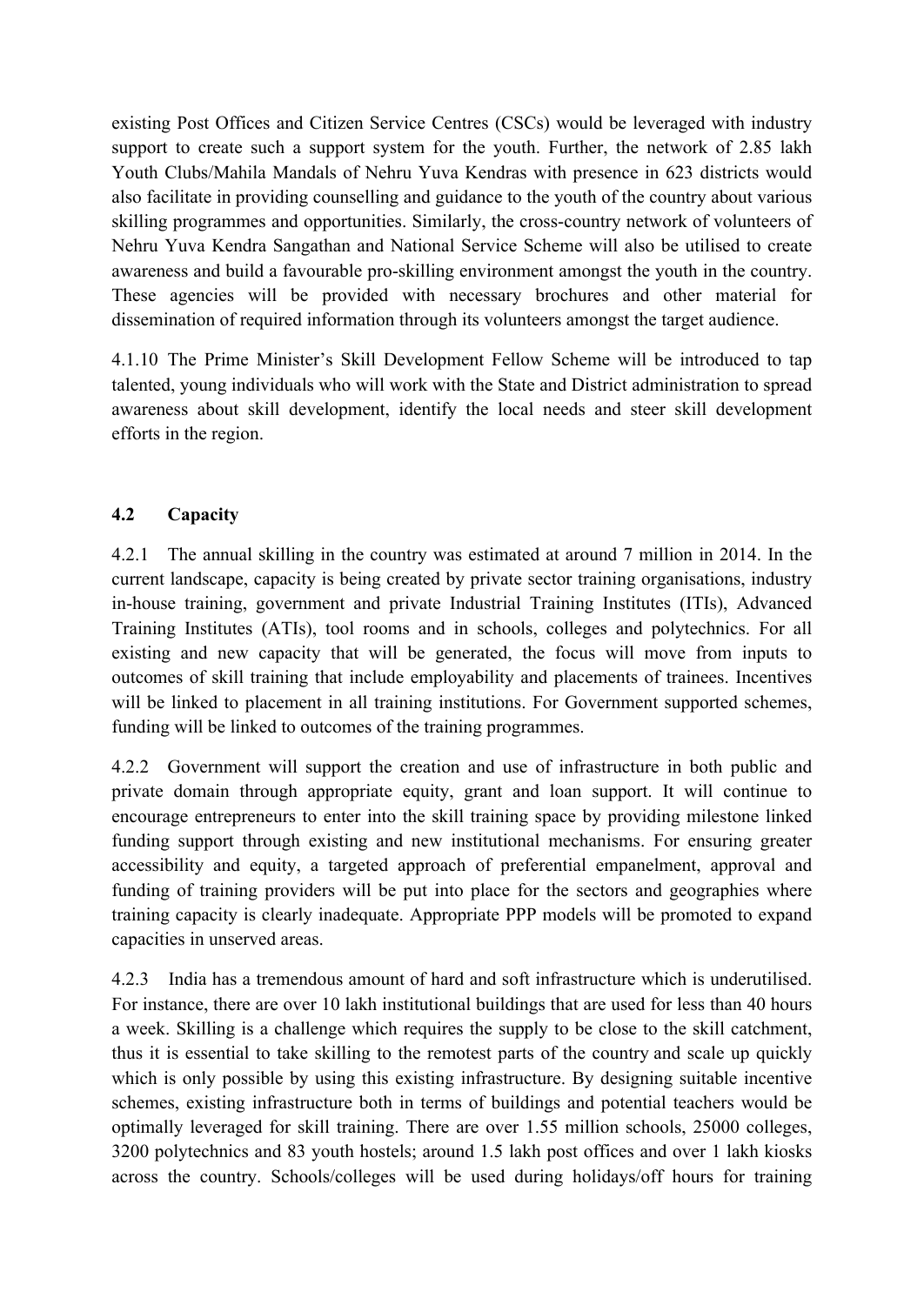purposes; shop floors of industries will be utilized for practical training etc. Existing institutions in the agriculture sector such as Krishi Vigyan Kendras, Agro-business clinics, Indian Council of Agriculture Research (ICAR) will be utilized for providing skill training as well. There is availability of 65,000 kms of railway network in the country with over 8,000 stations, out of which a large proportion have adequate infrastructure facilities, electricity supply and an extensive optical fibre cable (OFC) network. The possibility of leveraging this to deliver short-term skilling courses and promoting awareness would be explored. Branding of the Skill India Initiative will also be ensured through railways.

4.2.4 New ITIs will be set up in PPP mode especially in unserved blocks of the country to expand outreach of skilling programmes. Further, higher order skilling will be promoted through ATIs and Multi Skill Institutes (MSIs) set up in PPP mode with strong industry linkages. These institutes will focus on long term skilling (1-3 years) and will be located near the demand centres as Skill Hubs fostering apprenticeship and placements. These institutes will be affiliated to Skill Universities to provide the bridge into general higher education through diplomas/certificates based on a credit framework aligned to the appropriate NSQF level. They will function in a hub and spoke model to ensure greater outreach. A network of spokes in the form of livelihood colleges/ITIs/ITCs/private training centres already exists across the country and will be further promoted to focus on imparting employable skills up to NSQF Level 4. This model will drive accessibility and flexibility of skills training programmes and ensure that it is able to draw on the research required to deliver world class training.

4.2.5 Special focus will be laid on youth who do not wish to continue with school or higher education so that they are provided skills for other sustainable livelihood options. Special programmes will be initiated for providing skill training to those who have eight years or more of schooling. Separate skill courses, aligned to the appropriate NSQF levels, will be held in existing schools/centres during evening hours to provide alternate career pathway to these students. NSQF as a means to integrate and provide multiple pathways between general and vocational education will help school drop-outs make choices about vocational courses.

4.2.6 State Governments would be encouraged to setup Kaushal Vardhan Kendras (KVKs) at panchayat level for mobilising and imparting skills pertaining to local employment/livelihood opportunities to school drop-outs, adolescent girls, housewives and rural youth. Each KVK will be linked to the nearest ITI/MSI/ATI for capacity building, curriculum development, assessment and certification. The KVKs will also function as counselling and guidance centres for youth to help them make informed choices. NGOs will also be empanelled for running of these centres in their areas of operation. Some State governments are already working in this direction. Their efforts would be further encouraged to ensure setting up of atleast one KVK in each block within the country over next five years.

4.2.7 The human resource requirements of the country will be addressed by aligning the supply and composition of skilled workers with demand. Training providers will be incentivized and Government schemes designed to enable the workforce to benefit from the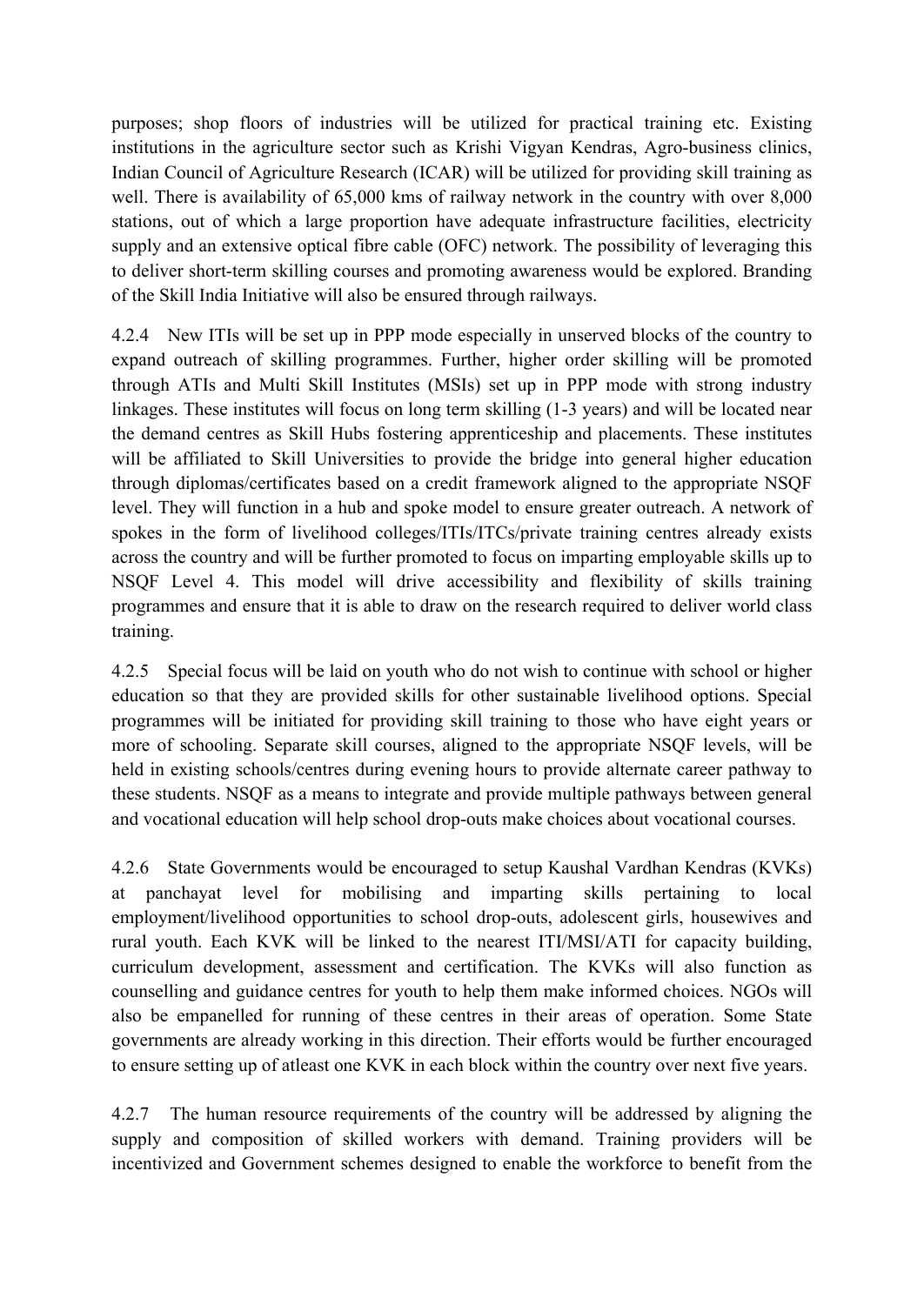requirements of industry and the country's strategic priorities including flagship programmes. This will ensure that the supply of skilled workforce is relevant to projected needs and can be easily absorbed into the job market.

4.2.8 Private Sector initiatives in skilling will be encouraged and would be entrusted to NSDC to create skilling capacity in the country. For this purpose, NSDC would continue to catalyze the creation of market-based, scalable business by providing patient funding through a combination of debt, equity and grants to private sector to build capacity. This capacity would be created on self-sustainable model through Private Training Partners to cater to skilling needs of educational dropouts in rural and urban landscape to bring them back to sustainable livelihood options.

4.2.9 The apprenticeship opportunities in the country are presently insignificant when compared to the size of the economy. Government has carried out comprehensive reforms in the Apprentices Act, 1961 to make it both industry and youth friendly. Government will work together with industry including MSME sector, to create a positive environment for increased apprenticeship opportunities in the country. The services sector will also be brought under the ambit of apprenticeship. Apprenticeship will further be incentivised in the MSME sector through appropriate schemes for sharing of stipend etc. Government will target a tenfold increase in apprenticeship opportunities in the next five years.

## **4.3 Quality**

4.3.1 'One Nation One Standard' should become the mantra to ensure that national standards and quality for skilling are globally aligned and Indian youth can aspire to secure local, national and international job opportunities. Quality of training can be measured by competency outcomes and employability of trainees. The following parameters have been identified for improving quality:

- Quality assurance framework embedded in NSOF
- Market relevant training programmes
- Recognition of prior learning
- $\bullet$  Curriculum alignment
- National Certification Framework
- $\bullet$  Employability skills
- Placements

## **Quality Assurance**

4.3.2 A Quality Assurance (QA) framework embedded in NSQF13 will be finalised within

*<sup>13</sup>NSQF is an important institutional mechanism that ensures consistency of nationally recognised qualifications both for formal and nonformal skills based education and training. It accommodates experiential life-long learning through mechanisms such as recognition of prior learning, improves the alignment of formal*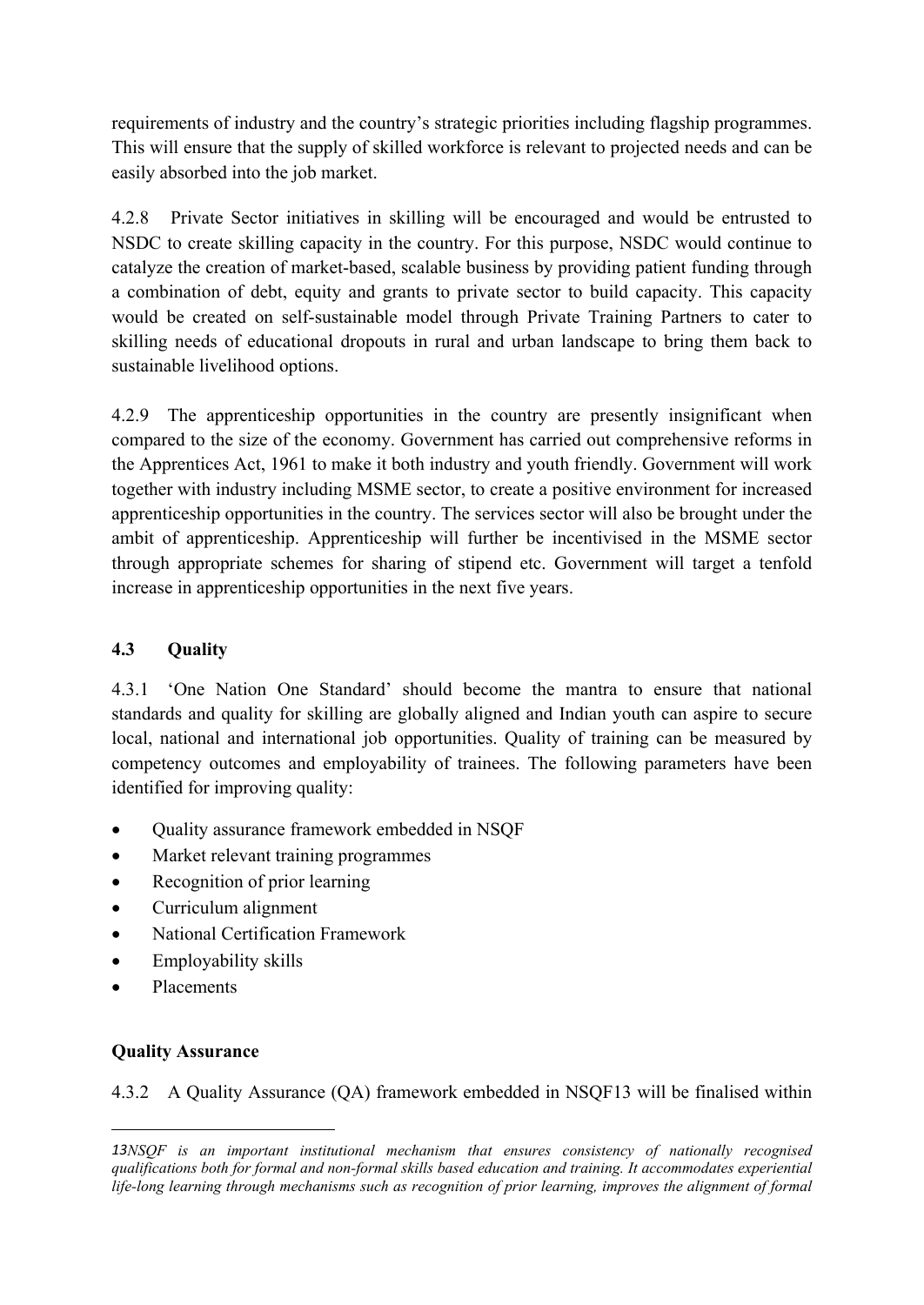next one year. This will build trust and confidence in the system by putting in place mechanisms that ensure the qualifications (and related training) produce consistent quality outcomes, and are relevant to the labour market. It will ensure that training providers have the capacity to deliver training that meets quality requirements. The QA framework will improve the consistency of outcomes linked to certification and consequently improve the status of skills training. It would also lay down the framework for independent assessment and certification system in the country. It will also promote use of 'Skill India' logo by certifying bodies (those conforming to QA framework) on their certificates which can ensure national and international recognition of outcomes certified.

4.3.3 All formal and vocational education including skill training will have to align themselves with NSQF by December 201814. It is a nationally integrated education and competency based skill framework that will provide for multiple pathways, horizontal as well as vertical, within vocational education, vocational training, general education and technical education, thus linking one level of learning to another higher level. This would facilitate both horizontal and vertical mobility with formal education on outcome based equivalence linked to a uniform credit framework. A legal framework to support NSQF will also be put in place.

4.3.4 The QA framework for certification and assessment will set minimum standards and provide guidance for effective, valid, reliable, fair and transparent assessment within the context of the NSQF.

4.3.5 EAssessment would be encouraged wherever feasible to scale up capacity and increase convenience. Complete transparency and accountability will be ensured in the assessment process by leveraging technology. CCTV monitored examinations, biometric attendance will be encouraged through appropriate incentives to compliant entities where Government support or funding is involved. A central repository of all assessments conducted and certificates issued, will be maintained on the National Portal. The central repository, in addition to being available to employers, will also be available to candidates to enable them to track their performance and future up-skilling options.

4.3.6 Consolidated guidelines for accreditation of Training Providers, based on training capabilities, infrastructure, availability of trainers, tie up with industry etc. will be notified. This will facilitate accreditation at multiple levels and for multiple courses. The accreditation which will be revised periodically will help students to make informed choices about the Training Providers.

4.3.7 Assessment ecosystem will also be strengthened through a framework for accreditation of assessing bodies and evaluation of assessors, to ensure consistent outcomes.

*and nonformal training programmes with industry requirements; and increases options for students by broadening program and progression for learners through horizontal and vertical pathways.* 14 *Gazetted Notification No. 8/6/2013‐Invt. dated 27th December, 2013*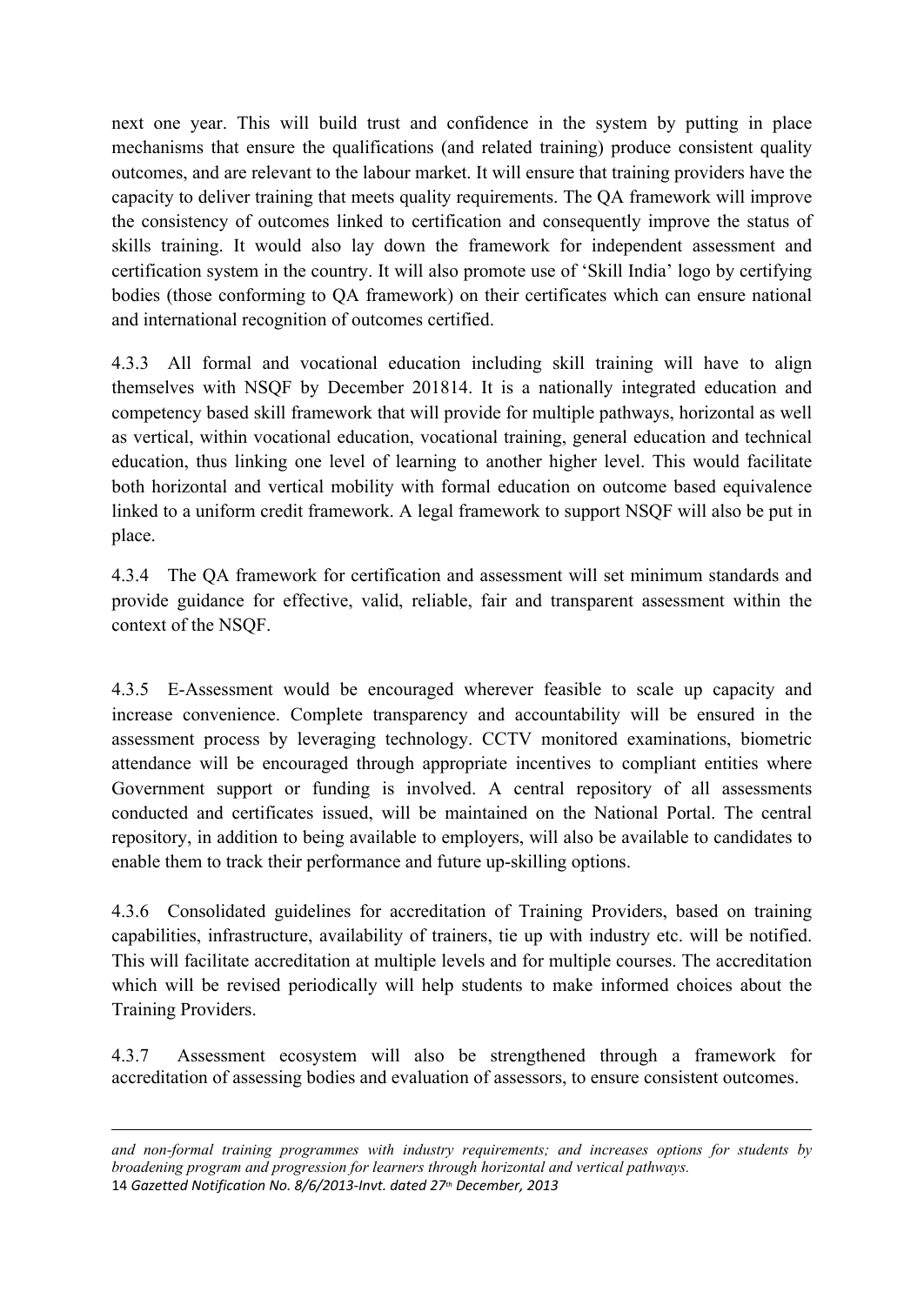#### **Market led standards**

4.3.8 Sector Skill Councils (SSCs), as industry-led bodies, will be strengthened by making them more representative, expanding their outreach and increasing their efficiency. The development of National Occupational Standards (NOS) and Qualification Packs (QPs) for various job roles in a sector will remain the key responsibility of the SSCs. The outcome standards for each job role will need to be clearly defined and notified as per NSQF. SSCs will be responsible for ensuring that persons trained as per NOS/QPs are employed by employers in their sector.

4.3.9 Development of standards by SSCs will be under the aegis of National Skills Qualification Committee (NSQC) under NSQF. All NOSs and QPs developed by the SSCs will be examined and reviewed by the NSQC and thereafter, conferred the status of 'National Standards'. All skill training in the country will necessarily align itself to these national standards.

## **Recognition of Prior Learning (RPL)**

4.3.10 RPL is the key instrument which can help map the existing skills in the unorganised sector and integrate the informal sector to the formal skilling landscape. The RPL framework is an outcome-based qualification framework linked to NSQF against which prior learning through formal/informal channels would be assessed and certified. The RPL process would include pre-assessment, skill gap training and final assessment leading to certification of existing skills in an individual. The RPL certification would be at par with the certifications following various skill trainings in the country. It will provide both horizontal and vertical pathways to an individual for acquiring additional skills for better livelihoods. Adequate resources will be earmarked under various government schemes for equitable access to RPL programmes. The government will provide detailed guidelines for RPL initiatives which will ensure quality and consistent outcomes.

## Creating a dynamic and demand-driven curriculum framework

4.3.11 The curricula development will be promoted through sector mentor committees which will include representatives from concerned SSCs, sector experts and relevant academia, so as to ensure that the curricula is in sync with emerging market demands and aligned to latest NOSs and QPs. The curricula should also take into account the latest teaching aids which can be used to disseminate quality training on a large scale. The curricula will need to be reviewed every three years to align itself with the dynamic market needs. In addition, industry will be allowed to run high employment potential courses through appropriate affiliation framework.

## **National Certification Framework**

4.3.12 Presently, the National Council for Vocational Training (NCVT), constituted in 1956, provides a national framework for setting curricula for various vocational courses, and also prescribes standards for equipment, scale of space, duration of courses, methods of training,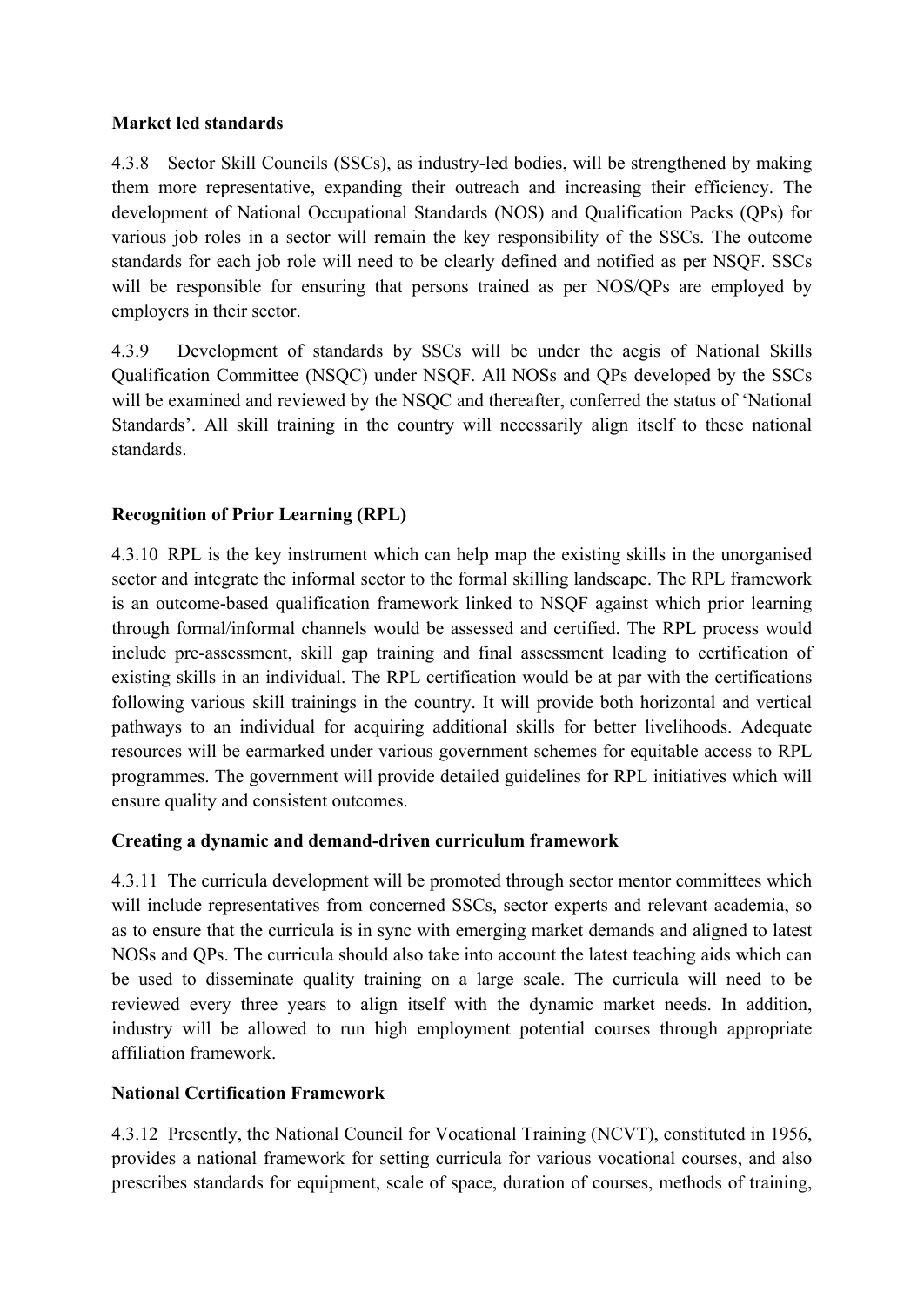conducting All India Trade Tests and awarding National Trade Certificates. NCVT will be further strengthened by scaling up industry representation through SSCs, and laying down a national framework for all certification in the skill space through an autonomous body.

#### **Employability Skills**

4.3.13 Language, basic IT and financial literacy is an integral part of most job roles in the economy today. Further, life skills are also an integral to a successful livelihood. Accordingly, all skill training programmes shall include basic modules of computer literacy, finance, language and soft skills like etiquettes, appreciating gender diversity in workplace, building positive health attitudes, social and life skills to enable the youth to be employable and market ready.

#### **Placements**

4.3.14 The most critical outcome of skill training is employment, whether self or wage employment. To assess quality of skill training, this critical outcome will need to be monitored objectively. Employment tracking of individuals for at least one year, post skill training, will be made mandatory under all skill programmes.

#### 4.4 **Synergy**

4.4.1 Skill development programmes being implemented by various ministries/ departments/agencies of the Central Government have different norms as regards the eligibility criteria, duration of training, maximum amount for training, outcomes, monitoring and tracking mechanism etc. This multiplicity of norms and parameters results in avoidable difficulties in implementation and makes it difficult to evaluate the performance of the skill development programmes across the Central Government in an objective manner.

4.4.2 Ministry of Skill Development and Entrepreneurship (MSDE), which has been set up to coordinate skill development efforts in the country will within three months, notify common norms for rationalization of Central Government Schemes on Skill Development. The norms shall include standards for inputs/output, funding/cost norms, third party certification and assessment cost etc across various skill development programmes while allowing flexibility to meet the requirements of different parts of the country/ different socio economic groups. However, different ministries will be free to frame schemes at their discretion to meet local/sectoral needs while adhering to common norms.

4.4.3 A national Labour Market Information System (LMIS) will be created. This will be an integrated database, which contains socio-economic data in modules on (i) supply side skilled labour force statistics (ii) demand of skilled / unskilled labour (iii) market trends like wage structures and distribution, economic growth trends across sectors, focus areas for skilled manpower, occupational shortages etc. The LMIS is expected to use a business intelligence tool to generate key analysis and reports which will determine policy interventions by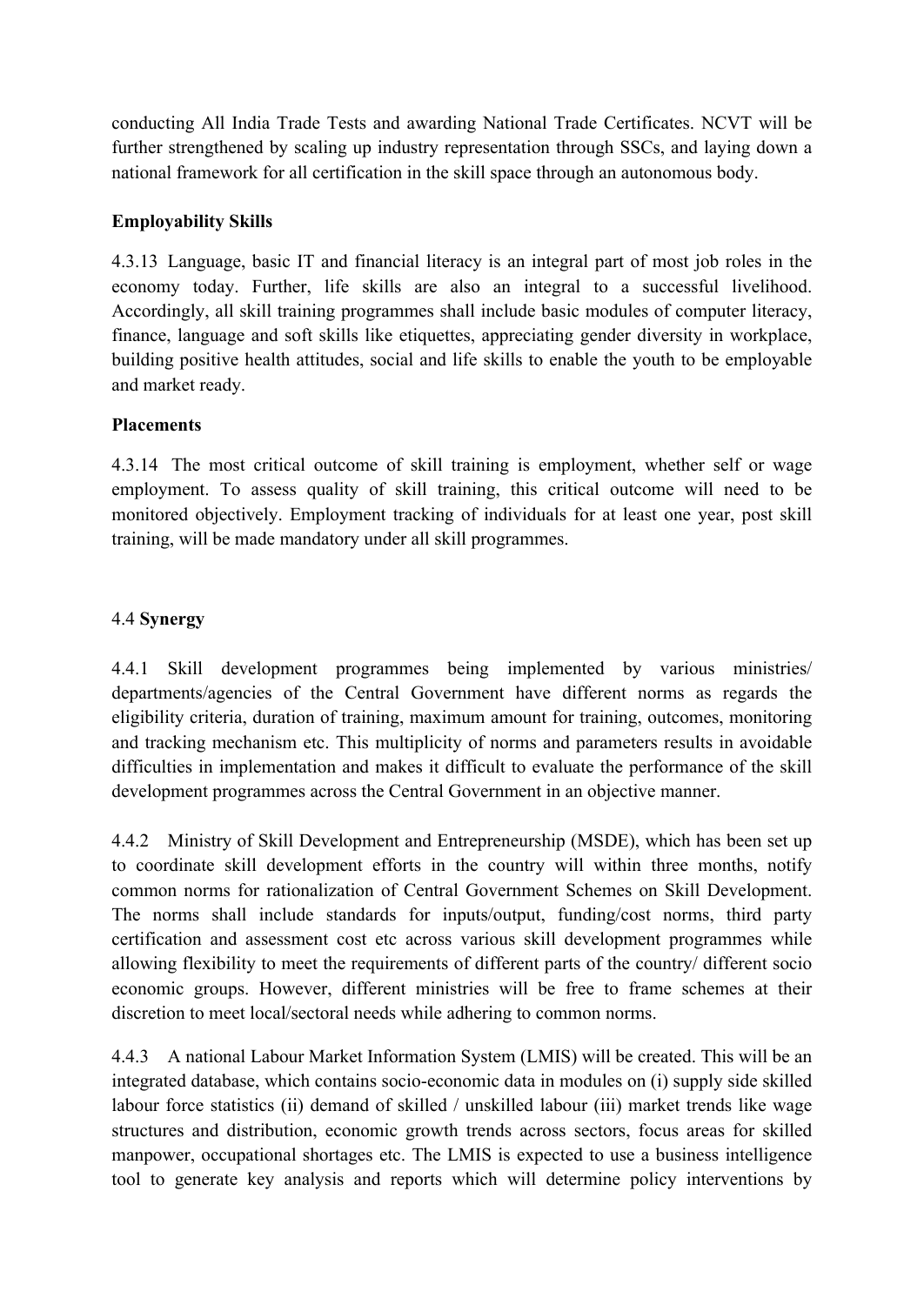different government stakeholders and the industry at large. It will help inform candidates about the choices available to them in terms of sectors, modules and training providers leading them to better career opportunities. In addition, LMIS will cater to the following stakeholders: Trainees, Training Providers, Industry/Employers, Government Agency/Policy Makers, Assessment Agencies, Certifying Agencies, Funding Agencies, International Agencies, Sector Skill Councils, Labour Market Tracking Agencies and Placement Agencies. It is being developed in a modular manner. It will integrate all existing databases like NSDC's Skill Development Management System (SDMS), National Career Service Portal, National Council for Vocational Training (NCVT) MIS portal, Skill Development Initiative Scheme (SDIS) portal, State databases, SSC databases etc.

4.4.4 LMIS will be part of larger National Portal which will also include details on skills courses, econtent, sector reports, trainers, assessors, etc. Data for all the persons mobilized and seeking skill training will be entered into the National Portal. It will be ensured that the National Portal is user friendly and is available in relevant regional languages to ensure that language does not become a barrier to access information. The system would be used for forecasting future demand and accordingly preparing a constant flow of skilled workforce. Further, all data will be maintained in gender disaggregated form to enable specific policy interventions to maintain equity.

4.4.5 States will also be encouraged to converge all skill development activities under a single entity on the pattern of SSDMs as already being implemented in a few States. They will also be requested to synergize their skill programmes with common norms as notified by Central Government in order to maintain uniformity in the entire skilling space. Skill database of States will also be integrated with LMIS to have a unified national picture of actual supply against demand in various sectors.

## **Skill India and Make in India**

4.4.6 Make in India and Skill India are complementary to each other. The key objective of Make in India is to promote manufacturing in 25 sectors of the economy, which will lead to job creation and consequently need for skilled manpower. Some of these sectors include automobiles, chemicals, IT, pharmaceuticals, textiles, ports, aviation, leather, tourism and hospitality, wellness, railways, auto components, design manufacturing, renewable energy, mining, bio-technology, and electronics. Correspondingly, Skill India aims at preparing a highly skilled workforce which is completely aligned to the requirements of industry so as to promote growth through improved productivity.

4.4.7 Skilling efforts will be completely aligned with the requirements of 25 key identified sectors of Make in India. A joint committee of stakeholders under both initiatives will be constituted to closely monitor growth of manufacturing activity under Make in India programme and anticipate skill requirements for such initiatives so that the same can be developed in coordination with various SSCs and training institutions. Pre-assessment of skill requirements for all manufacturing activities at proposal stage will be made mandatory in order to ensure an industry ready workforce once the manufacturing facilities have been set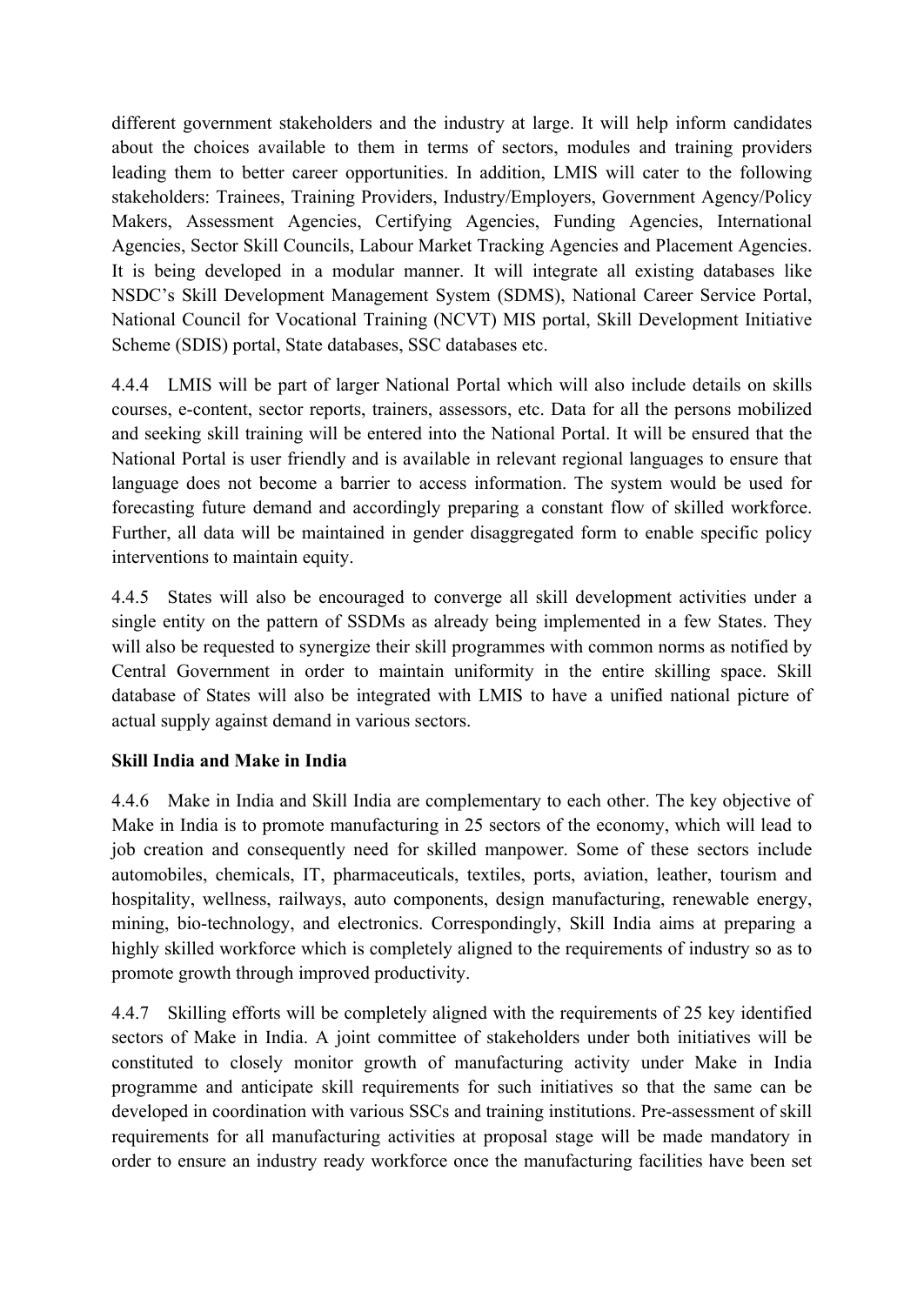up. States will also be encouraged to align their skilling efforts with upcoming industrial activities in the State.

4.4.8 Make in India could be leveraged to increase industry participation in skills through PPP mode viz. setting up of ATIs/MSIs with priority Make in India projects.

4.4.9 All new industrial/development clusters will be mandated to set up quality training institutes in the area to take care of skilling needs of the region.

## **4.5 Mobilization and Engagement**

4.5.1 Industry needs to be closely involved in providing job opportunities to the skilled workforce. Industry will be encouraged to increasingly move towards employing only certified skilled people. In addition, employers need to rationalize the compensation paid across different levels of skills to award a skill premium for increased productivity as a result of higher skills.

4.5.2 Skill Development is a shared responsibility of both Government as well as industry. Since industry is one of the major stakeholders, it needs to actively contribute to the cause of skill development. The industry should earmark at least 2% of its payroll bill (including for contract labour) for skill development initiatives in their respective sector. These funds can be channelized for skill development activities either through the respective SSCs or through National Skill Development Fund (NSDF).

4.5.3 Industry should actively participate in designing curricula and standards for skill training courses. Industry members will be requested to contribute as guest faculty at ITIs, ATIs, MSIs and other skill training institutes. Industry houses including the MSMEs will be incentivized to make shop floor available for practical training of trainees and institutionalize paid apprenticeship. Workplace training will be promoted as part of overall skill curriculum aligned to NSQF and embedded in appropriate credit framework. Industry will also be encouraged to participate more actively in training of youth, so that the latter are able to get actual on-the-job and hands-on experience during training programmes.

4.5.4 Every training provider (TP) including ITIs should tie up with industry in the relevant trades to improve placement opportunities for candidates. Similarly, every industry should also tie up with suitable training centre(s) in its vicinity for supply of skilled workforce and apprentices. There should be a placement cum apprenticeship cell within each training centre that will counsel trainees on successful completion of their training and help them get employed. Industry mentors will be assigned wherever possible to trainees of government supported schemes. The aforesaid cell will maintain a complete database of all trainees and their employment record thereafter. Government support to TPs would be linked to placement performance and tie ups with industry.

4.5.5 Special efforts will be made to organize and streamline efforts of the Non-Governmental Sector in their skill development initiatives. Mentorship support will be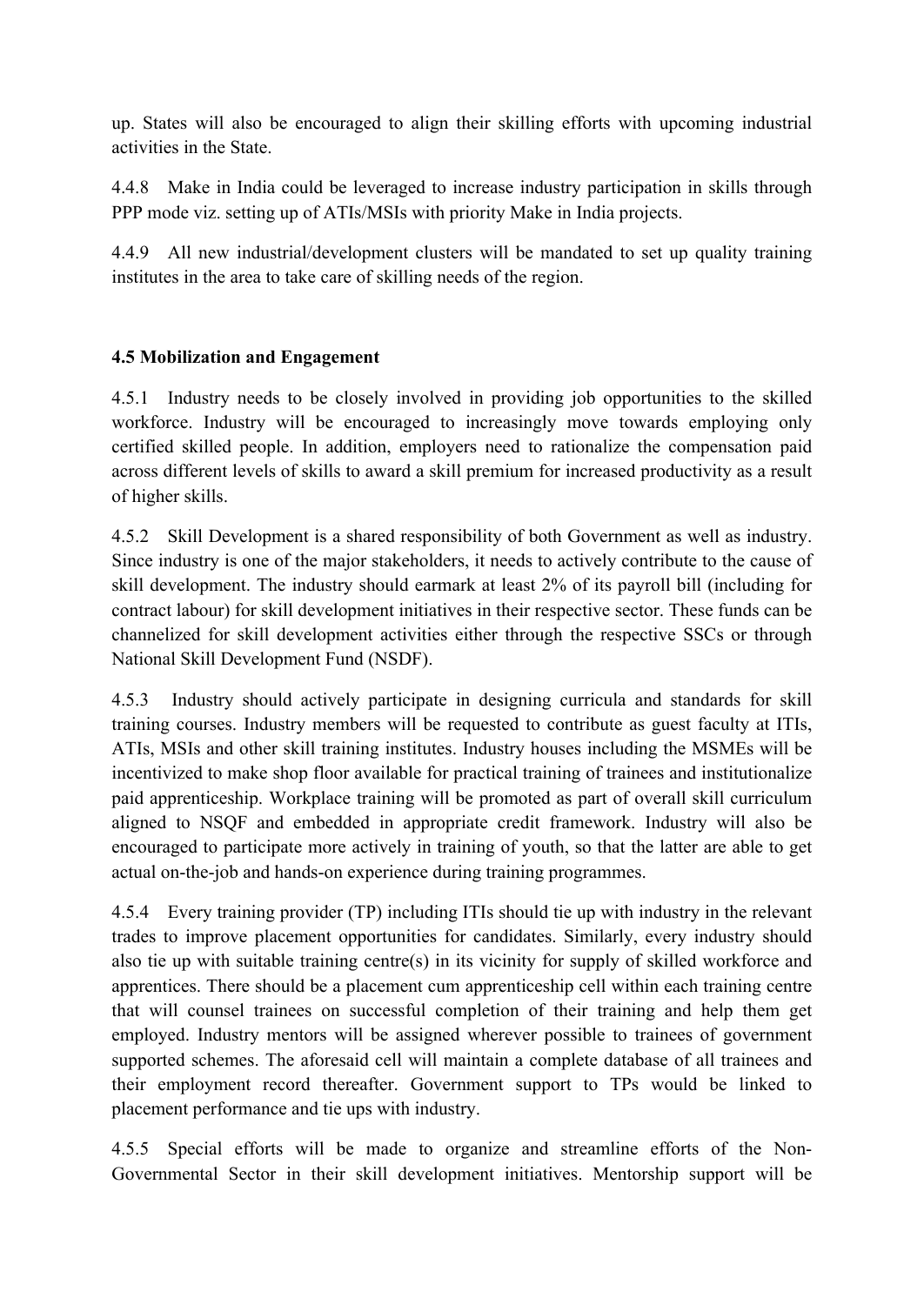provided to eligible NGOs through NSDC to scale and create sustainable models for skill development for Green jobs (agriculture, horticulture, renewable energy, recycling, ecotourism etc), Grey collar jobs (informal manufacturing and services) and local trades especially in rural India through KVKs.

## **4.6 Global Partnerships**

4.6.1 The main objective of global partnerships and international collaborations is to leverage best practices from across the world. Such collabourations will immensely enrich domestic training programmes by enhancing their quality through learnings from successful international models of vocationalization of education, engaging with industry, etc. Institutional arrangements through joint working groups, secretariats, etc will be established for regular exchange of knowledge, experiences, research findings, teaching and learning materials, and innovations in skill development.

4.6.2 Foreign Governments, corporate and agencies will also be encouraged to set up skill centres and universities as well as participate in content creation, design of curricula and delivery of training. Exchange and capacity building programmes for teachers, administrators and students will be facilitated.

4.6.3 Government would promote a skills training ecosystem that would also enable training and placement of Indian boys and girls in overseas jobs. The ageing developed world is expected to face a huge skill shortage while our country has the potential to reap its demographic advantage and export skilled labour to the world. A focused team would be formulated for identification of countries and trades where skill shortages exist or, are likely to develop in near future.

4.6.4 According to US Census Bureau estimate, by 2022, countries like USA, UK and China will fall short of skilled labour by 17 million, 2 million and 10 million respectively while India will have a surplus of almost 47 million in the age group of 19-59 years. This strength can be leveraged by countries of destination to meet their labour and skill shortages. Labour mobility is the only long term solution for sustaining global growth rates. To address this aspect of skill mobility the government will pro-actively build Human Resource Mobility Partnerships (HRMP) with key countries in collaboration with the concerned parties.

4.6.5 Currently there are about 14 million Indians overseas, 70% of whom are unskilled or semiskilled labourers. Due to several reasons such as lack of skills, inadequate information, lack of knowledge of basic language, etc, they often have to work in adverse circumstances with biased terms of employment. To address the existing issues faced by Indian labourers abroad the government will further enhance the scheme of skill up gradation and predeparture orientation training to emigrant workers. The scheme will have the objective of institutionalizing the process of skill development of emigrant workers and to equip them with the basic knowledge about laws, language, and culture of the destination countries for the purpose of overseas employment.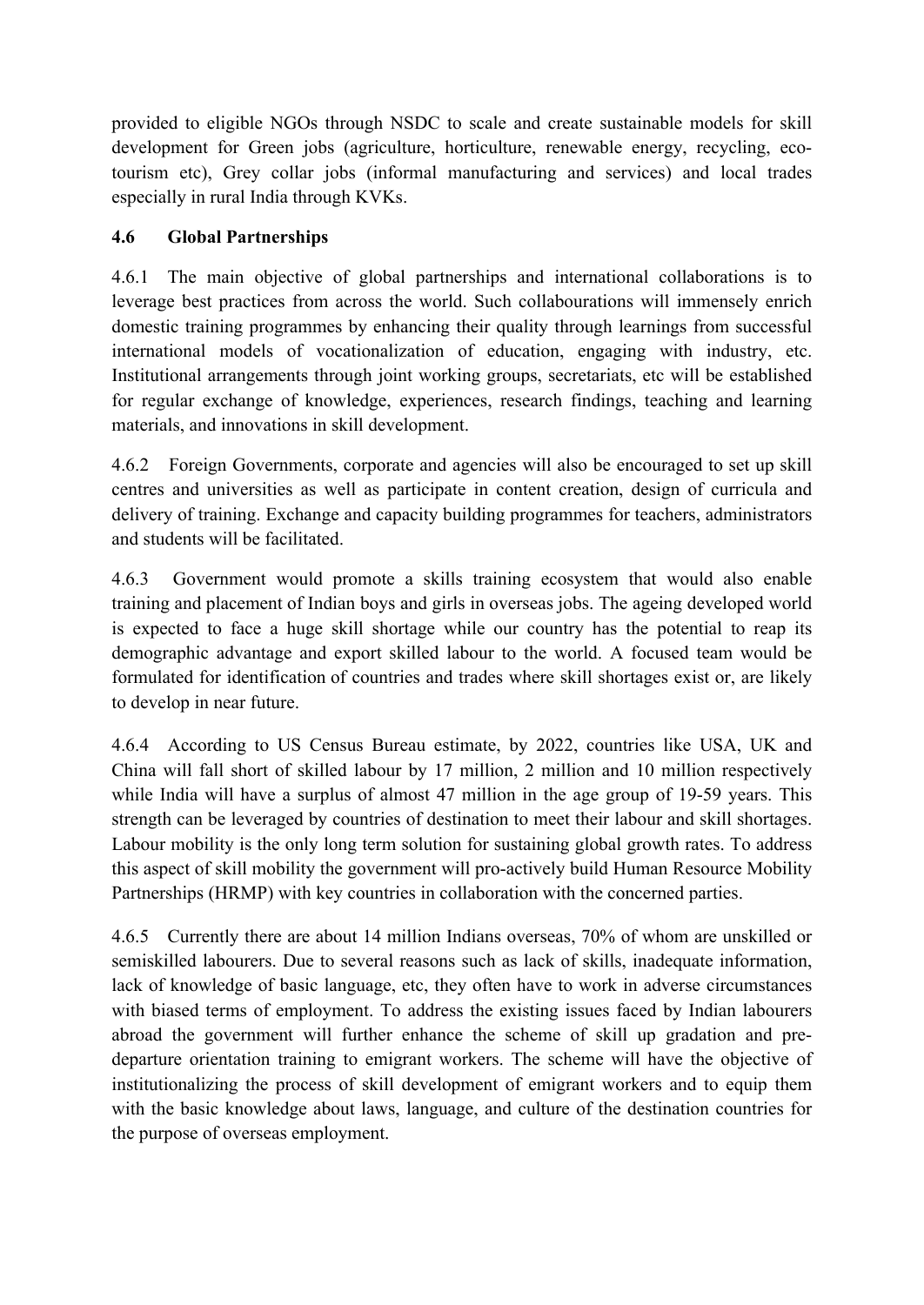4.6.6 The National Skills Qualifications Framework will be aligned to globally recognized qualification frameworks for ensuring quality and uniformity. Consequently, transnational standards will be created for sectors where there is an opportunity for international workforce mobility. Close partnerships with the concerned countries would enable certified Indian youth to get employed in these countries. Assessment and certification framework will be benchmarked to international standards. National Skills Qualification Committee (NSOC), with assistance from the concerned SSCs, would be capacitated to develop working standards, assessments and certifications with respective agencies in the destination countries.

4.6.7 In addition, there are countries and regions where India will support development of their skill development ecosystem through sharing our institutional models, occupational standards and qualification packs.

## **4.7 Outreach**

4.7.1 The proposed KVKs will play a pivotal role in identifying local employment opportunities and providing adequate training and post-training support according to needs of local areas such as migration support for skilled workers. The centres will also function as information centres for training and employment opportunities, as well as for various support schemes. KVKs in the form of mobile training facilities, will also be deployed to reach out to remote and difficult areas.

4.7.2 More than 93% of India's workforce is in the unorganized sector. Hence strengthening and certifying the skills of the unorganized workforce will contribute to overall economic development of this sector. RPL will be encouraged in the unorganized sector for certification of existing skills and integration with formal labour market. This will also open up options for up-skilling and further vertical mobility. Multi-skilling in complementary areas will be promoted to enable sustainable livelihood in this sector.

4.7.3 To develop the unorganized sector, LMIS will be used to aggregate the availability of labour along with their certified skill levels that can help some of them to move to organized sector. Technology will be also be leveraged for aggregation of informal sector workers through mobile-based IT applications to link them directly to the job market and also make them accessible to prospective employers. Efforts will be made to include details of skill training and skilled manpower working in the unorganized and MSME sectors through the periodic Sample surveys of the National Sample Survey Office (NSSO).

4.7.4 An unrecognized apprentice system or on the job training exists in the informal sector. The RPL programme will enable trainees/apprentices at such informal establishments to obtain certification and access to add on classes. If required, financial support could be provided for such efforts.

4.7.5 Government believes that inability to pay training fees should not stop any citizen in the country from acquiring certified skill training. Government will promote grant of scholarships, rewards and Skill Vouchers (SV) for funding of training costs. All desirous candidates would be able to access credit for all certified NSQF aligned skill development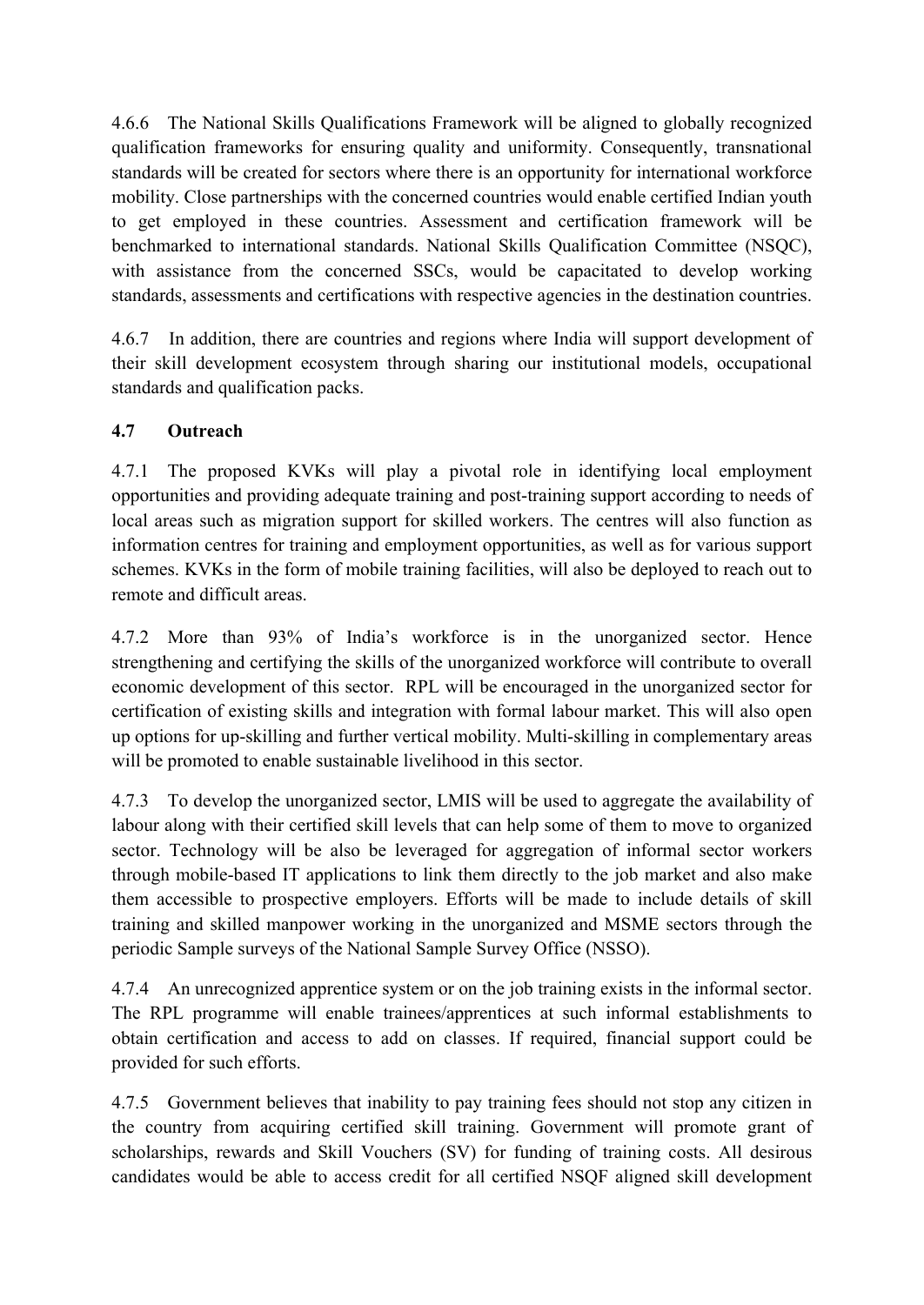programmes through targeted Skill Vouchers (SVs), which will be linked to their Aadhaar and their Jan Dhan Account or bank account. Levy from future incomes would be linked for recovery of loans through SVs. This is proposed to promote an environment of "Learn, Earn, and Pay". Skill Vouchers can be redeemed by TPs based on performance linked payment schedule subject to successful completion of training. Scholarships and grants up to 100% linked to SVs will also be provided for certain identified disadvantaged sections of society. However, 30% of any grant will be linked to continuous employment for at least one year.

4.7.6 A National Skills Research Division (NSRD), will be constituted within NSDA at the national level. The role of the division will be to conduct skill surveys including aggregation of the environmental scans done by SSCs, study emerging demand trends, operate the LMIS and other skilling platforms and databases. This body will have close involvement of private sector subject experts and will be the strategy think tank for MSDE. It will also keep a close watch on developments taking place internationally in these areas and align our policy response to enable engagement with various stakeholders in the skilling ecosystem and ensure that skill sets of our people are also aligned with international requirements/benchmark, ensuring their global mobility.

4.7.7 As discussed in Section 4.1.2, a National Campaign including through a dedicated TV and radio channel, and skilling camps will be initiated to promote interest and mobilize the youth for skilling. Timely circulation of success stories in electronic as well as print media will also be ensured.

## **4.8 ICT Enablement**

4.8.1 Promotion of only brick and mortar facilities will not ensure the speed and scale desired to transform the skill development efforts. The use of technology will be leveraged to scale up training facilities, enable access to remote areas and increase cost-effectiveness of delivery of vocational training. Government will also look to support innovative products, solutions and models that address critical gaps in skill ecosystem in an effective manner. Use of existing available networks such as the widespread Optical Fibre Network will be optimized.

4.8.2 An open platform for econtent on skill development will be created where further curated content will be crowd sourced. Mechanisms will be put in place to incentivize high quality content aggregation. This platform would provide standardized training content to be used by trainers/training institutes for delivery of vocational training. Stakeholders will be encouraged to develop Massive Open Online Courses (MOOC) and virtual classrooms for easy access and convenience. Creation of blended learning environments to deliver high quality vocational training in under-served regions of India will be promoted. Curriculum and teaching methodologies for online learning tools will be provided in regional languages to cater to the various geographical needs.

4.8.3 As discussed in Section 4.4.3, a responsive and agile central LMIS will be created for aggregating demand and supply of skills to help align efforts towards bridging the existing and expected skill gaps. The LMIS will be responsible for a reliable and realistic assessment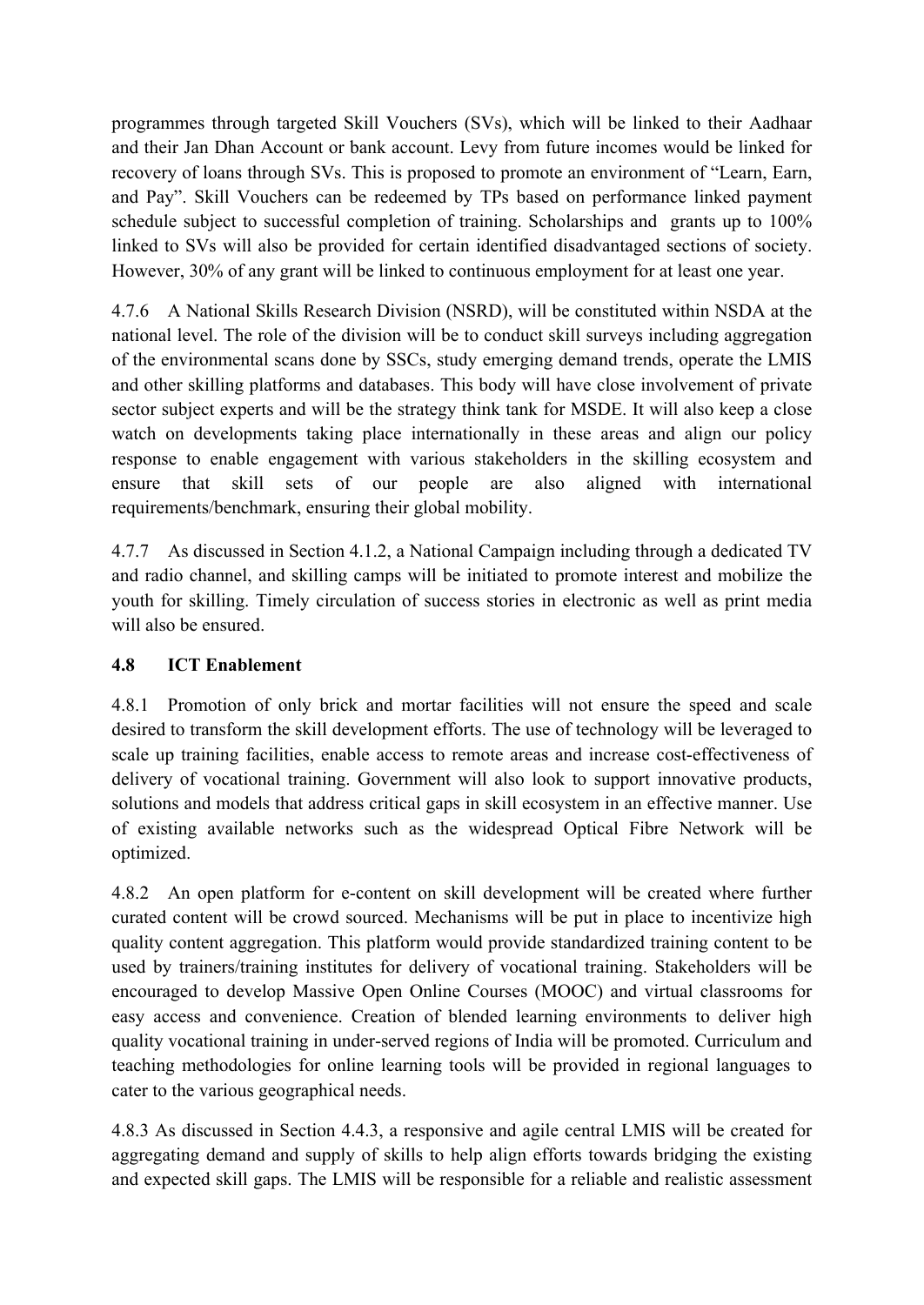of economic trends and labour market needs (both existing and projected) that will be publicly available to reduce information asymmetry.

4.8.4 There are approximately 900 million cell phone users in the country, of which 120 million use smartphones. Location Services capability has added another layer in communication and value. It is thus possible to have high end data collection and assimilation for intelligent matching. The Government aims to promote in private domain a matching online/mobile platform for connecting supply and demand of skilled workers. Private sector will be encouraged to develop mobile applications for aggregating informal sector workers such as plumbers, carpenters etc. for household services, through innovative commercial models.

4.8.5 Government envisions to leverage the facility of Digital Locker for creation of Skill Cards linked to Aadhaar for the labour force trained and certified as per NSQF. The Skill Cards will be a portable, online record of an individual's education, qualifications, competencies, Aadhaar, employment history, training record and objectives, details of which can be independently verified. Skill Cards shall reduce duplication of training, simplify statutory & mandatory training, and provide an overview of the skills and abilities of the entire workforce. The work performance of the worker can also be rated by trainers or employers which can act as a signalling mechanism.

4.8.6 Technology would be leveraged in monitoring of Government schemes related to skill development including the entire ecosystem- from the Government agency to the training provider to the trainee to the financial transactions.

4.8.7 To meet the objective of making skilling aspirational, networks and special interest groups will be created through advanced and easily accessible technological tools, in order to spread awareness and increase outreach.

## **4.9 Trainers and Assessors**

4.9.1 To achieve the massive target of skilling, it is of utmost importance to have quality trainers who are capable of training people in several fields. Similarly, quality assessors in sufficient numbers are also required to ensure consistent outcomes of assessment and certification process. Government will decisively intervene directly or through other stakeholders, to bring more experienced people in training and assessment space, especially ex-servicemen in defence and retired/working people from industry.

4.9.2 A trainer/assessor portal will be set up as a part of the National Portal to act as a repository and registration database for all certified and interested trainers/assessors. All retiring employees in industry or government domain, who are interested to use their experience gainfully by extending their career as trainers/ assessors, will have freedom to register themselves on the portal. This portal can be easily accessed by training providers and assessment bodies as per their relevant sector, experience, and location of the registered certified trainers/ assessors.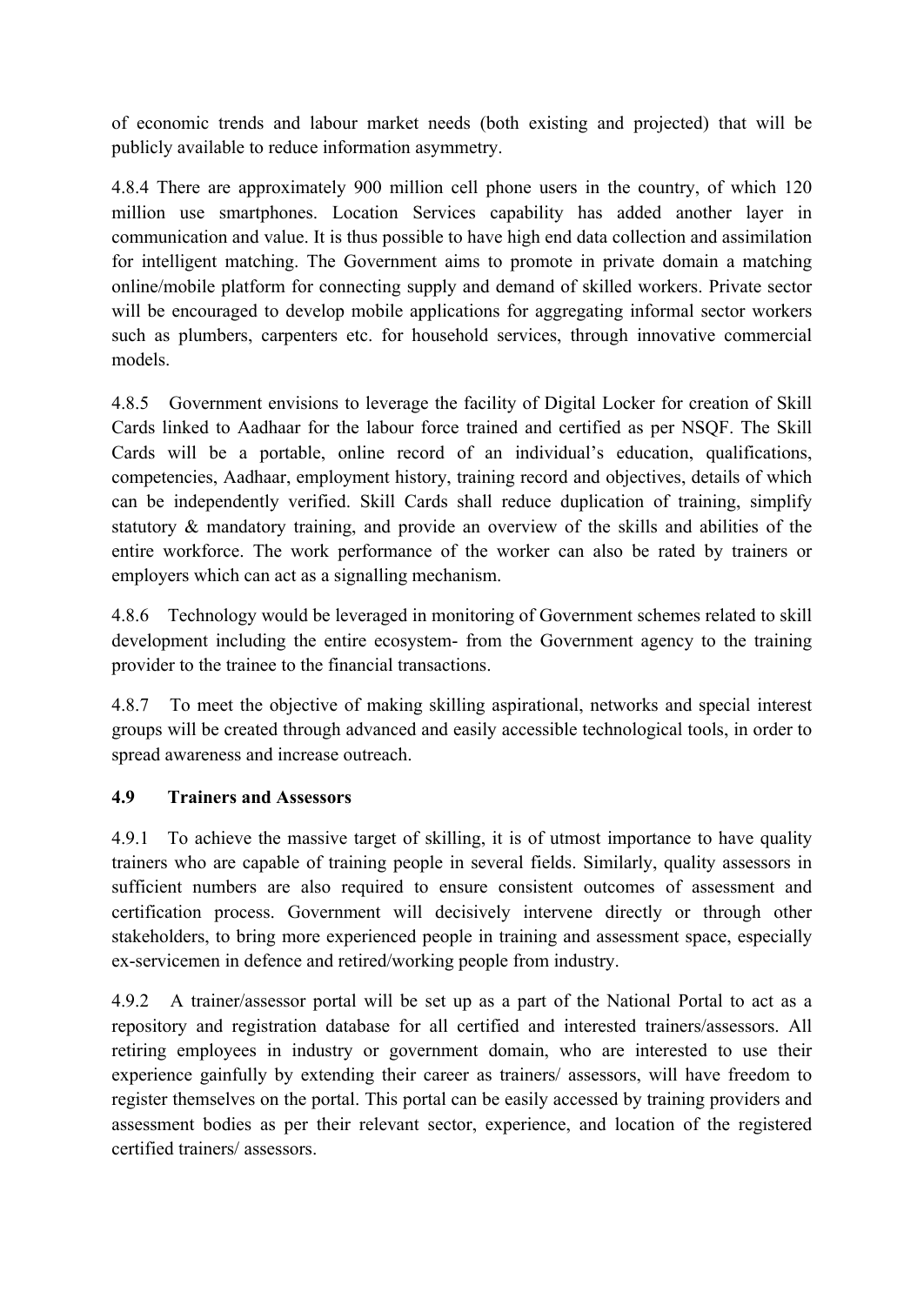4.9.3 Short term modules for training of interested persons, with relevant industry experience, will be promoted through instructor training institutes to enable them to attain the requisite certification for being a certified trainer/assessor. Career pathways will be redefined for trainers to make the profession more attractive and lucrative for the youth. The job of skill trainers will be made aspirational by benchmarking their pay scales with secondary school teachers.

4.9.4 New institutes for training of trainers will be set up in PPP mode, at least one in each State, to increase the overall capacity of ToT in the country. With increase in availability of certified trainers, all training institutes will be mandated to engage certified trainers only.

4.9.5 As a part of the promotion of industry-institute linkage, working industry professionals would also be empanelled as adjunct faculty in relevant areas during off hours.

4.9.6 Centres of Excellence, under the proposed National Skills Universities, will also be set up to ensure continuous supply of quality trainers in each sector. Special training programmes would be developed for training of trainers meant for overseas employment, including language training in collaboration with the concerned country. This could include exchange programmes, industry visits and simulated training. ICT enabled training and certification program for the trainers to train them within comforts of their homes, wherever feasible would also be promoted. Moreover, appropriate training in the latest technological developments for upgrading the technical skill of trainers, as per the requirement of the present scenario by the industry will also be undertaken.

4.9.7 In Defense sector, it is estimated that 50,000 armed forces personnel retire every year with majority between 35 to 45 years of age. MSDE through its institutions, will work with Directorate General of Resettlement (DGR), to provide them future livelihood opportunities through skill training in sectors where their experience can be put to good use, including as trainers and assessors.

## **4.10 Inclusivity**

4.10.1 It is necessary to promote skill development initiatives that will ensure inclusivity, irrespective of gender, location, caste, sector etc. One of the key objectives is to safeguard the skilling needs of SCs, STs, OBCs, minorities, and differently abled persons, as well as those living in difficult geographical pockets.

4.10.2 Government attaches high priority to socio-economic growth of rural areas since India lives in her villages. Adequate focus will be given to youth from deprived households by establishing skill development centres in areas which are underserved.

4.10.3 The border, hilly and difficult areas, including North Eastern states, J&K, and the hilly forested areas of central and eastern India, face additional challenges arising from inadequate infrastructure, poor investment and low industrial opportunities. Special attention needs to be given to youth residing in these regions to address their needs for employment and employability. In order to provide more equitable access across the country, special efforts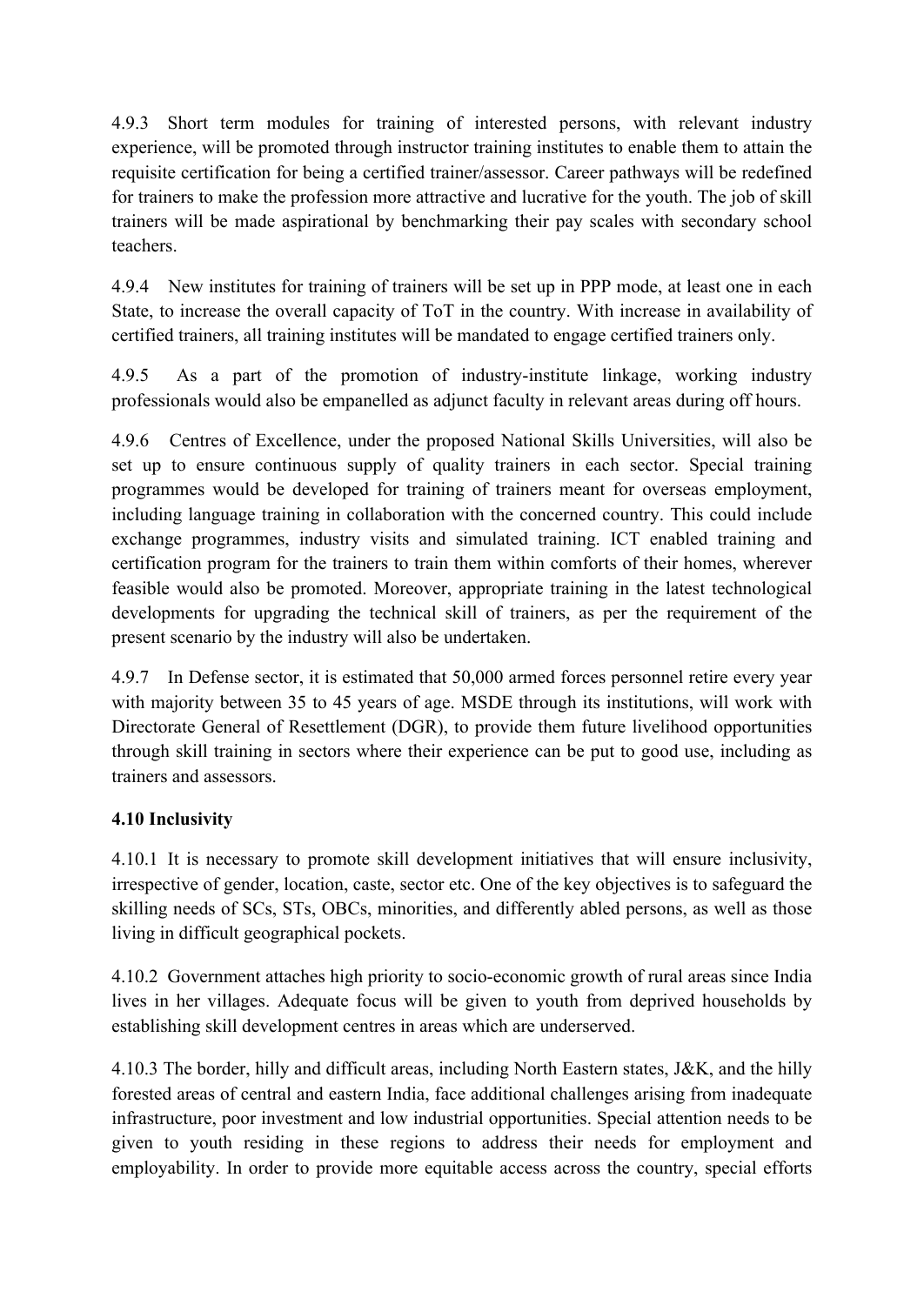including earmarking of funds for establishing training facilities in deficient regions and need based subsidisation of skill training for disadvantaged groups will be initiated. Natural aptitude of youth will also be kept in view while implementing training programmes in these geographies.

4.10.4 Areas such as North-Eastern States, J&K and Himachal Pradesh face peculiar problems that are different from the rest of the country. Comparatively, there are very few training centres in the entire northeast region. Youth in such regions seek jobs but are not complemented with adequate job opportunities in the region. Government will create Special Regional Structures for difficult areas, which will be cross-sectoral, and work closely with SSCs to address the existing problems of such sensitive regions with aptitude based training and employment.

4.10.5 For differently abled persons, a horizontal SSC comprising of stakeholders and representatives of relevant SSCs would be created to identify specific trades for each category of differently abled candidates where they can improve their competencies through skill training and get rehabilitated/employed for a sustainable livelihood.

4.10.6 Government will allow flexibility in various skill schemes to address special needs of various sections of society through innovative models within the overall architecture of the scheme. Skill training will be aligned to specific requirements of the community and local ecosystem. Earmarking of funds for disadvantaged sections of society like SC, ST, minorities etc. will be enforced as per existing Government guidelines. Existing schemes for disadvantaged groups will be further strengthened and made more effective.

## **4.11 Promotion of Skilling amongst Women**

4.11.1 According to Census Data 2001, women account for 48% of the entire population in India. Women have the capability to further drive the economy of the country if their participation in the workforce is increased. With the help of skilling, women can have viable incomes, decent work and be major players who can contribute equally to the economic growth of the country.

4.11.2 Women participation in vocational education and training is especially low as compared to men. Special mechanisms in the delivery of training such as mobile training units, flexible afternoon batches, training based on the local needs of the area, will be introduced to ensure participation and mobilization of women. The government will promote setting up of more training and apprenticeship seats exclusively for women. Appropriate incentive mechanism will be designed to achieve the same.

4.11.3 Training in non-traditional fields for women will be promoted through the establishment of specific training programmes that focus on life skills training modules and literacy training. Apart from that, efforts will be made to increase the pool of women trainers and providing them certification by earmarking a certain percentage of intake in training of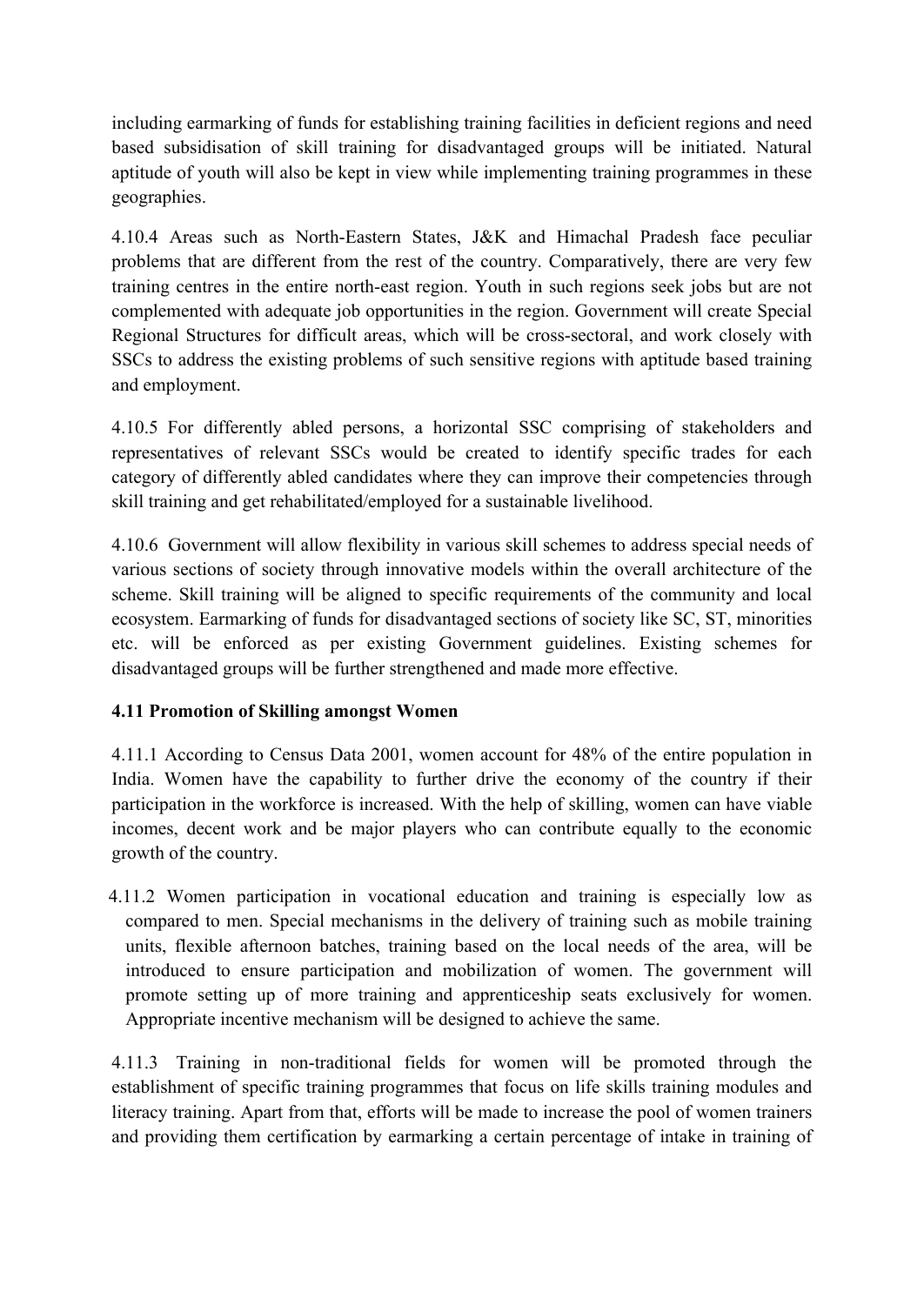trainers institutes, for women. New institutes exclusively for training of women as trainees and trainers, will also be promoted by Government.

4.11.4 Women related issues will be incorporated in the guidelines for skill training procedures. These could include issues of safe and gender sensitive training environment, employment of women trainers and equity in remuneration, and complaint redressal mechanism.

4.11.5 An internet or mobile based platform for women employment, by connecting skilled women and employers, will be promoted. This platform could focus on women willing to reenter the workforce after a break and those affected by migration.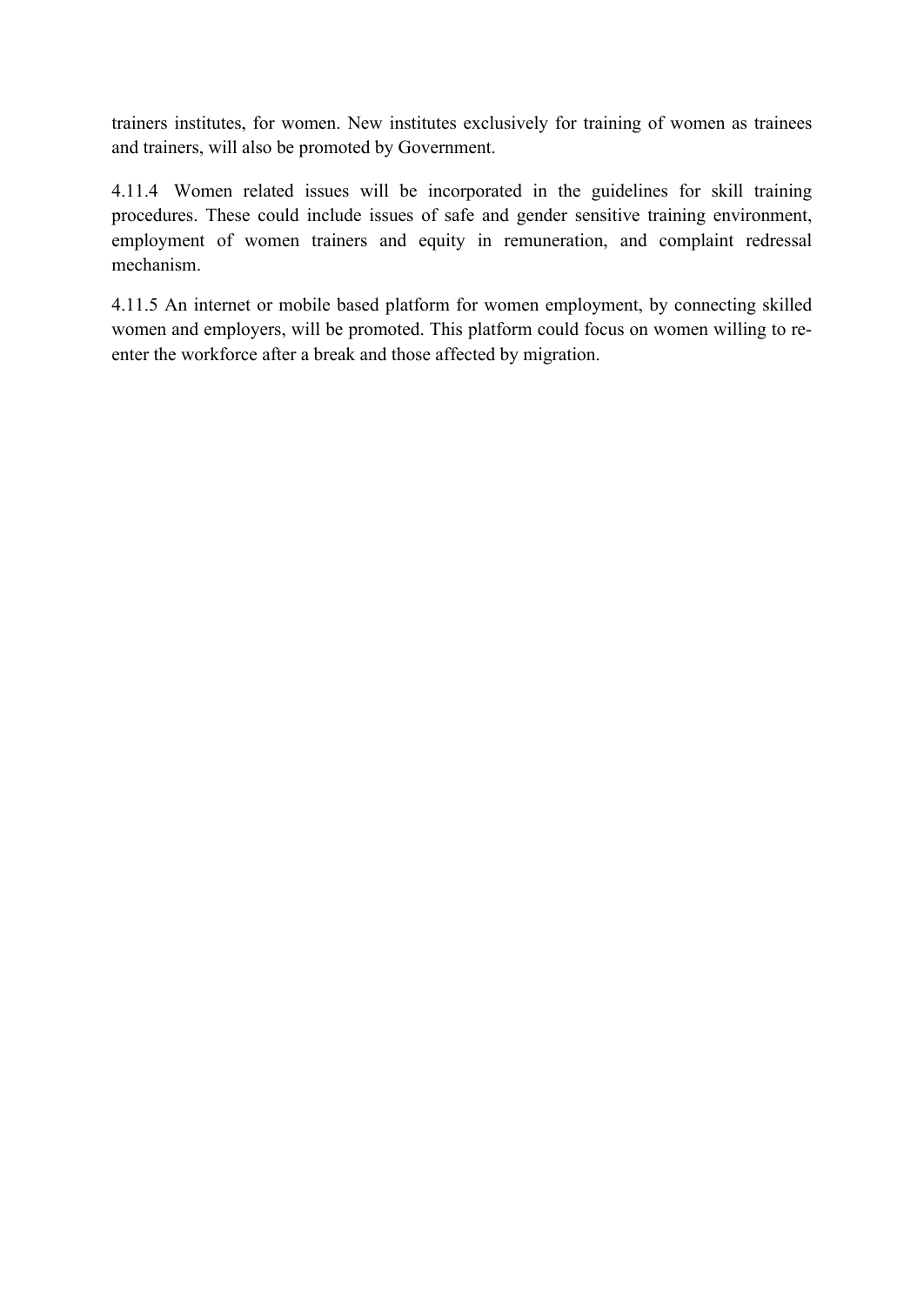#### **5. POLICY FRAMEWORK FOR ENTREPRENEURSHIP**

The entrepreneurship policy framework has been developed to address the objectives underlined in chapter three of the document. Vibrant entrepreneurship requires support from an enabling ecosystem of culture, finance, expertise, infrastructure, skills and business friendly regulation. Many government and non-government organizations are playing enabling roles across each of these crucial supporting elements. This policy framework, cognizant of the need for the full ecosystem to be present to unlock entrepreneurial potential, proposes a nine part entrepreneurship strategy:

- Educate and equip potential and early stage entrepreneurs across India
- Connect entrepreneurs to peers, mentors and incubators.
- Support entrepreneurs through Entrepreneurship Hubs (E-Hubs).
- Catalyse a culture shift to encourage entrepreneurship.
- Encourage entrepreneurship among under-represented groups.
- Promote entrepreneurship amongst women
- Improve ease of doing business.
- Improve access to finance.
- Foster social entrepreneurship and grassroots innovations

#### 5.1 **Educate and equip potential and early stage entrepreneurs across India***.*

5.1.1 In partnership with experts, a world class entrepreneurship education curriculum will be developed. Through a blend of online and experiential learning, potential entrepreneurs will go through hands-on, student centric courses that help them acquire skills they need to start an enterprise. This curriculum will build on and adapt the best entrepreneurship education content available globally.

5.1.2 This curriculum will be delivered to all aspiring entrepreneurs at no cost. Leveraging online learning, entrepreneurship courses can be taken as and when needed by students and business people alike through Massively Open Online Courses (MOOCs).

5.1.3 In addition, entrepreneurship education will be integrated into the mainstream curriculum in 3,000 colleges around India. These colleges will also be provided with additional support and re-training of existing faculty to deliver entrepreneurship courses to enrolled students from all tracks and courses. Students will be able to choose entrepreneurship courses to suit their needs, and Universities will be encouraged to award credits for entrepreneurship courses.

5.1.4 Entrepreneurship education courses will also be delivered in approximately 325 industrial clusters across the nation. Through 50 nodal Entrepreneurship Hubs (E-Hubs) set up across all states, existing and potential entrepreneurs will be targeted for entrepreneurship education modules that suit their need.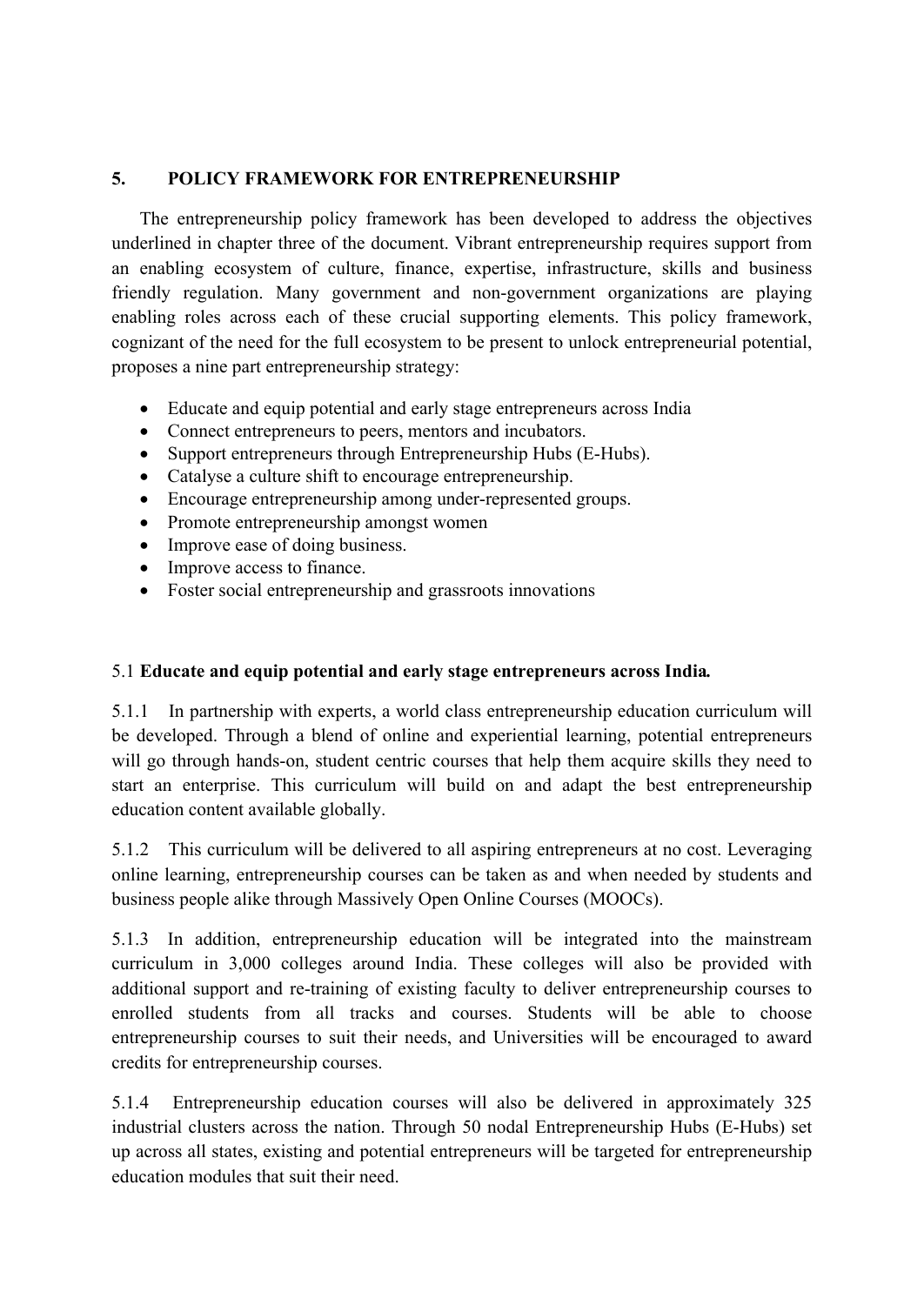## **5.2 Connect entrepreneurs to peers, mentors, incubators**

5.2.1 To support young entrepreneurs, a web and mobile based platform connecting the entire entrepreneurial ecosystem will be established. Students, young entrepreneurs, mentors, incubators, funding agencies and basic service providers will all be able to log in and connect to each other in their respective industries and locations.

5.2.2 Platform members will also access content, including information on government services and special packages offered by service providers. 'Entrepreneur Information Handbooks' – in Hindi, English and regional languages – providing relevant information associated with establishing and operating a business will be published and updated periodically. The portal will also provide relevant online application forms and procedures.

5.2.3 The creation of new incubators, far above and beyond the 120 that currently operate, will be encouraged. Support will be provided to help successful incubators scale further. A national network of incubators and accelerators will also be established to support young entrepreneurs. This network will also feed in to the online platform connecting the entrepreneurial ecosystem. Industry will also be encouraged to support aspiring entrepreneurs within its sector through appropriate incubation support.

5.2.4 A national network of high quality, screened mentors will be created, leveraging existing networks and successful local entrepreneurs where possible. Mentors will be of a high quality, ensured by selection against pre-determined criteria. Building on these two critical elements, the rest of the entrepreneurial community can then be mobilized to join the online community through education programs and other mobilization drives.

5.2.5 Align entrepreneurship activities in innovative and cutting edge technology areas, with initiatives in innovation domain such as Atal Innovation Mission (AIM) - a platform to promote a network of world class innovation hubs, and Self Employment Talent Utilisation (SETU) - a Techno-Financial, Incubation and Facilitation Programme to support all aspects of start-up businesses, and other self-employment activities, particularly in technology-driven areas.

## 5.3 Support entrepreneurs through Entrepreneurship Hubs (E-Hubs):

5.3.1 Support to entrepreneurs, including coordinated delivery of national and state government entrepreneurship programs and access to enabling resources, a national network of Entrepreneurship Hubs (E-Hubs) will be established.

5.3.2 One national, 30 state, 50 nodal and 3,000 college based E-Hubs will be set up to deliver support. These E-Hubs will, collectively, cover the entire nation.

5.3.3 The National Entrepreneurship Hub (E-Hub) will be advised by a National Advisory Committee (NAC) comprising of representatives from government ministries, entrepreneurs, NGOs and academia. The National E-Hub will lead efforts to improve inter-ministerial coordination and align entrepreneurship efforts with industry trends as well as other national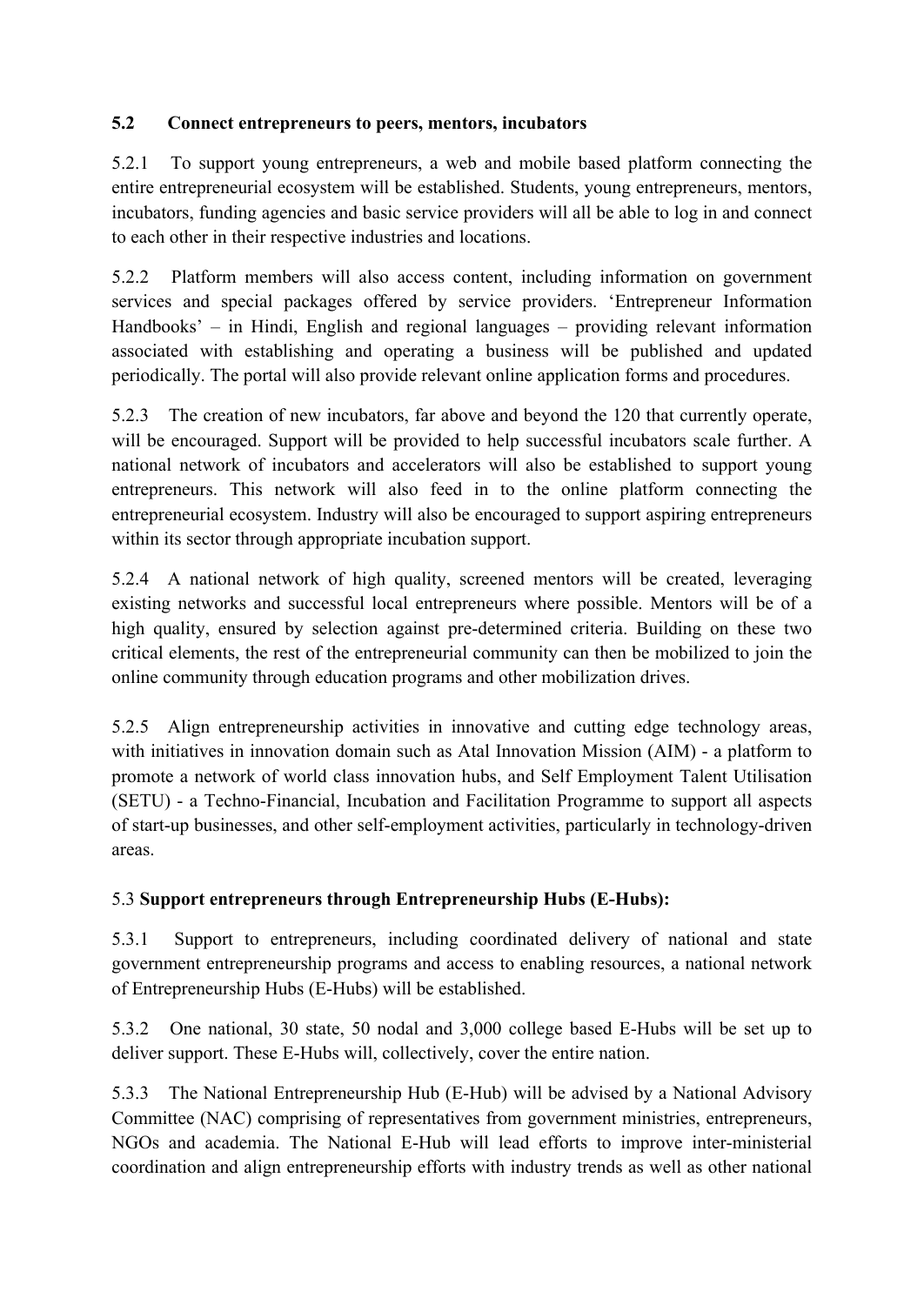flagship programmes like Make in India, Smart Cities, Skill India, Digital India, Green India and Swachh Bharat Abhiyaan.

## 5.4 **Catalyse a culture shift to encourage entrepreneurship.**

5.4.1 To promote entrepreneurship, state and national level interaction with stakeholders will be convened. Keynote speakers from industry – both domestic and international – will be invited to share best practice from the field. International linkages will also be established through internship opportunities and exchange trips to global entrepreneurship hubs such as Silicon Valley and Israel.

5.4.2 To build awareness of competitions and opportunities, national brand ambassadors will be created to champion entrepreneurial culture in India.

5.4.3 Institute Awards for young achievers (for both men and women entrepreneurs separately) at all levels viz., district, state and national levels to recognize the achievements of entrepreneurs below the age of 30 years.

5.4.4 Institute celebration of National Entrepreneurship Day.

5.4.5 International linkages will also be deepened to increase the flow of ideas to India. A regional (South Asian) network of entrepreneurs, with a focus on trending sectors such as social entrepreneurship or tech-based entrepreneurship, could be established. This network could provide fellowships and exchanges to entrepreneur members, with hubs in leading management and entrepreneurship centres in India (e.g., IIM-Ahmedabad) and abroad. Periodic workshops could connect all entrepreneur members. A digital platform could connect these entrepreneur members and be used to share their stories and knowledge with the broader public.

## 5.5 **Encourage entrepreneurship among underrepresented groups.**

5.5.1 Special focus will be given to the inclusion of scheduled castes  $\&$  scheduled tribes, minorities, differently abled, etc., and regionally under-represented areas including large part of Eastern and North Eastern India in entrepreneurship programs.

5.5.2 These groups will be prioritized for delivery of entrepreneurship education programs, both in and outside formal education institutions, through Nodal E-Hubs.

5.5.3 Special mobilization drives to enrol members of these groups in the online entrepreneurial ecosystem will also be conducted.

5.5.4 Special efforts will also be made to enrol incubators and mentors catering to these groups will in the national entrepreneurial ecosystem. This includes organizations that promote rural entrepreneurship activity, especially in traditional arts and crafts like artisans, goldsmiths, handlooms, blacksmiths, etc. A pool of experts (e.g retired bankers etc.) would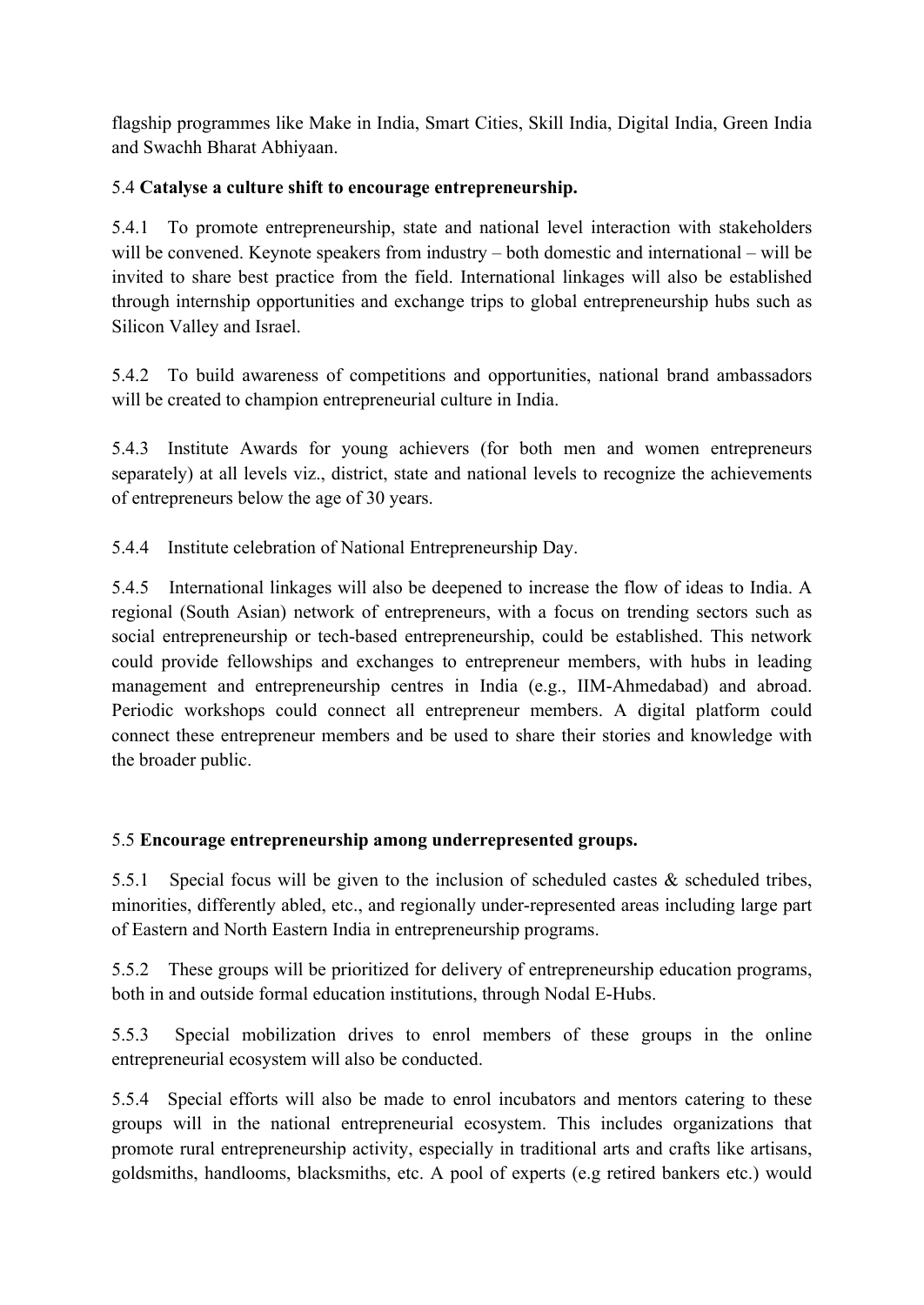be promoted to act as mentors to rural entrepreneurs and help them connect to all related services eg. banks, regulatory requirements, writing proposals for funding etc.

5.5.5 Access to Government supported testing facilities (like IITs/IIScs) and infrastructure could be offered to these groups, to potential and new entrepreneurs in general at a subsidised rate.

## 5.6 **Promote Entrepreneurship amongst Women**

5.6.1 The Economic Survey conducted for India by OECD in November 2014 clearly enlists low female economic participation as one of the major findings. Creating more and better employment for women has high growth potential. 15 Currently the contribution of women in workforce is limited to only 24% 16. Head of UN Women has also indicated that India's GDP will leapfrog by another 4.2% if women in India can contribute their full potential to the economy.

5.6.2 Women-owned enterprises are an important component of the Indian Economy and play a strategic role in the growth and development of the nation. However, as far as support for women entrepreneurs is considered there exists no reliable data on the public contracts which go to Women Owned Business (WOB). Efforts will be made to encourage women entrepreneurs through appropriate incentives for women owned businesses under the public procurement process. It will also be ensured that gender neutral incubation/ accelerator, network of mentors, industry, resource centres and credit institutes are developed to facilitate women entrepreneurs.

5.6.3 Ensure priority for mentorship and support system for women entrepreneurs in existing business centres and incubators. Build entrepreneurial capacity for women by facilitating access to capital at relaxed credit terms. Steps will also be taken to assemble gender disaggregated data.

## 5.7 **Improve ease of doing business.**

5.7.1 A business friendly environment with easy entry and exit procedures will encourage entrepreneurial activity. The following actions to rationalise business procedures and regulations through the following initiatives should be investigated:

x Introduce *Unique Enterprise Number* (UEN) that a new enterprise could use for various registrations including taxes, labour laws and social security. Once UEN is available, all

*15 OECD Economic Surveys India, November 2014. Accessed at : http://www.oecd.org/eco/surveys/India‐2014‐Overview.pdf 16 US‐India Insight, Vol. 2, Issue 2. Accessed at: http://csis.org/files/publication/120222\_WadhwaniChair\_USIndiaInsight.pdf*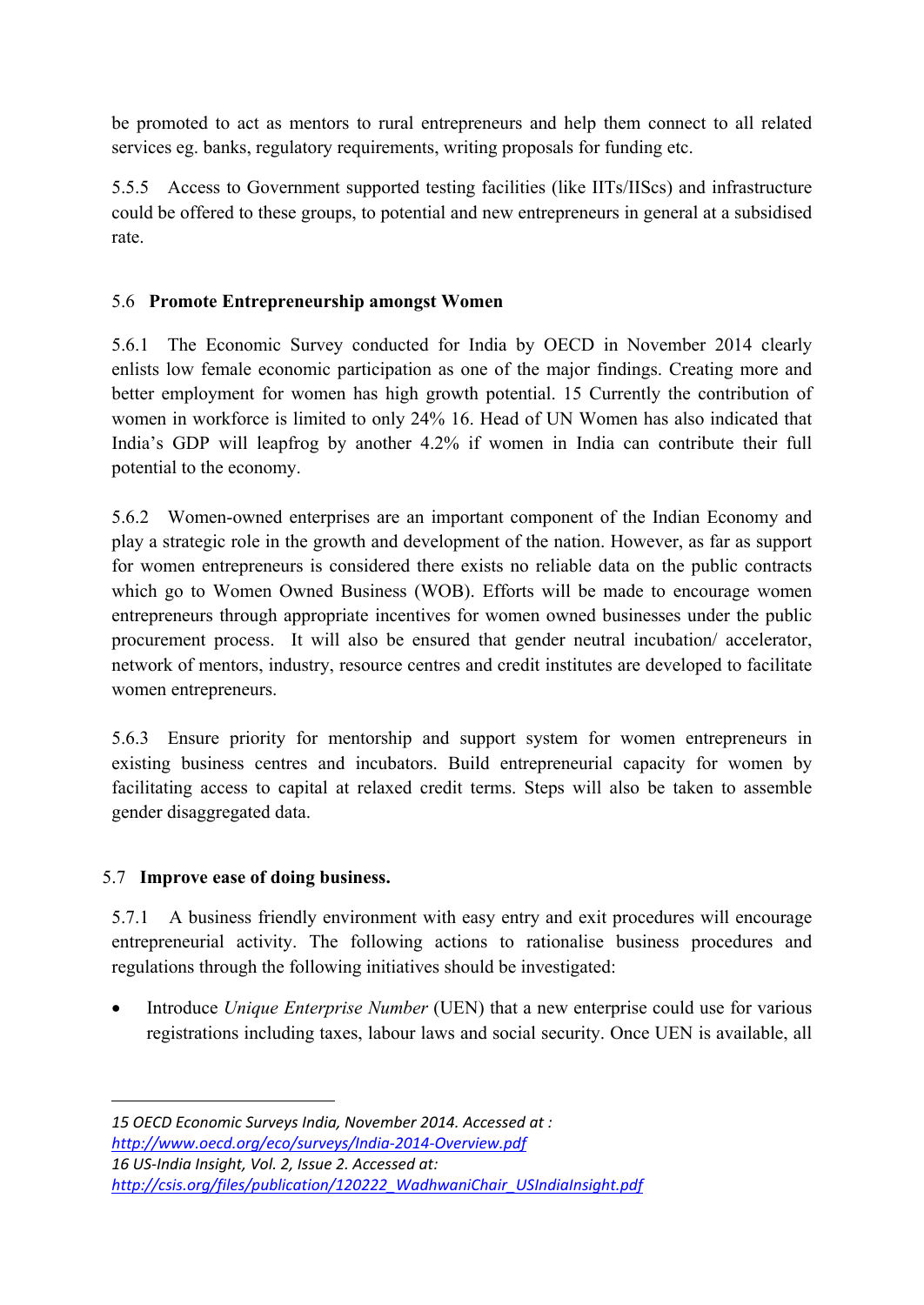regulatory and support agencies shall use it to fasten the process of setting up an enterprise.

- Introduce an online *Composite Application Form* (CAF) that will help entrepreneurs file a single application for obtaining all approvals and clearances from various government authorities.
- x Encourage States to strengthen existing *'Single Window System'* with a High Power Committee empowered to give all necessary clearances for setting up a business.
- Convert the present District Industries Centres (DICs) into Business Development Centres (BDCs) with an objective to provide technical and procedural hand-holding support and counselling to pre-start-up, nascent, early start up and growth ventures.
- Permit flexibility to start-ups in '*hiring and retaining'* workforce for operational adjustments and rationalisation during the first three years of operation of an enterprise, assuming that by the end of three years it will either stabilise and grow or become sick and close down.
- Allow easy exit to enterprises if they have been in operation for less than three years. Such enterprises will be facilitated to close their operations, if not found viable, within a period of three months. Special fast track court would be set-up to expedite the process of closure of such firms.
- Consider tax incentives to new and existing entrepreneurs.

## 5.8 **Improve access to finance.**

5.8.1 As per RBI data, the share of small scale industries in gross bank credit from scheduled commercial banks has been continuously decreasing. Its share has fallen from 15.42 per cent of the gross bank credit in 1991 to  $6.34$  per cent in 2006-07. To reinvigorate the flow of credit to deserving entrepreneurs, the following interventions could be considered:

- Ensure that credit delivery norms are met by financial institutions without compromising the quality of the projects submitted for credit.
- Strengthen venture capital companies in quasi-public sector by infusing capital through equity participation.
- Incentivise Angel financing by providing appropriate rebates on capital gains made by investors.
- Promote a 'rescue' culture by revisiting bankruptcy rules and facilitate counselling and advisory service to troubled firms by appropriately addressing legal status.
- Encourage national and state bodies viz. National Scheduled Cast Finance and Development Corporation (NSCFDC), National Minorities Development and Finance Corporation (NMDFC), National Backward Classes Finance and Development Corporation (NBCFDC), National Schedule Tribes Finance and Development Corporation (NSTFDC), etc., to provide credit to micro enterprise start-ups launched by their target population.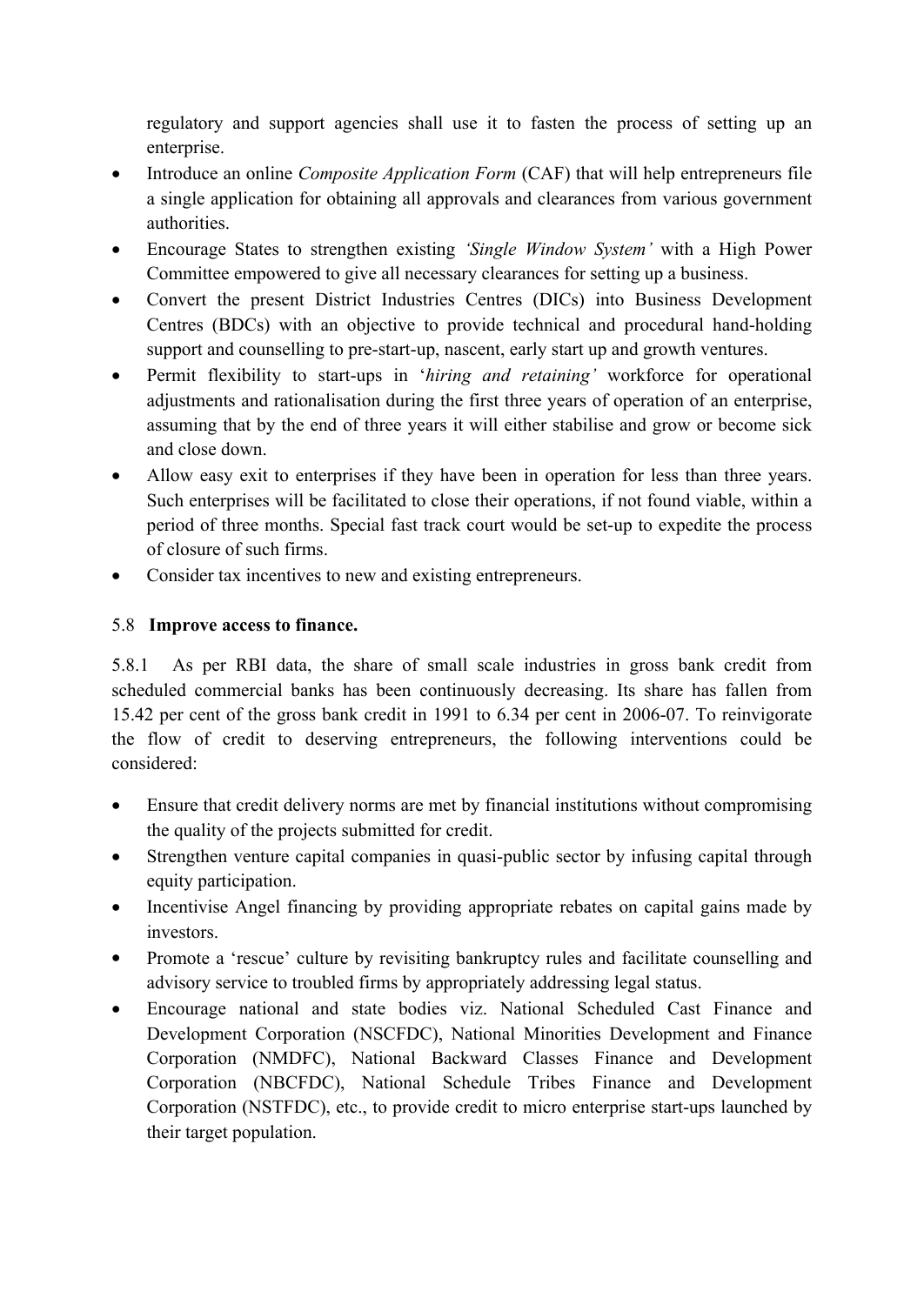- Explore the possibility of setting up a National Fund for the unorganised sector, as recommended by the National Commission for Enterprise in the unorganised sector in 2007, to hasten the process of achieving inclusive growth of entrepreneurship.
- Encourage and support financial institutions to develop innovative micro-level financial tools to enhance investibility in micro ventures. Further, they would also be encouraged to increase lending in rural areas through self-help groups and innovative microfinancing.

#### 5.9 **Foster social entrepreneurship and grassroots innovations**

Social enterprises have emerged as important business instruments to address the issues of poverty, unemployment and inequity in society, through socially oriented business innovations. Social innovation seeks to answer these social problems by offering new products and services which allow the poor to interact with markets as active participants rather than passive recipients. Considering the need to encourage such social enterprises, the following will be undertaken:

5.9.1 Encourage universities and academic institutions to launch a course on 'Social Entrepreneurship', including through online distance education, to actively promote social entrepreneurship in the country.

5.9.2 Foster a social capital market place by offering fiscal incentives to attract investors and make provision for funding support under a separate scheme(s) like social venture fund, to facilitate social entrepreneurs' access to credit.

5.9.3 Facilitate creation of Social Enterprises even with a modest capital base, through social incubates across the country.

5.9.4 Encourage innovators, universities and institutions to patent innovative entrepreneurship ideas and technologies by promoting and strengthening Intellectual Property Rights.

5.9.5 Create grass-root technology innovation hubs to harness the innovation potential of grass-roots innovators.

5.9.6 Promote and encourage grass-root innovations and assist innovators to commercialise and up-scale their products and services.

5.9.7 To encourage innovation, collaborate with organisations such as the National Innovation Foundation to encourage grassroots technological innovation and integrate with the national research and innovation ecosystem. Using the national network of E-Hubs and other platforms, assist entrepreneurs in commercializing and scaling up their products and services.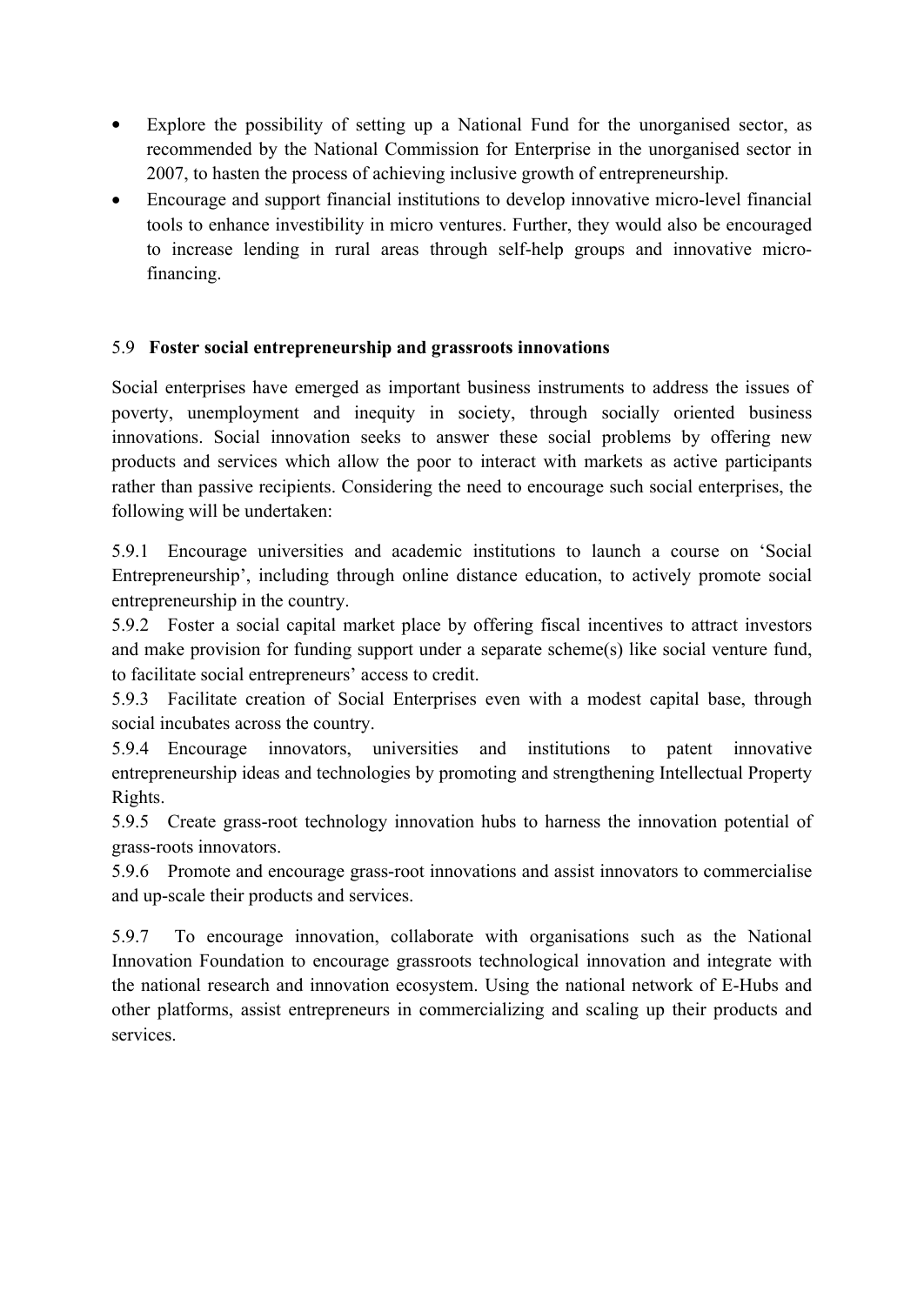#### **6. GOVERNANCE STRUCTURE AND FINANCING**

#### **Governance Structure**

6.1 **Ministry of Skill Development and Entrepreneurship** has been created to fulfill the vision of a 'Skilled India' where human resource development is the primary focus. MSDE will be responsible for coordination with all concerned for evolving an appropriate skill development framework, removal of disconnect between demand for, and supply of, skilled manpower, skill up-gradation, building of new skills, innovative thinking and talents for existing and future jobs. MSDE will also play the lead role in ensuring the implementation of the National Policy for Skill development and Entrepreneurship 2015.

6.2 Skill development and entrepreneurship are complementary to each other. The key stakeholders include Central Ministries/Departments, State Governments, and industry/employers. There is a need to ensure alignment of the efforts of all stakeholders in skill and entrepreneurship landscape towards a common goal. While, MSDE will co-ordinate and converge all efforts in this space, the relevant Central Ministries/Departments, State Governments and industry/employers are expected to fulfil the roles and responsiblities pertaining to their domain as laid down in the National Policy for Skill Development and Entrepreneurship.

6.3 The objectives and targets under the National policy will be met in mission mode approach. The **National Skill Development Mission**  will be launched to implement and coordinate all skilling efforts in the country towards the objectives laid down in the policy. The Mission will be housed in MSDE and the key institutional mechanisms for achieving the objectives of the Mission will be divided into a three-tier structure at the Centre to steer, drive and execute the Mission's objectives. The Mission will consist of a Governing Council at apex level, a Steering Committee and a Mission Directorate (along with an Executive Committee) as the executive arm of the Mission. At State level, States will be encouraged to create State Skill Development Missions (SSDM) along the lines of National Skill Development Mission with a Steering Committee and Mission Directorate at State level. States will in turn, be supported by District Committees at the functional tier.

6.4 Mission Directorate will be supported by three other institutions: National Skill Development Agency (NSDA), National Skill Development Corporation (NSDC), and Directorate General of Training (DGT) – all of which will have horizontal/vertical linkages with Mission Directorate to facilitate smooth functioning of the national institutional mechanism.

6.5 **National Skill Development Agency (NSDA):** NSDA was set up as a Society in June 2013. NSDA will focus on the two verticals of Quality Assurance and policy research in the skills space. It will be majorly responsible for the following activities: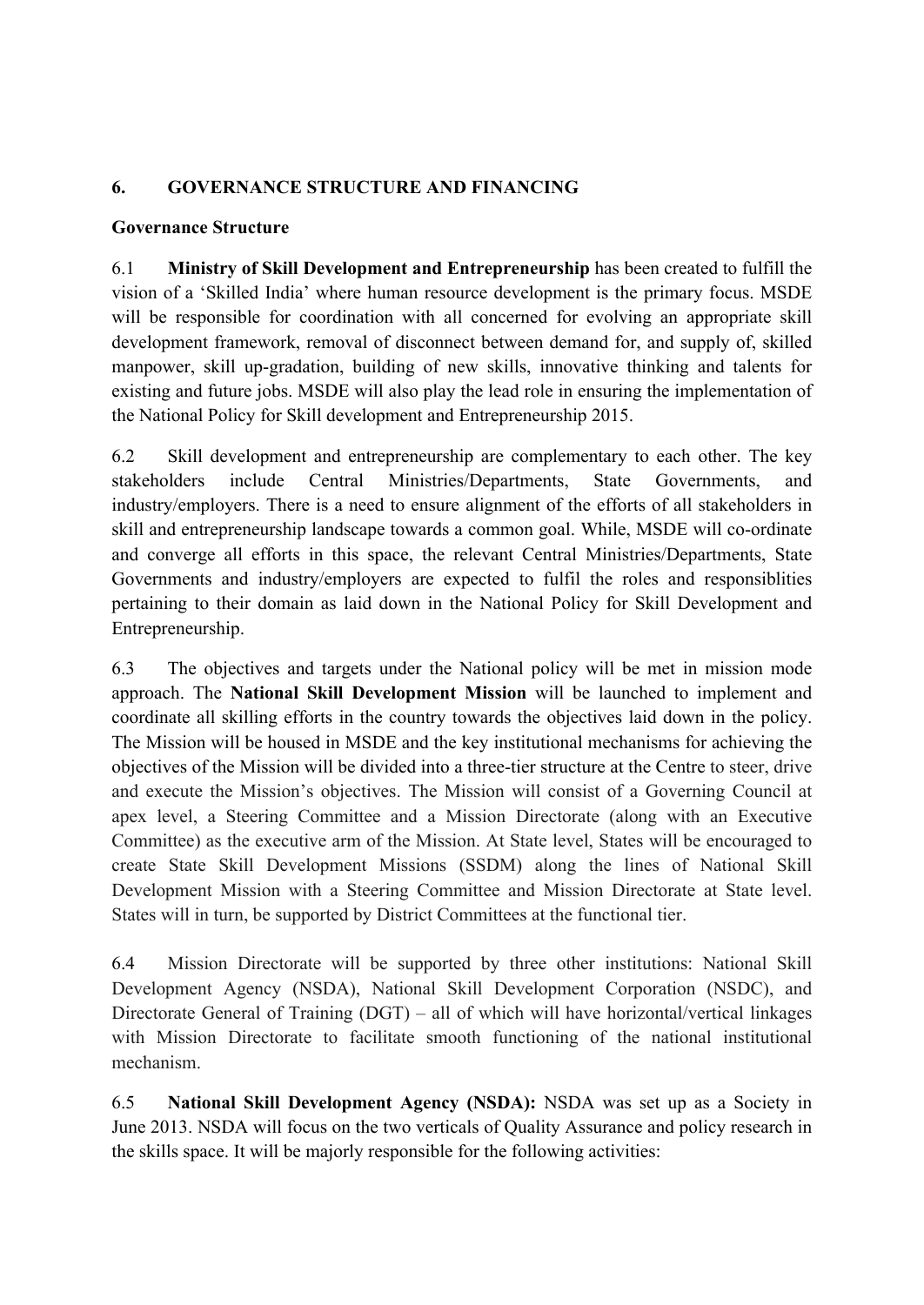- Operationalise and implement National Skills Qualification Framework (NSQF)
- Establish and operationalise a QA framework embedded in NSQF to improve consistency of outcomes in the skills landscape, which will include laying down a framework for training, assessment and certification processes and agencies in the country.
- Operationalise National Skills Qualification Committee (NSQC) to meet its objectives
- Design and implement the National Labour Market Information System
- Develop national protocols for registration and accreditation of private training providers.
- Promote use of 'Skill India' logo on skill certificates by SSCs/Agencies adhering to the QA framework.
- Anchor Prime Minister's Skill Development Fellow Programme

National Skills Research Division (NSRD), under NSDA will be established to serve as the apex division for providing technical and research support to the Mission. This division will act as a think-tank for MSDE and be the core skill development hub, which will connect implementation of the Mission with academic research and data. Its four key functions will include research, policy advisory/inputs, career support and knowledge exchange networks.

6.6 **National Skill Development Corporation (NSDC)**: NSDC, a Public Private Partnership was set up in 2008 as a Section 25 company under Companies Act 1956 with shareholding of GOI 49% and private sector 51%. It will be the nodal organization for all private sector initiatives in the short term skilling space. Its mandate will primarily include

- Catalyse the creation of market-based, scalable business by providing funding through a combination of debt, equity and grants
- Implementing skills voucher programme
- Driving engagement with industry and businesses
- Promote centres of excellence for training of trainers in coordination with States and **SSCs**
- Initiating and incubating Sector Skills Councils (SSCs)
- Discharge any other function as may be assigned to it by the Ministry.

6.7 **Directorate General of Training:** The two verticals of Training and Apprenticeship Training under DGET, MoLE have been shifted to MSDE from 16<sup>th</sup> April 2015. Its large institutional framework consisting of ITIs, ATIs, RVTIs and other national institutes will act as tools of execution for Mission activities. Other functions will include:

- Setting up framework for structure of courses, assessment, curricula creation, affiliation and accreditation of institutes, under NCVT
- Develop national standards on syllabi, equipment, scale of space, duration of courses and methods of training
- Advise on training policy in its network of training institutes
- Coordinate functioning of Industrial Training Institutes (ITIs)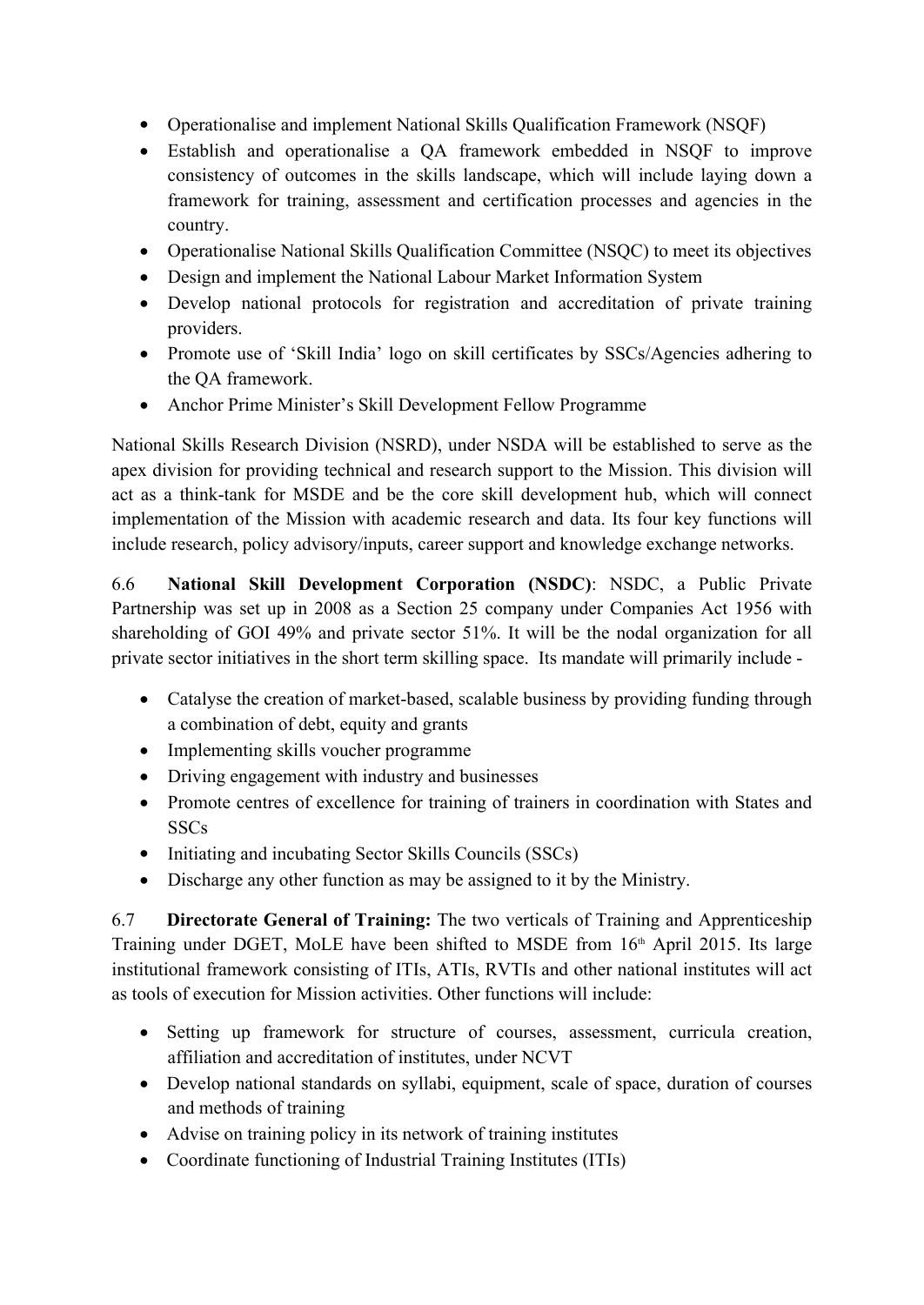- Run training programmes for training of trainers/instructors
- $\bullet$  Run special institutes for training of women
- Leverage field infrastructure for strong industry interface in all facets of training, including on-the-job training
- Provide technical support to vocational education across the country
- Anchor and operationalise Apprentices Act, 1961 as overhauled by comprehensive amendments in Dec, 2014
- Operationalise various training schemes through ITIs and Vocational Training Providers (VTPs)

6.8 **Sector Skill Councils (SSCs)**: In order to ensure that skill development efforts being made by all stakeholders in the system are in accordance with actual needs of industry, SSCs are being set up. SSCs are industry-led and industry-governed bodies, which will help link the requirements of industry with appropriately trained manpower.

SSCs will discharge the following functions:

- Identification of skill development needs including preparing a catalogue of types of skills, range and depth of skills to facilitate individuals to choose from them.
- Development of a sector skill development plan and maintain skill inventory.
- Determining skills/competency standards and qualifications and getting them notified as per NSQF.
- Standardization of affiliation, accreditation, examination and certification process in accordance with NSQF as determined by NSQC. May also conduct skill based assessment and certification for QP /NOS aligned training programmes.
- Participation in the setting up of affiliation, accreditation, examination and certification norms for their respective sectors.
- Plan and facilitate the execution of Training of Trainers along with NSDC and States.
- Promotion of academies of excellence.
- Will lay special emphasis on the skilling needs of ST/SC, differently abled and minority populations
- SSCs shall ensure that the persons trained and skilled in accordance with the norms laid down by them are assured of employment at decent wages.

6.9 Entrepreneurship Institutes: **National Institute for Entrepreneurship and Small Business Development (NIESBUD)**  and **Indian Institute of Entrepreneurship (IIE),** Guwahati were transferred to MSDE on  $2<sup>nd</sup>$  May, 2015. NIEBUD is a society engaged in Training, Consultancy, Research and Publication, in order to promote entrepreneurship. It is operating from an integrated campus in Noida, Uttar Pradesh, and its major activities include training, conducting research/evaluation studies, developing course curricula/syllabi for Entrepreneurship Development Programmes, undertaking development programmes in clusters, running an incubation centre etc. IIE's objectives include promotion and development of entrepreneurship, conducting research, providing consultancy for entrepreneurship development, providing consultancy and monitoring service to MSMEs/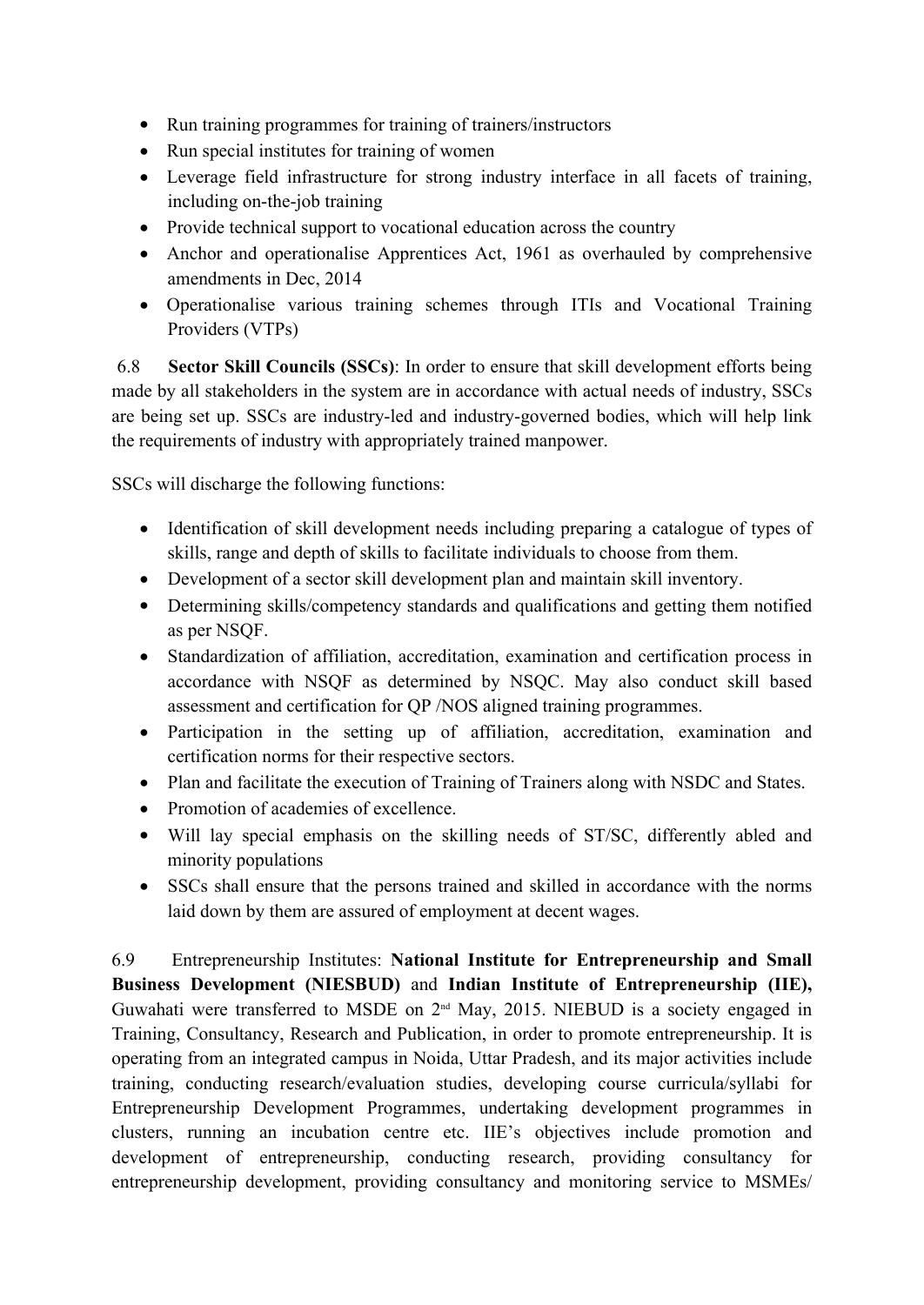potential entrepreneurs and enhancing employability of participants. Further, a National Advisory Committee comprising of representatives/ members from all relevant Ministries/Departments, industry, academia, specialized institutions, funding agencies and young entrepreneurs engaged in promoting entrepreneurship, etc., will be set up to institutionalise entrepreneurship development in the country, as discussed in section 5.3.3 above.

## **Financing**

6.10 Public funds (comprised of funding by Central government, state government and grant based schemes) are finite and will not be able to cover the magnitude of the challenge of Skilling India, hence alternative sources of funds are required. Therefore, all stakeholders, the Government both at Centre and States, the enterprise – public and private, and the direct beneficiary – the individual, would contribute in mobilizing financial or in-kind resources for skill development. The success of the policy will depend upon the quantum of resources mobilised from all stakeholders.

6.11 **National Skill Development Fund (NSDF)** has been set up by Government of India with the objective of encouraging skill development in the country. A public Trust set up by Government of India is the custodian of the Fund. The Fund acts as a receptacle for all donations, contribution in cash or kind from all contributors (including Government, multilateral organizations, corporations etc) for furtherance of the objectives of the Fund.

6.12. To channelize the interest of a plethora of organisations to participate in the mission of Skill India, a strategic vehicle to create a multiplier effect on skilling has been devised. A 'Resource Optimization for Skilling at Scale Platform' has been proposed by the Government to act as a demand-responsive and flexible vehicle to tackle the issues of skills shortages through skill development, job creation and placement at scale. It will serve as the aggregator vehicle for pooling the funds of multilateral agencies, companies, foundations, NGOs and individuals for skilling interventions by leveraging existing infrastructure and resources. The platform will also be subjected to timely audits to ensure that the contributions are used for the intended purpose.

6.13 To attract funds from industry, companies will be encouraged to spend at least 25% of their Corporate Social Responsibility (CSR) funds on skill development initiatives directly or through NSDF. Further, industry should earmark at least 2% of its payroll bill (including for contract labour) for skill development initiatives in their respective sectors. These funds can be channelized for skill development activities either through respective SSCs or through NSDF.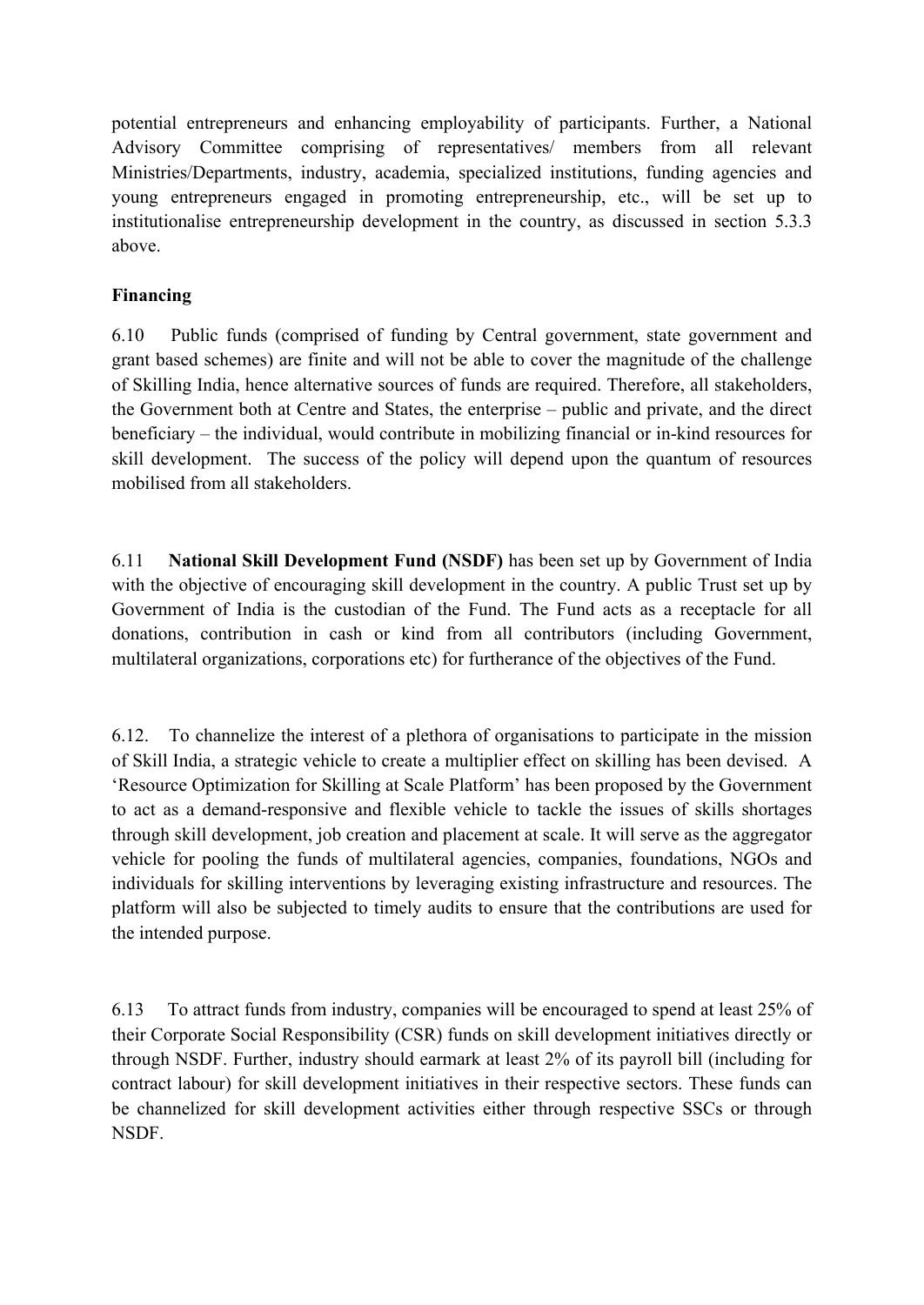6.14 All Government schemes across sectors will be encouraged to apportion a certain percentage (10%) of the scheme budget towards skilling of human resources in local regions in the required sector. These funds could be used for implementation directly or be routed through NSDF. Government may consider other options including cess etc. to raise funds for meeting the requirements of this sector.

6.15 End user funding through a basic fee paying model will also be a key medium for funding training activities. However, the Government believes that the inability to pay training costs should not stop any desirous citizen in the country from acquiring any certified skill training. The government will promote grant of scholarships, rewards and Skill Vouchers (SV) for funding of training costs as already discussed in section 4.7.5. It will also be ensured that for all government schemes, Direct Benefit Transfer (DBT) will be used as a mechanism for payment disbursement.

6.16 A Credit Guarantee Fund for skill development and a 'National Credit Guarantee Trustee Company' (NCGTC) has been set up to support the initiative of loans for the purpose of skilling and will be used to leverage credit financing in the skill landscape. It will be further expanded to ensure greater outreach and access to all citizens. Similarly, a Credit Guarantee Fund for Entrepreneurship Development worth Rs. 3000 Crore per year has already been initiated under Prime Minister MUDRA Yojna through NCGTC.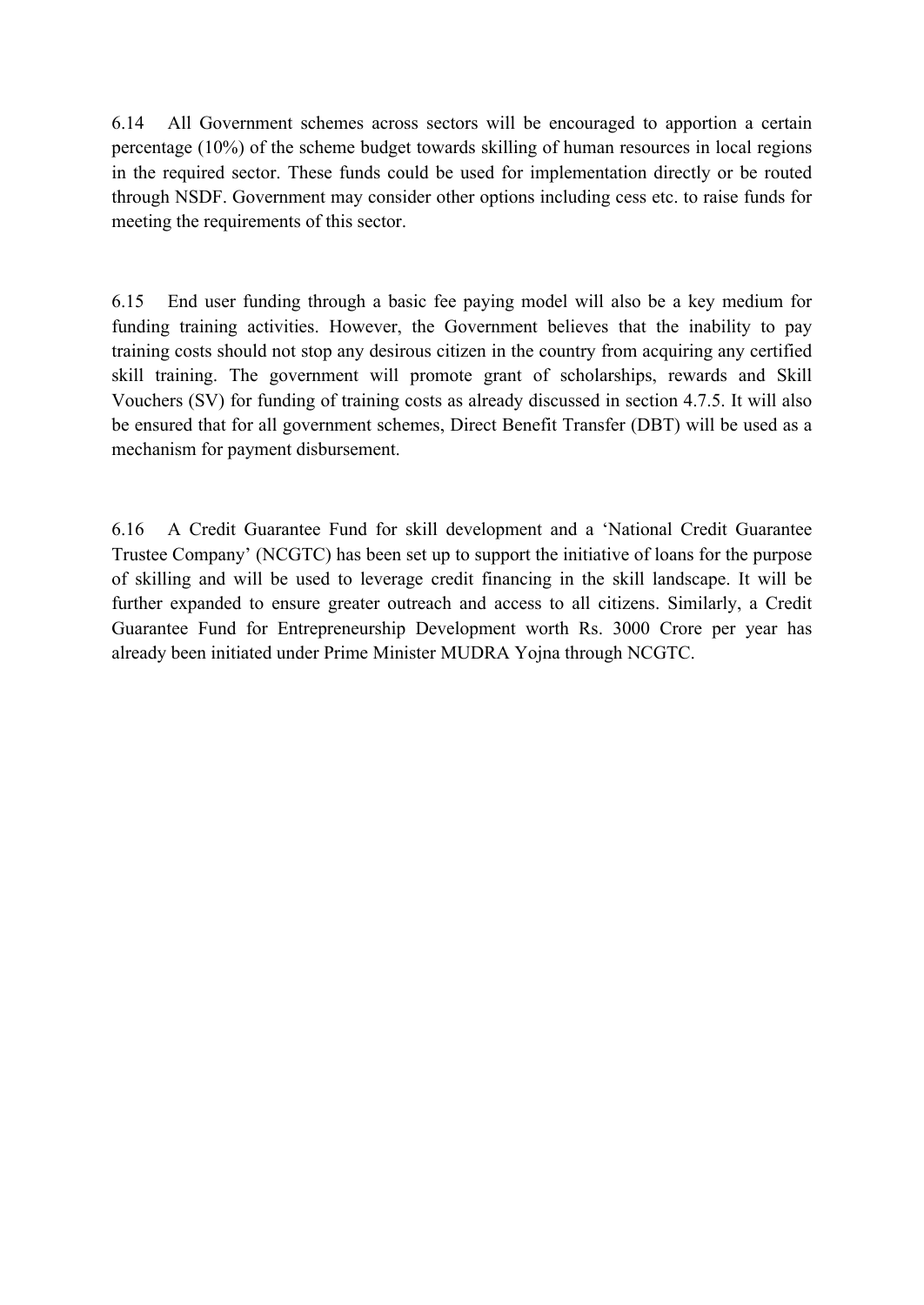## **7. Monitoring and Evaluation**

7.1 The National Policy for Skill Development and Entrepreneurship has been structured as an outcome oriented policy. It is therefore desirable that there should be regular monitoring and evaluation of the initiatives to ensure that best practices can be scaled and corrective measures can be introduced. The main idea of having a robust monitoring and evaluation mechanism is to ensure successful implementation of the policy initiatives.

7.2 Government desires to set up a 'Policy Implementation Unit' (PIU) so as to review the implementation and progress of the various initiatives under this policy. The PIU will be housed in MSDE with Secretary as the Chairperson and representation from NITI Aayog. For the smooth functioning of the PIU, it will also ensure constant consultation with stakeholders to get feedback so as to enable improvements, if required.

7.3 The PIU will perform the following functions:

- List all the action points as mentioned in the policy on which further action is required
- Identify all the agencies involved and map the actionable points to the responsible agency
- To coordinate with all the agencies involved and help them devise a draft outline as well as timelines for the implementation of the initiatives assigned to them
- Timelines that are explicitly mentioned in the policy for certain initiatives will supersede over other timelines
- To act as a coordinating body for all the implementing agencies and support them to enhance their efficiency
- The PIU will also conduct monthly review of the action points and nudge them if the progress is not as expected.

7.4 The PIU will be made responsible to the NSDM. It will present its reports, findings and the way forward to the Steering Committee of the Mission every quarter. The PIU will be the main body overlooking the implementation of policy.

7.5 **Impact Assessment:** For the purpose of undertaking impact assessment, annual as well as five year targets will be set for each stakeholder by the PIU. Impact assessment will be undertaken to ensure that the targets are met well within the time frame. The stakeholders will also be subject to a quarterly review. For the purpose of impact assessment, the following monitoring indicators, amongst others, are prescribed:

- Number/registrations of youth interested in skilling
- Number of youth registered in training programmes
- Number of youth assessed and certified by regulatory authorities
- $\bullet$  Placement rate of skilled trainees
- Number of accredited/affiliated training providers/centres
- Number of certified trainers, sector-wise
- Number of certified assessors, sector-wise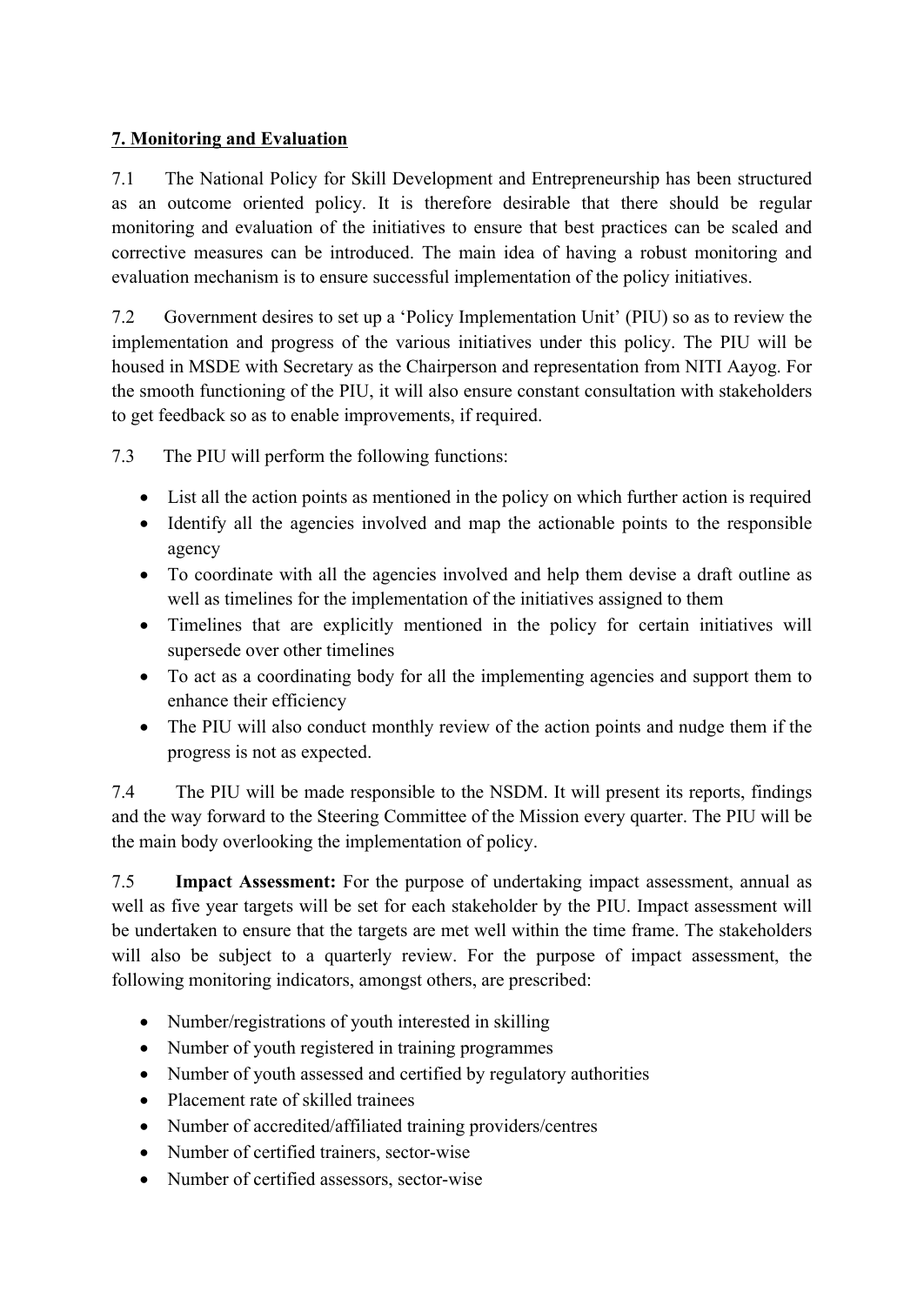- Number of job roles for which QPs and NOS have been developed
- Existing public infrastructure leveraged for training
- Number of skilled persons engaged in overseas employment
- Reduction in sectoral demand and supply gap
- Amount of private funds mobilised for encouraging skill development and entrepreneurship
- Percentage of socially and geographically disadvantaged groups enrolled in training programmes
- Percentage of skilled youth that are self employed
- Infrastructure dedicated for entrepreneurship support
- Number of schools running skills and entrepreneurship courses
- Percentage of socially and geographically disadvantaged groups engaged in self employment

7.6 With the help of the PIU, it will be easier to monitor the implementation of the policy initiatives and take corrective measures in case of non-compliance. A mid-term review of the policy will be undertaken based on impact assessment by a third party. The policy can be considered for review after five years, based on learnings from implementation of the policy.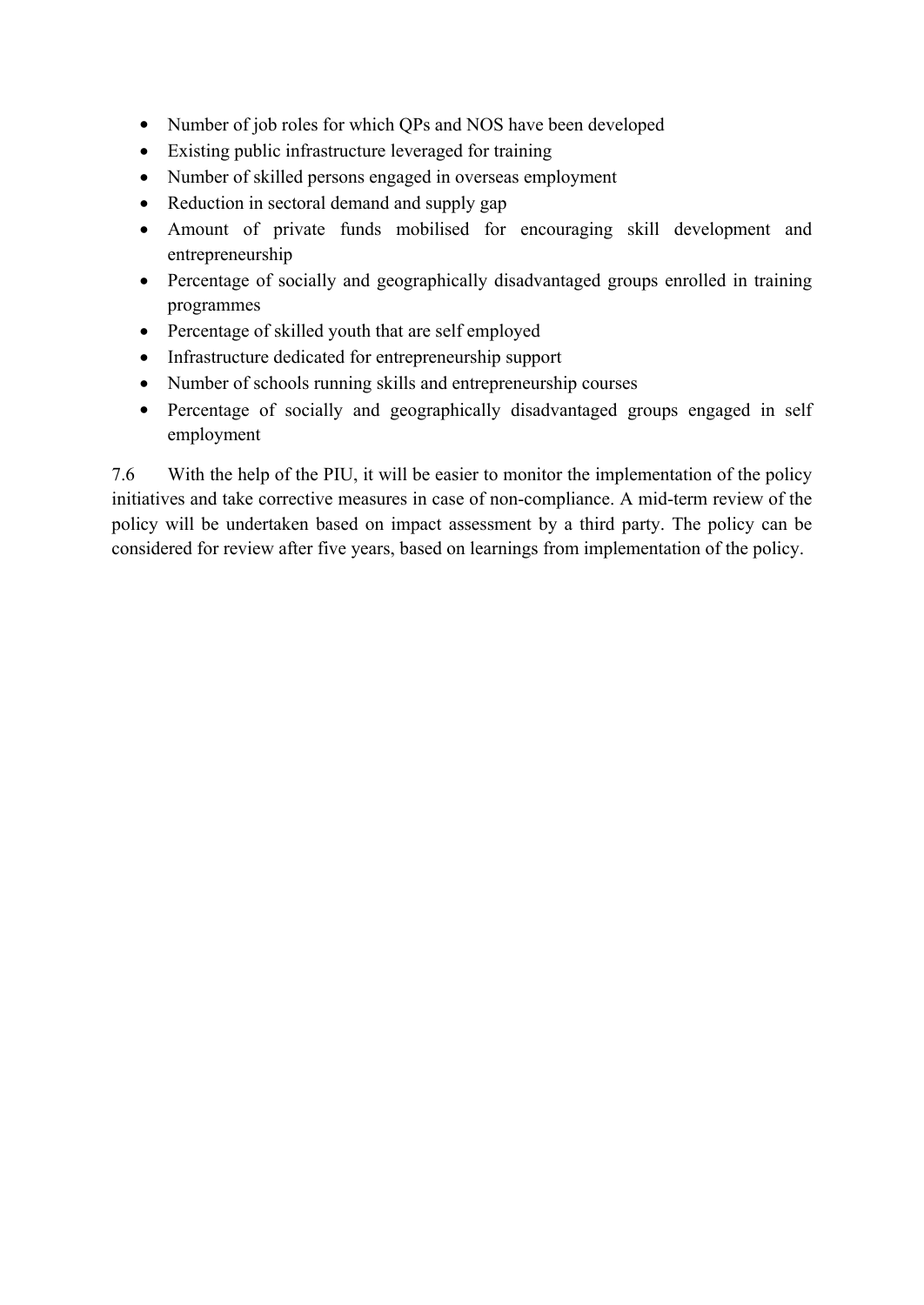# **Appendix-I**

| S.No            | Sector                                                | Employment<br>Base in 2013<br>(million) | Projected<br><b>Employment by</b><br>2022<br>(million) | <b>Incremental Human</b><br>Resource<br>Requirement (2013-<br>2022 |
|-----------------|-------------------------------------------------------|-----------------------------------------|--------------------------------------------------------|--------------------------------------------------------------------|
| $\vert$         | Auto and Auto<br>Components                           | 10.98                                   | 14.88                                                  | 3.9                                                                |
| 2               | <b>Beauty and Wellness</b>                            | 4.21                                    | 14.27                                                  | 10.06                                                              |
| 3               | Food Processing                                       | 6.98                                    | 11.38                                                  | 4.4                                                                |
| 4               | Media and<br>Entertainment                            | 0.4                                     | 1.3                                                    | 0.9                                                                |
| $\overline{5}$  | Handlooms and<br>Handicrafts                          | 11.65                                   | 17.79                                                  | 6.14                                                               |
| 6               | Leather and Leather<br>Goods                          | 3.09                                    | 6.81                                                   | 3.72                                                               |
| 7               | Domestic Help                                         | $\vert 6 \vert$                         | 10.88                                                  | 4.88                                                               |
| $\vert 8 \vert$ | Gems and Jewellery                                    | 4.64                                    | 8.23                                                   | 3.59                                                               |
| $\vert 9 \vert$ | Telecommunication                                     | 2.08                                    | 4.16                                                   | 2.08                                                               |
| 10              | Tourism, Hospitality &<br>Travel                      | 6.96                                    | 13.44                                                  | 6.48                                                               |
| 11              | Furniture and<br>Furnishing                           | 4.11                                    | 11.29                                                  | 7.18                                                               |
| $ 12\rangle$    | Building, Construction<br>and Real Estate             | 45.42                                   | 76.55                                                  | 31.13                                                              |
| 13              | IT and ITES                                           | 2.96                                    | 5.12                                                   | 2.16                                                               |
| 14              | <b>Construction Material</b><br>and Building Hardware | 8.3                                     | 11                                                     | 2.7                                                                |
| 15              | Textile and Clothing                                  | 15.23                                   | 21.54                                                  | 6.31                                                               |

# **Table 1: Break Up of Incremental Requirement Across Sectors**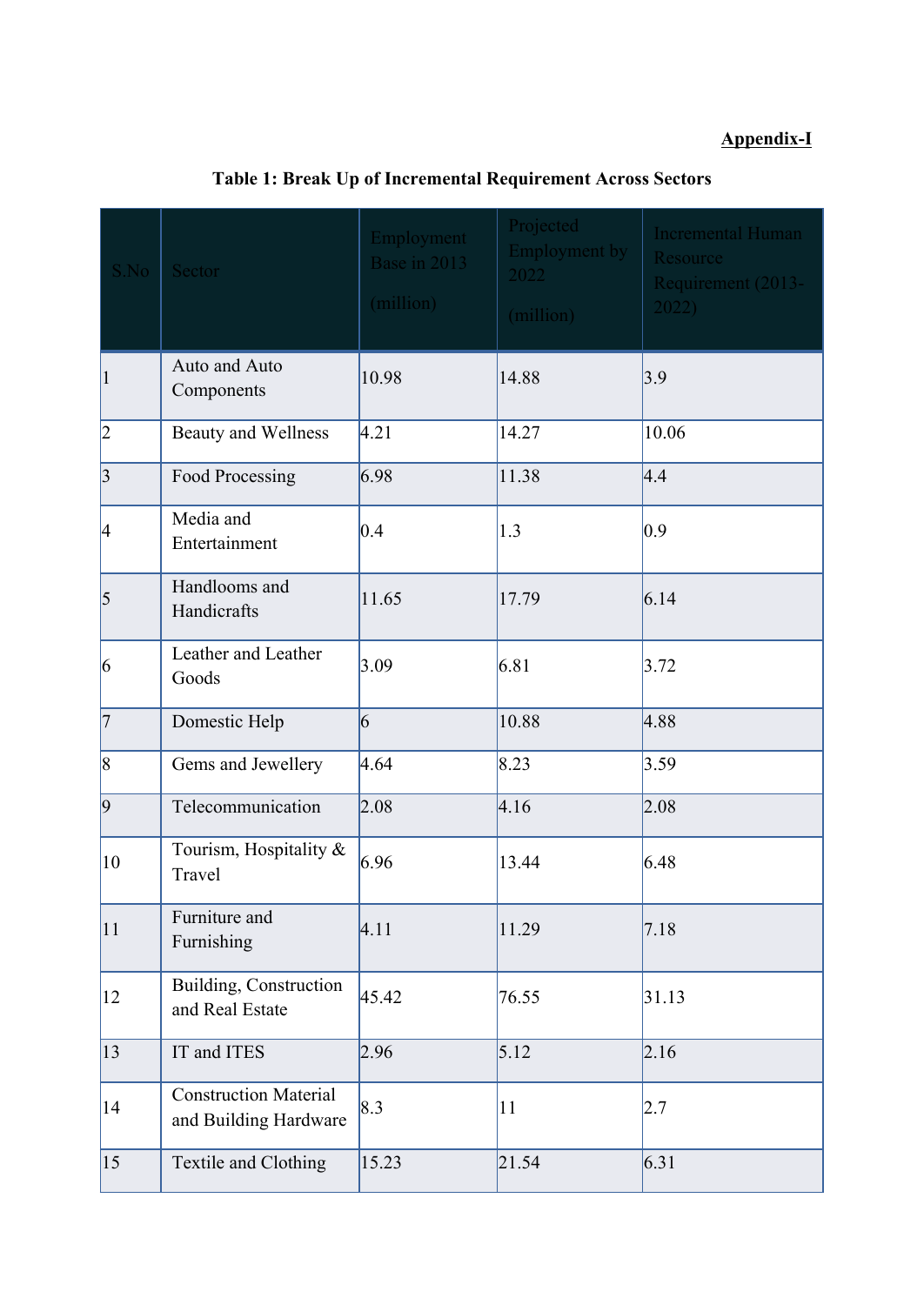| $\overline{16}$    | Healthcare                      | 3.59  | 7.39   | 3.8    |  |
|--------------------|---------------------------------|-------|--------|--------|--|
| 17                 | Security                        | 7     | 11.83  | 4.83   |  |
| 18                 | Agriculture                     | 240.4 | 215.6  | (24.8) |  |
| $ 19\rangle$       | Education/skill<br>development  | 13.02 | 17.31  | 4.29   |  |
| $ 20\rangle$       | Transportation and<br>Logistics | 16.74 | 28.4   | 11.66  |  |
| 21                 | Electronic and IT<br>Hardware   | 4.33  | 8.94   | 4.61   |  |
| 22                 | Pharma and Life<br>Sciences     | 1.86  | 3.58   | 1.72   |  |
| 23                 | <b>BFSI</b>                     | 2.55  | 4.25   | 1.7    |  |
| 24                 | Retail                          | 38.6  | 55.95  | 17.35  |  |
| <b>Grand Total</b> |                                 | 461.1 | 581.89 | 120.79 |  |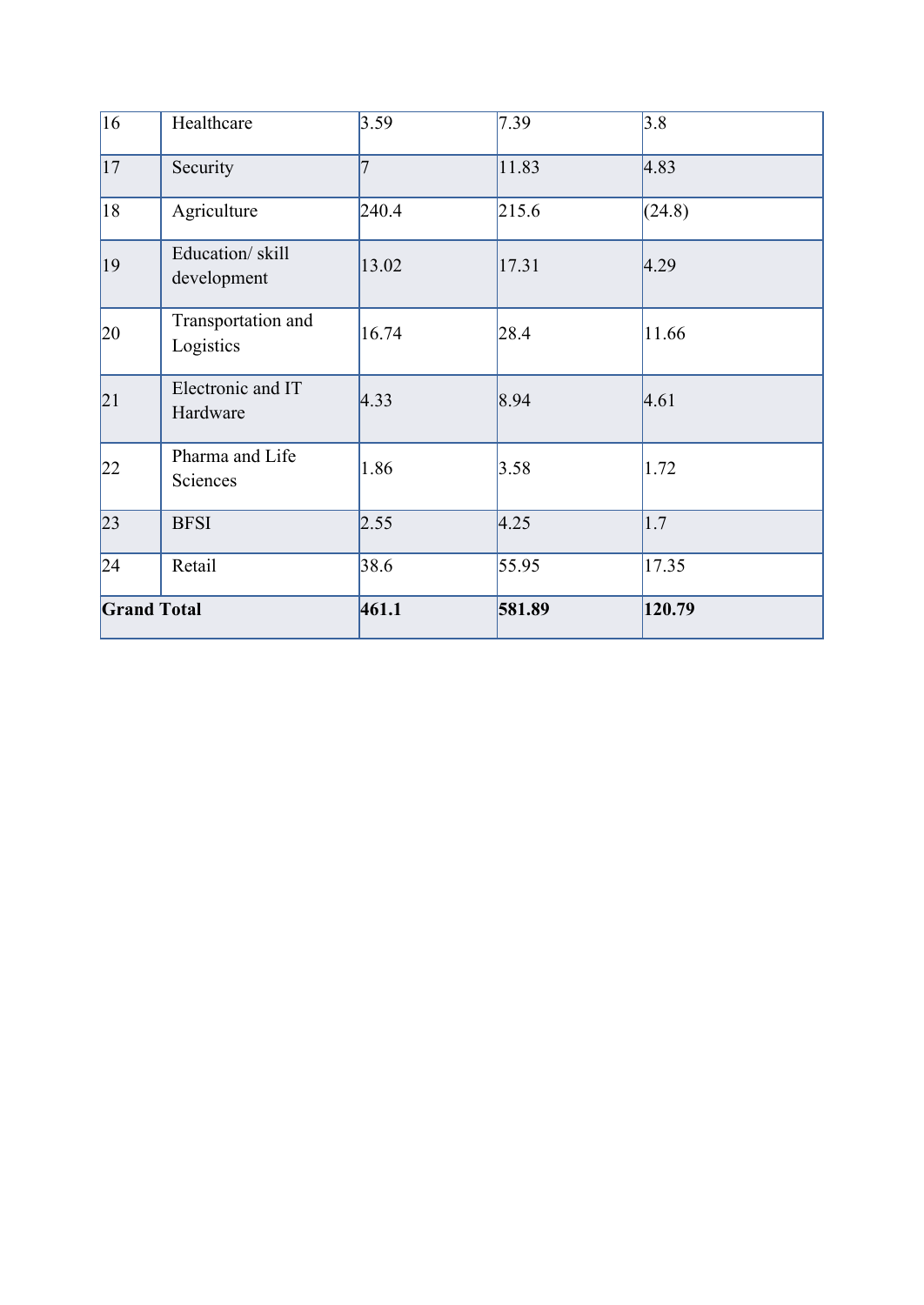#### **Removal of Duplications in Retail Sector**

To make the individual reports as actual representation of the sectors requirement, the below projections have been counted in both the standalone retail sector and their respective larger sectors. To avoid the double counting in terms of the total requirements, the component has been removed from the retail segment.

| S.no            | Sector                                                         | Employment<br>Base in 2013<br>(million) | Projected<br><b>Employment by</b><br>2022<br>(million) | <b>Incremental Human</b><br><b>Resource Requirement</b><br>$(2013 - 2022)$ |
|-----------------|----------------------------------------------------------------|-----------------------------------------|--------------------------------------------------------|----------------------------------------------------------------------------|
| $\vert$ 1       | Retail segment of Auto and<br><b>Auto Components</b>           | 1.5                                     | 1.95                                                   | 0.45                                                                       |
| 2               | Retail segment of Gems &<br>Jewellery                          | 1.5                                     | 3.14                                                   | 1.64                                                                       |
| 3               | Retail segment of Food<br>Services                             | 4.6                                     | 10.49                                                  | 5.89                                                                       |
| 4               | Retail segment of Furniture and<br>Furnishing                  | 0.29                                    | 0.61                                                   | 0.32                                                                       |
| $\vert$ 5       | Retail segment of Electronics &<br>IT Hardware                 | 1.58                                    | 3.34                                                   | 1.76                                                                       |
| $\vert 6 \vert$ | Retail segment of Pharma and<br>Life Sciences                  | $ 0.9\rangle$                           | 1.9                                                    |                                                                            |
| Total           |                                                                | 10.37                                   | 21.43                                                  | 11.06                                                                      |
|                 | Grand Total of the Requirement (After<br>removing duplication) | 450.73                                  | 560.46                                                 | 109.73                                                                     |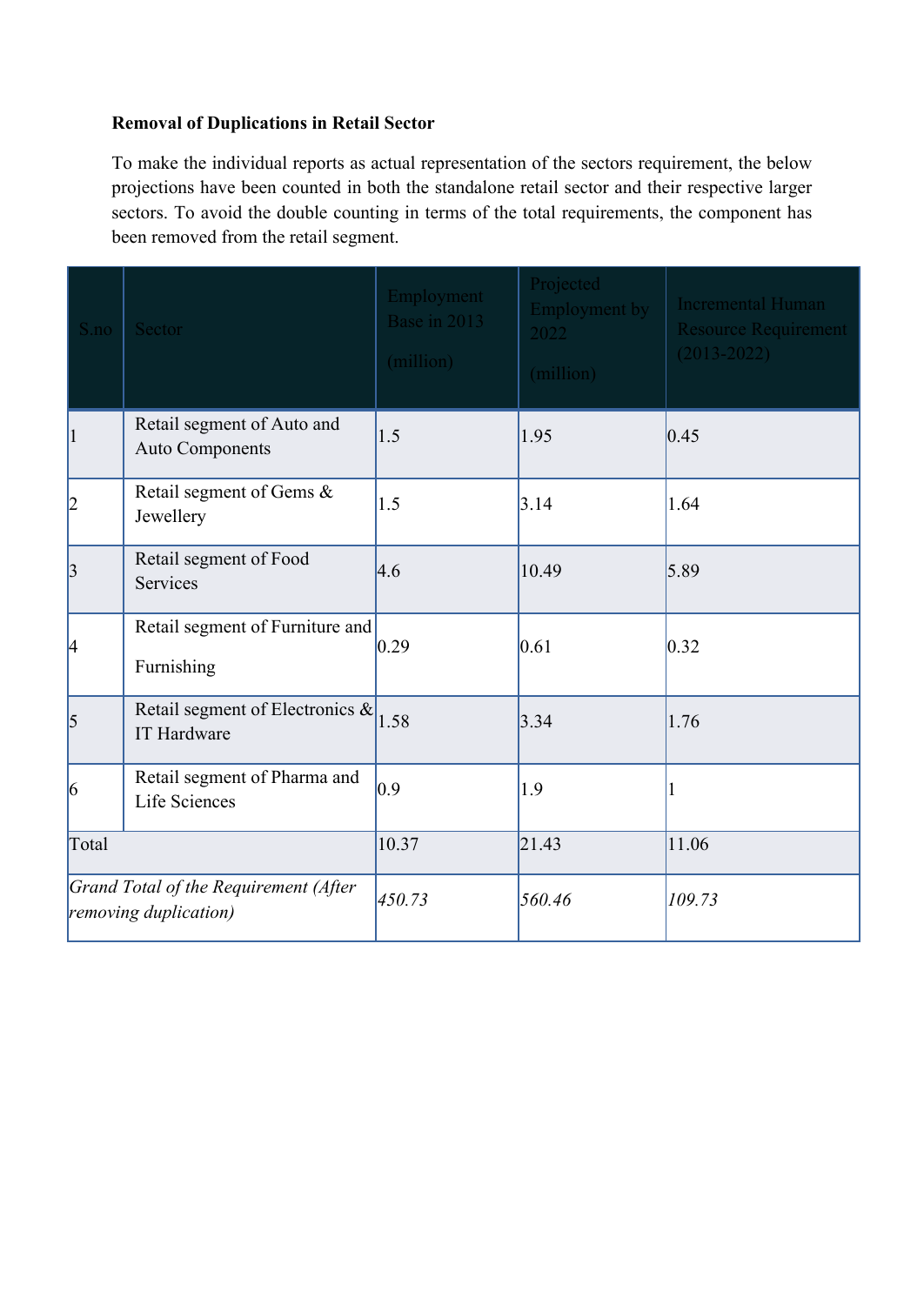| <b>State</b>         | <b>Incremental HR Requirements Total</b><br>2012-22 |  |  |  |  |
|----------------------|-----------------------------------------------------|--|--|--|--|
| Andhra Pradesh       | 10871315                                            |  |  |  |  |
| Arunachal Pradesh    | 147046                                              |  |  |  |  |
| Assam                | 1234357                                             |  |  |  |  |
| Chhattisgarh         | 3043736                                             |  |  |  |  |
| Delhi                | 6341921                                             |  |  |  |  |
| Goa                  | 227261                                              |  |  |  |  |
| Gujarat              | 5756711                                             |  |  |  |  |
| Haryana              | 3484731                                             |  |  |  |  |
| Haryana              | 93268                                               |  |  |  |  |
| Himachal             | 1206379                                             |  |  |  |  |
| Jammu and Kashmir    | 1122787                                             |  |  |  |  |
| Jharkhand            | 4452801                                             |  |  |  |  |
| Karnataka            | 8476134                                             |  |  |  |  |
| Kerala               | 2956896                                             |  |  |  |  |
| Madhya Pradesh       | 7816045                                             |  |  |  |  |
| Maharashtra          | 15522185                                            |  |  |  |  |
| Manipur              | 233446                                              |  |  |  |  |
| Meghalaya            | 248954                                              |  |  |  |  |
| Mizoram              | 140188                                              |  |  |  |  |
| Nagaland             | 97382                                               |  |  |  |  |
| Odisha               | 3345584                                             |  |  |  |  |
| Punjab               | 2899005                                             |  |  |  |  |
| Rajasthan            | 4242438                                             |  |  |  |  |
| Sikkim               | 147821                                              |  |  |  |  |
| Tamil Nadu           | 13552000                                            |  |  |  |  |
| Tripura              | 259330                                              |  |  |  |  |
| <b>Uttar Pradesh</b> | 11011055                                            |  |  |  |  |
| UttaraKhand          | 2061143                                             |  |  |  |  |
| West Bengal          | 9342561                                             |  |  |  |  |
| <b>Grand Total</b>   | 120334478                                           |  |  |  |  |

**Table 2: Incremental Human Resource requirements across states (201322)**

**Appendix-II**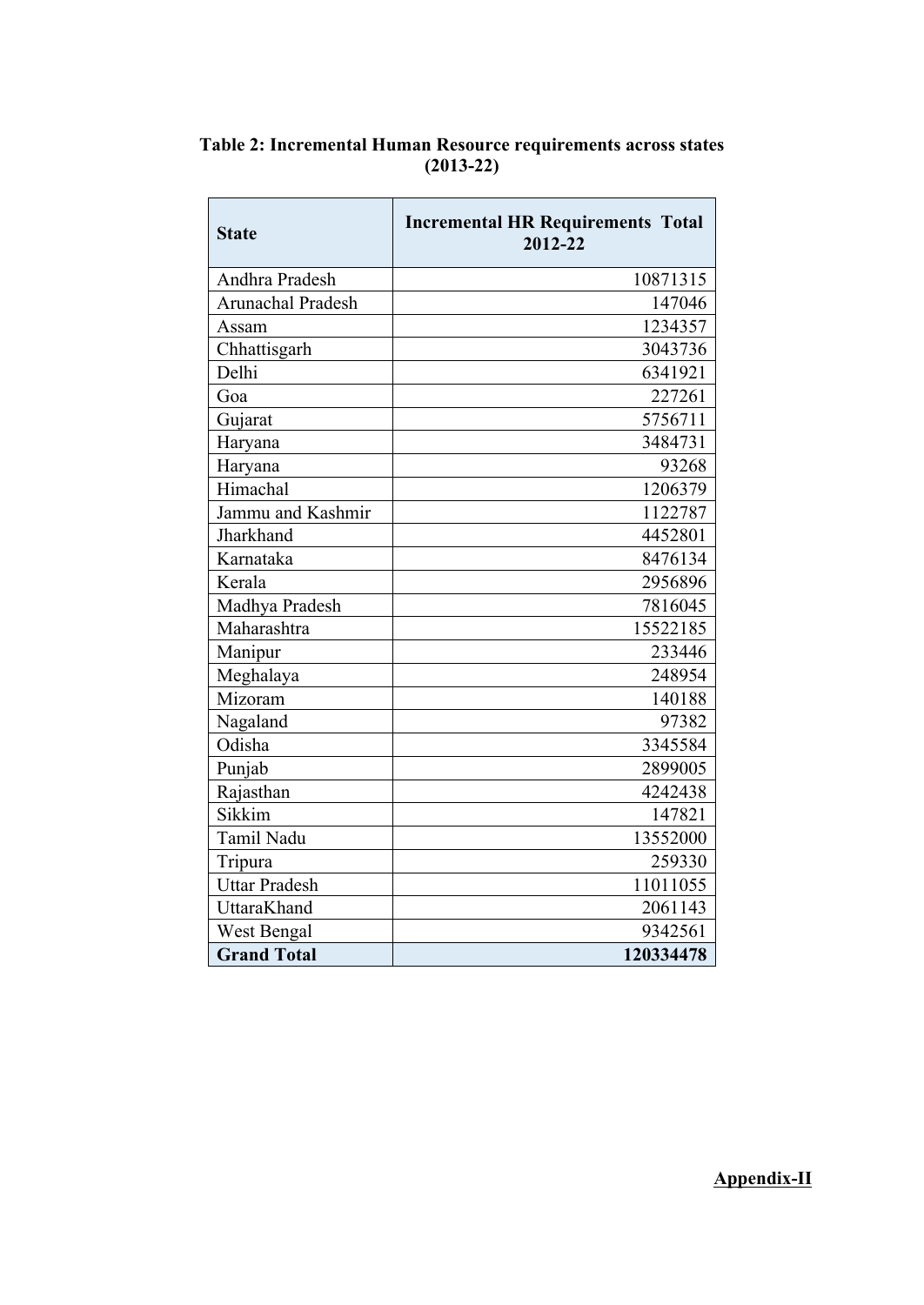#### **Estimated requirement for skilling by 2022**

## **Part A:**

1. This part is an estimation of total existing workforce to be trained by 2022 in India. This estimation is based on NSSO and CENSUS data. NSS  $66<sup>th</sup>$  and NSS  $68<sup>th</sup>$  round data is used to calculate the existing workforce in Indian economy and workforce with formal vocation training within it. We have also assumed that people with higher education are always not interested in formal VET. So, from the entire calculation, the people with higher education without VET have been kept out of purview. We have made calculation for all the age groups in the workforce.

#### **Workforce in Millions**

| Workforce    | Time           | For All Age Groups $\&$ | For All Age Groups  | Proportion of  |
|--------------|----------------|-------------------------|---------------------|----------------|
|              | Period         | for All the Education   | and except higher   | workforce with |
|              |                | categories              | education without   | Higher         |
|              |                |                         | <b>VET</b> category | education      |
|              |                |                         |                     | without VET    |
| 66th Round   | $1st$ January, | 463.2                   | 433.9               | $6.33\%$       |
|              | 2010           |                         |                     |                |
| 68th Round   | $1st$ January, | 472.9                   | 440.5               | 6.85%          |
|              | 2012           |                         |                     |                |
| Estimated    | $1st$ January, | 487                     | 450.4               | $7.52\%$       |
| based on     | 2015           |                         |                     |                |
| linear trend |                |                         |                     |                |

2. We further calculate the proportion of manpower within the workforce who has formal VET training. We observe the following

Total formal VET trained manpower from the workforce (after excluding the higher education without VET category), we observe that in  $68<sup>th</sup>$  round the proportion of workforce who have formal VET is  $3.61\%$ . Similarily under  $66<sup>th</sup>$  round the proportion of workforce who have VET is 2.42%. In 2 years time, the percentage growth of VET trained manpower in the workforce is  $(3.61 - 2.42)\% = 1.19\%$  Assuming a linear growth, we could expect that in 2015, the percentage of labor force that will have VET training is  $3.61 + 6*3 = 5.4\%$ 

3. We could include the declining trend in the participation in agricultural sector.

In  $61^{\text{st}}$  Round – the participation was  $56.14\%$  (2004-05) In  $66<sup>th</sup>$  Round – the participation was 51.  $6\%$  (2009-10) In  $68<sup>th</sup>$  Round – the participation was 47.04% (2011-12)

If we take the whole period of 2005 to 2012 for participation in agricultural sector, the annual decline figure will be  $= 1.3\%$ . So in 2015, the figure for agricultural participation is estimated at  $(47 – 4) = 43\%$ 

4. Calculation of Skilled Manpower Requirement for the workforce in 2015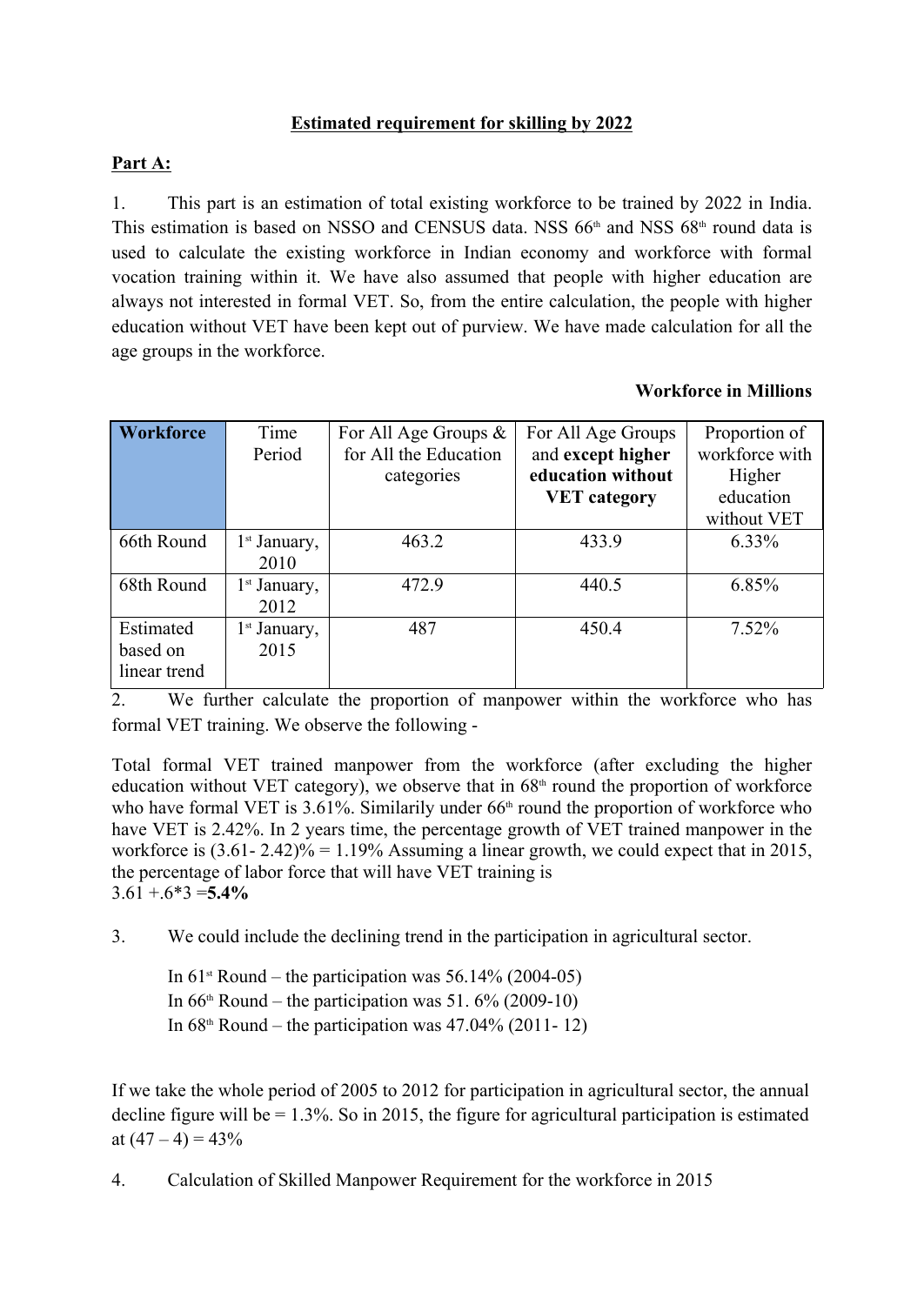|                                                                            | <b>Total Workforce without higher education(In Million)</b> |        |                        |            |        |       |                |                   | 450.4  |
|----------------------------------------------------------------------------|-------------------------------------------------------------|--------|------------------------|------------|--------|-------|----------------|-------------------|--------|
|                                                                            |                                                             |        | Formal Skilled         |            |        |       | <b>Balance</b> | Age group (15-45) |        |
|                                                                            |                                                             |        | 2014-15<br>$2011 - 12$ |            |        |       |                |                   |        |
|                                                                            |                                                             |        | $%$ of WF*             | <b>Nos</b> | $%$ of | Nos.  |                | %of               | Nos.   |
|                                                                            |                                                             |        |                        |            | WF*    |       |                | $WF**$            |        |
| Farm                                                                       | 193.672                                                     | 43.00% | 3.61%                  | 6.99       | 5.40%  | 10.46 | 183.21         | 70%               | 128.25 |
| non-                                                                       | 256.728                                                     | 57.00% | $3.61\%$               | 9.27       | 5.40%  | 13.86 | 242.86         | 70%               | 170.01 |
| farm                                                                       |                                                             |        |                        |            |        |       |                |                   |        |
| Total need for Skilling, re-skilling and up-skilling of existing workforce |                                                             |        |                        |            |        |       | 298.25         |                   |        |

The workforce has been divided in farm and non-farm sector based on the calculation discussed above. Share of agricultural sector in 2015 is likely to be 43% and share of nonagricultural sector is likely to be 57%. Further an approximation has been used that both in agricultural sector and in non-agricultural sector – we will have same proportion of formally skilled manpower. Based on the analysis in para 2 above, proportion of workforce with formal VET in 2015 is  $5.4\%$ . The absolute figure for agricultural and non-agricultural sector turns out to be 10.46 Million and 13.86 Million.

5. In these two respective sectors – we have remaining manpower to be trained is 183.21 Million and 242.86 Million. Assuming that we are going to skill( RPL, reskilling and upskilling) workforce with age below 45 years (or 70% of the labor force) – we obtain 128.3 Million in farm sector and 170 Million to be trained in non-farm sector. Altogether we will have to skill 298.3 million of the existing workforce.

## **Part B: Skilling**17 **the newly entrant labor force (2015 to 2022)**

6. Apart from skilling the existing workforce without formal VET, we also need to skill manpower who would be fresh candidates in the work force. For this we calculate the fresh entrants in the labor force. Of this labor force, we again exclude the manpower that is estimated to move for higher education without VET based on proportions found in  $68<sup>th</sup> NSS$ round.

|                                                                                                 | (in millions) |        |       |  |
|-------------------------------------------------------------------------------------------------|---------------|--------|-------|--|
|                                                                                                 | male          | female | total |  |
| Population in 0-14 year age group as per 2011 census                                            | 194           | 172    | 366   |  |
| Assuming even distribution and zero moratlity, average entry in<br>workforce age group per year | 13.86         | 12.29  | 26.14 |  |
| <b>Estimated LPR</b>                                                                            | 90%           | 30%    |       |  |
| Estimated annual entry in workforce                                                             | 12.47         | 3.69   | 16.16 |  |
| Proportion going the Higher education route, at 2015 levels                                     | 0.94          | 0.28   | 1.21  |  |

We calculate fresh entrants in the labor force in the following way.

*17 By Training we mean – RPL, Reskilling, Upskilling as well as fresh training*